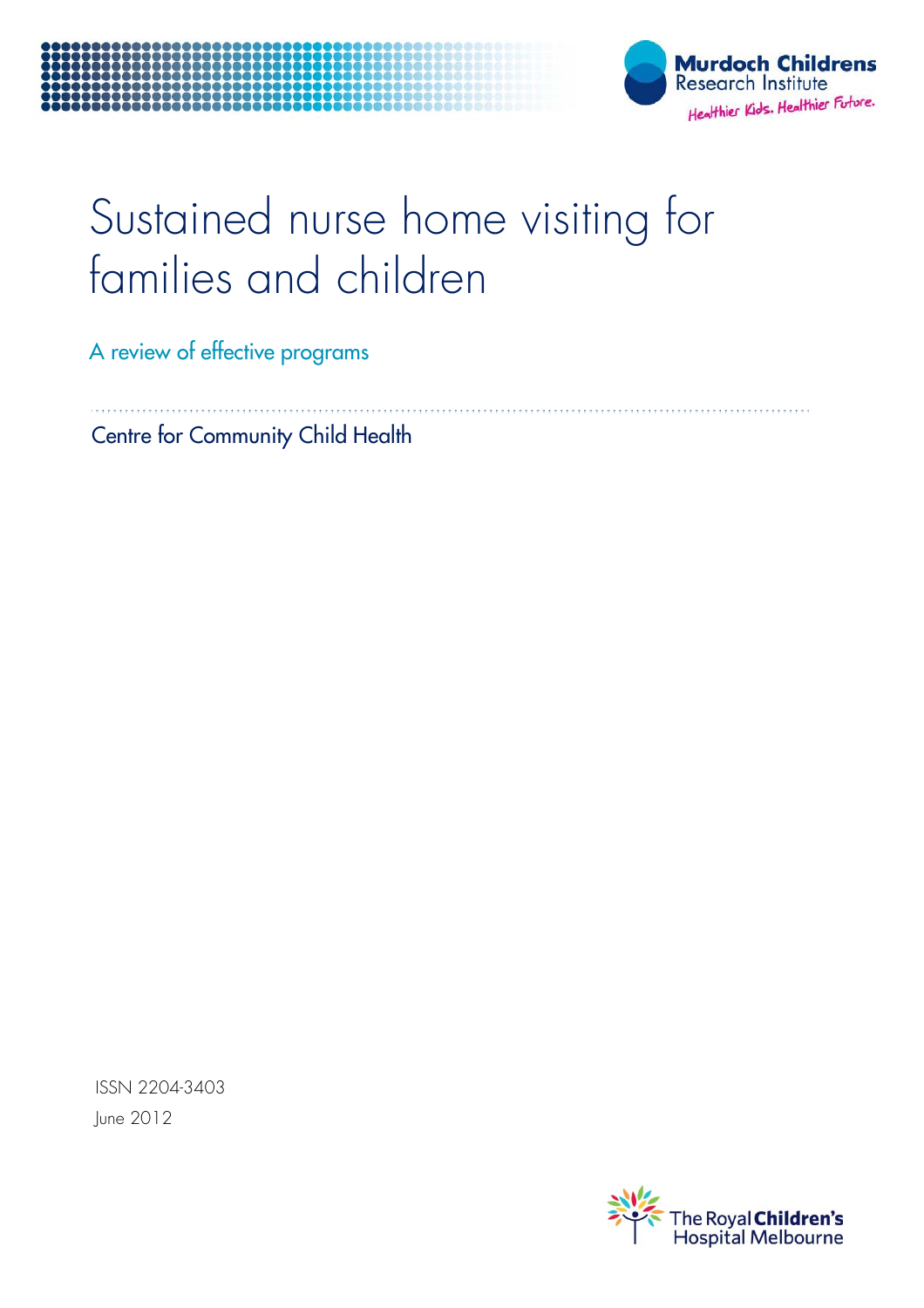



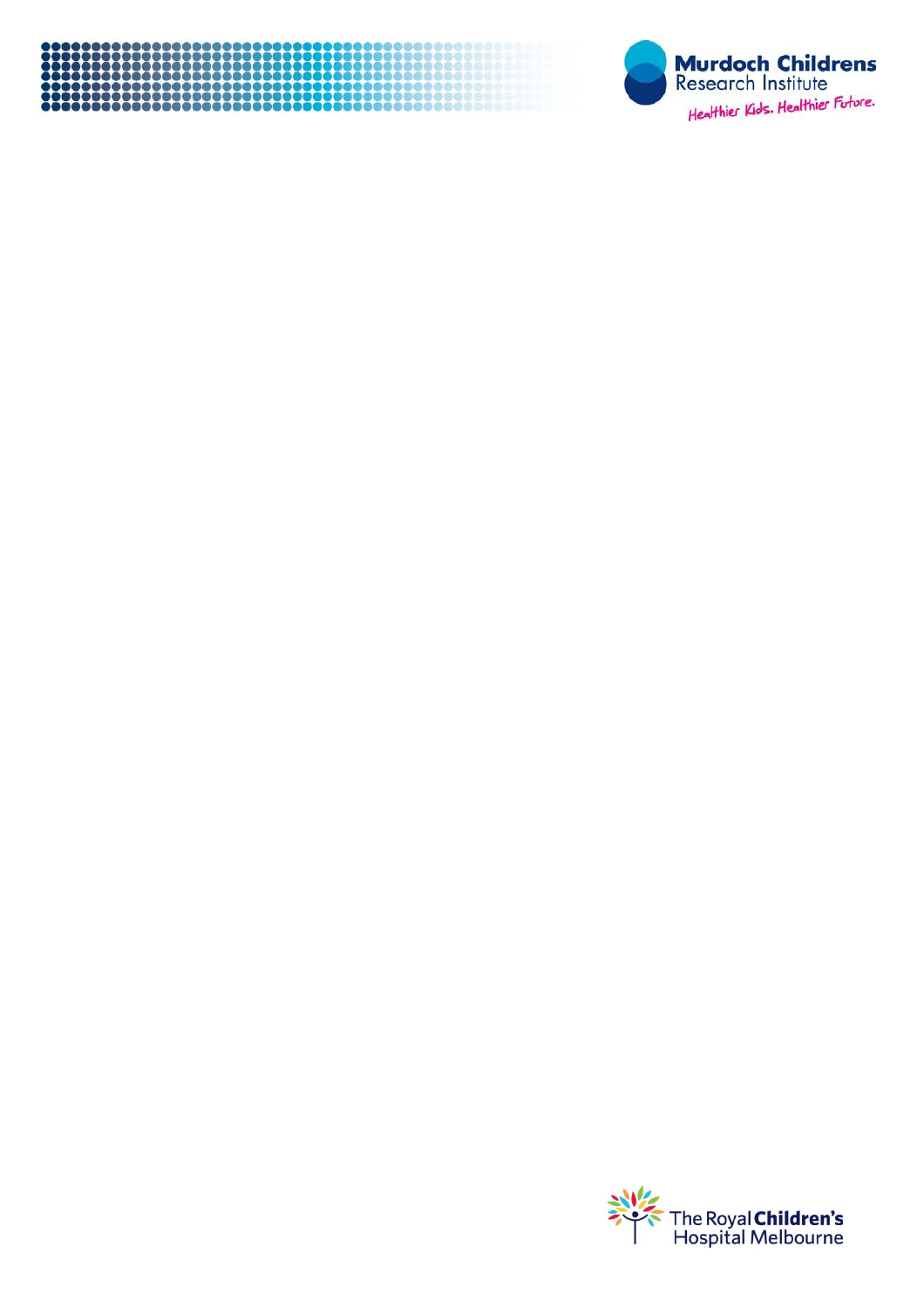



#### Prepared for

right@home Sustained Nurse Home Visiting Trial

#### Prepared by

The Royal Children's Hospital Centre for Community Child Health and the Murdoch Childrens Research Institute

Dr. Myfanwy McDonald, Senior Project Officer

Dr. Tim Moore, Senior Research Fellow

Dr. Sharon Goldfeld

Thanks to Dr. Anna Price for comments and feedback.

Centre for Community Child Health Murdoch Childrens Research Institute Royal Children's Hospital Flemington Road, Parkville, Victoria Australia 3052 Website: rch.org.au/ccch

#### *Suggested citation*

McDonald, M., Moore, T., & Goldfeld, S. (2012). Sustained nurse home visiting for families and children: A review of effective programs. Prepared for Australian Research Alliance for Children and Youth. Parkville, Victoria: The Royal Children's Hospital Centre for Community Child Health, Murdoch Childrens Research Institute.

#### Acknowledgments

We are grateful for the significant support of our funding partners:



The "right@home" sustained nurse home visiting trial is a research collaboration between the Australian Research Alliance for Children and Youth (ARACY); the Translational Research and Social Innovation (TReSI) Group at Western Sydney University; and the Centre for Community Child Health (CCCH), which is a department of The Royal Children's Hospital and a research group of Murdoch Childrens Research Institute.

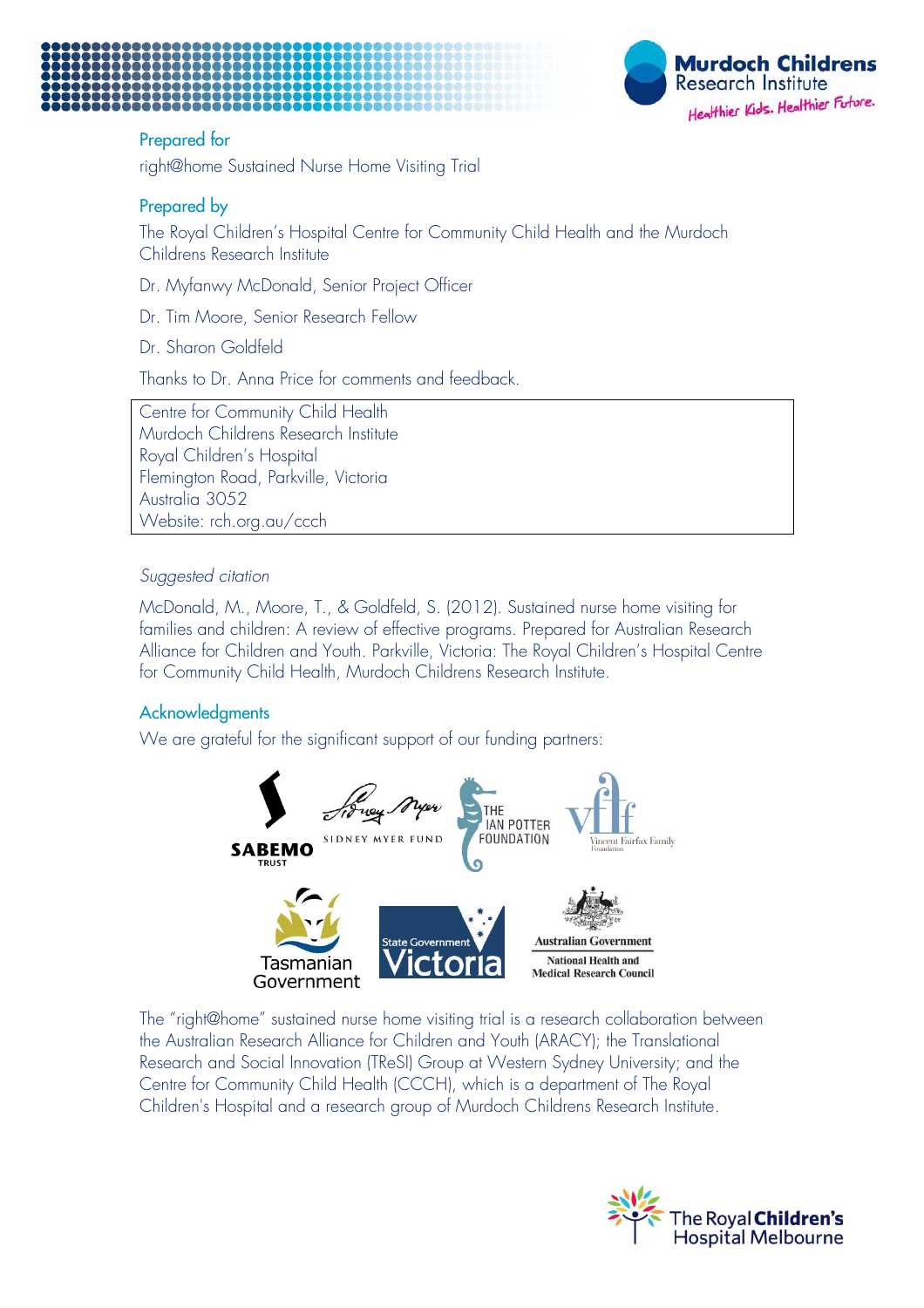



# <span id="page-3-0"></span>**Table of Contents**

| 2.6 Use of Information and Communications Technology (ICT)22                          |  |
|---------------------------------------------------------------------------------------|--|
|                                                                                       |  |
|                                                                                       |  |
|                                                                                       |  |
|                                                                                       |  |
|                                                                                       |  |
|                                                                                       |  |
|                                                                                       |  |
|                                                                                       |  |
| 3.5 Summary of content delivery mechanisms (face to face, internet, DVD) 34           |  |
| 3.6 Approaches to delivering content (curriculum, modules, motivational interviewing, |  |
|                                                                                       |  |
|                                                                                       |  |
|                                                                                       |  |
|                                                                                       |  |
|                                                                                       |  |
|                                                                                       |  |
|                                                                                       |  |
|                                                                                       |  |
|                                                                                       |  |
|                                                                                       |  |
|                                                                                       |  |
|                                                                                       |  |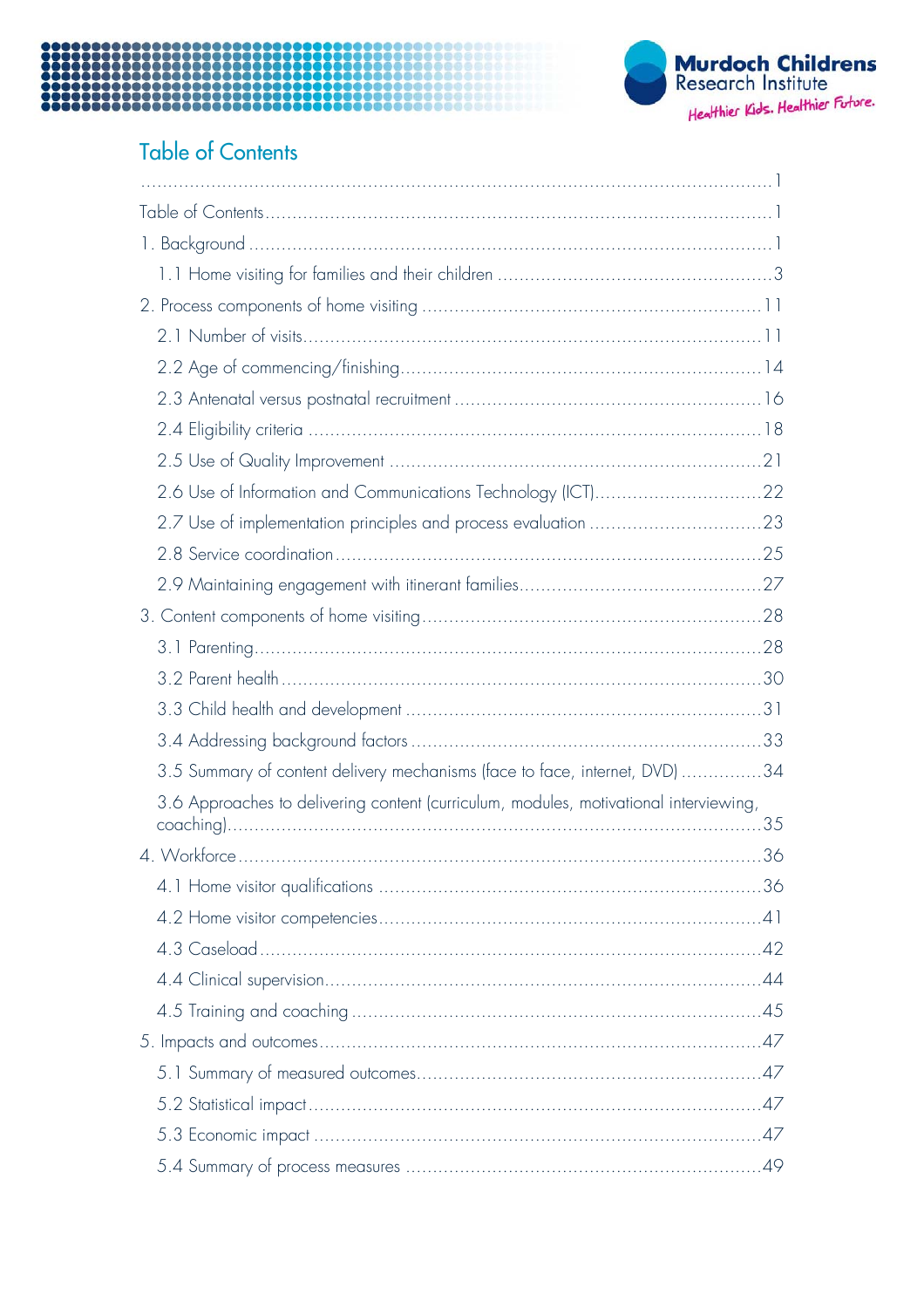

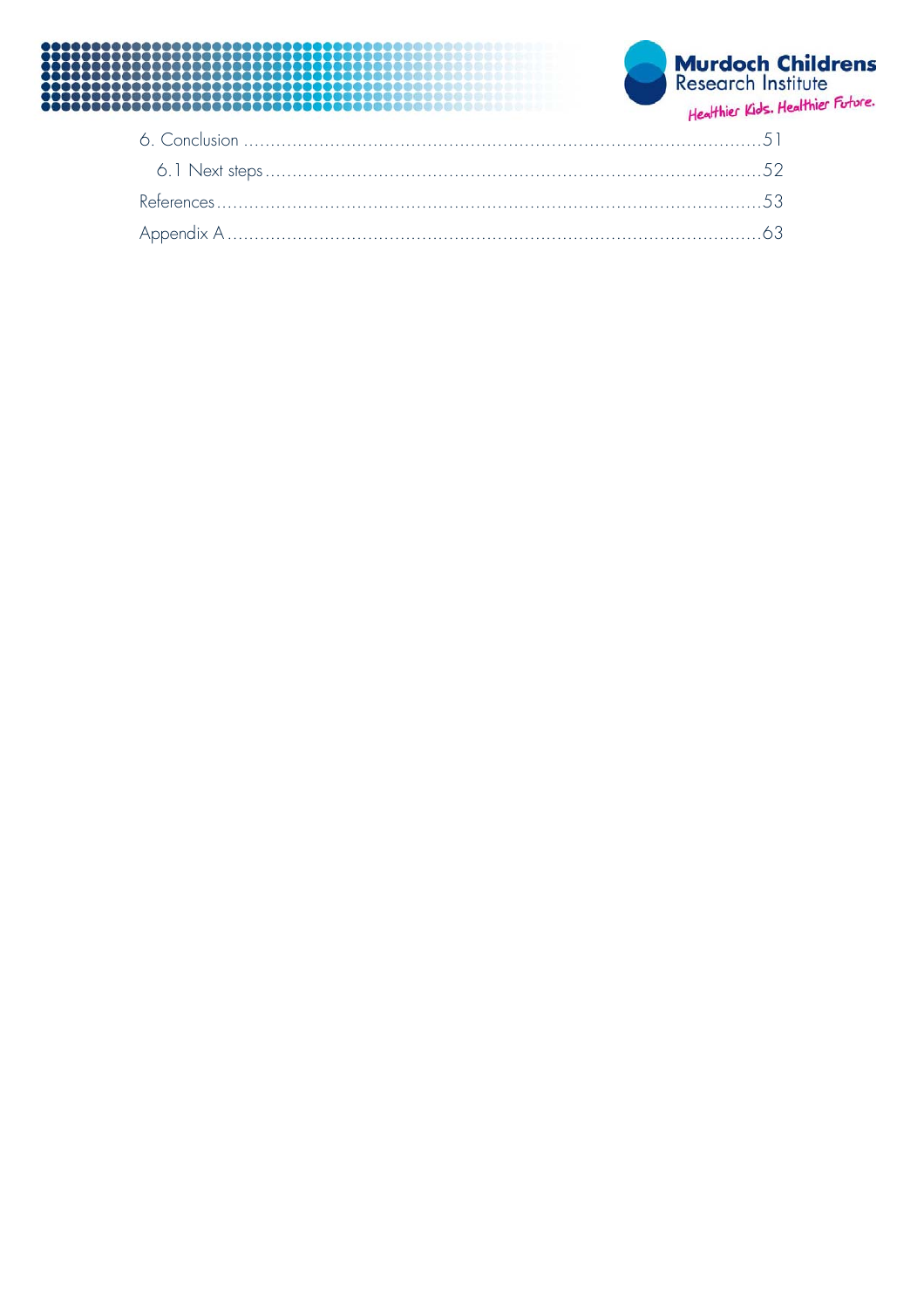



# <span id="page-5-0"></span>1. Background

Parenting young children has become an increasingly complex and stressful business, especially for those families in our community with the fewest resources (Grose, 2006; Hayes et al., 2010; Poole, 2004; Richardson & Prior, 2005; Trask, 2010). A widening gap exists between families that function well and those that experience adversity (often referred to as "vulnerable"). The paradox of service delivery for children and families is that families who are experiencing adversity – that is, those families with the greatest needs – are also the least likely to be able to access those services (Ghate & Hazel, 2002; Fram, 2003). A range of barriers exist for such families in making use of services (Carbone et al., 2004).

One of the key barriers to service access for families experiencing adversity is that many find it difficult to relate to the formal service system and are easily alienated by practices others find acceptable. Research regarding parents' experiences of support services suggests that parents want services where they are simultaneously cared for and enabled in their role as parents, and to receive services characterised by empathy, competence, functionality, respect, flexibility and honesty (Attride-Stirling et al., 2001; Winkworth et al., 2009). Parents who are experiencing adversity can fear a loss of autonomy in their interactions with support services and want services that are non-judgemental and that provide continuity of care (Ghate & Hazel, 2002; von Bultzingslowen, 2006).

In addition to the barriers faced by marginalised families in accessing services, the system does not work in an integrated or coherent fashion to ensure that all children and families needing support receive it. Furthermore, the vast majority of services for children and families in Australia do not have an outreach function, that is, a means of engaging the families who are in need of support but use services inconsistently or not at all. In short, the service system was not designed to meet the needs of families who are experiencing adversity within the context of a rapidly changing social and economic climate. Therefore, many families requiring support are not receiving it.

The changing circumstances in which families are raising children and the need to support families who are struggling the most with these circumstances (i.e. those experiencing adversity and those who are marginalised) has led the federal and state governments in Australia to implement a number of programs and initiatives such as Communities for Children, Communities for Children Plus and Best Start. So far, these programs have not succeeded in making significant improvements in child and family outcomes.

When considering the provision of support to families experiencing adversity during the antenatal, postnatal and early childhood periods, a number of tensions emerge. Firstly, there is a tension in regards to identifying families who may benefit most from additional support. Risk-based approaches employ a series of indicators of risk factors known to be associated with a high likelihood of problems in parenting. One of the challenges with this approach is how to 'sell' programs to parents if they believe they don't need it.

In contrast to a risk-based approach, a needs-based approach supports families on the basis of expressed needs or concerns. The benefit of a needs-based approach is that families will be more likely to use services employing this approach. However the approach poses a challenge for the service system in terms of promptly identifying and responding to families' problems.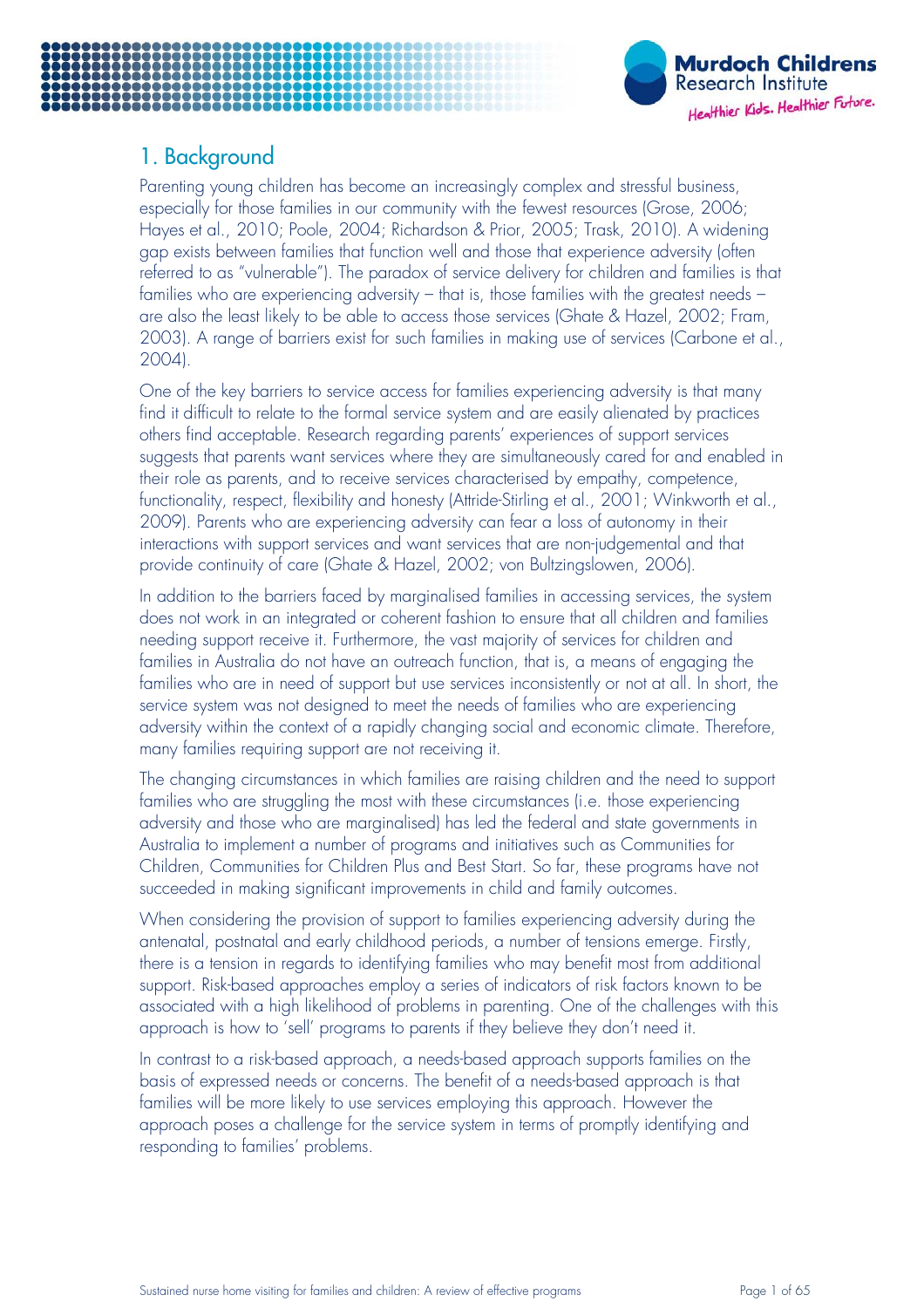



Another tension is different service paradigms. Prescriptive, manualised programs follow a specific sequence and they require the professionals who deliver them to undertake training as well placing a high importance on program fidelity (i.e. the program is delivered exactly as it was intended). A prescriptive, manualised approach contrasts with an approach whereby services are tailored to meet the needs and circumstances of clients and seeks to work with them in a way that is responsive to the issues that are of most concern to them. When compared to a prescriptive, manualised program this approach is harder to deliver in a rigorous fashion and relies less on training and more on the skills and experience of the individual professional (e.g. their ability to be clear about which strategy in their 'repertoire' works and which situation the strategy will be most effective).

In addition to considering programs it is also important to consider actual practices. One practice issue that is especially important is the relationship between the parent and the professional. Practices that are known to be essential for effective work with parents include the use of family centred and capacity building practices and responsiveness to family needs and circumstances. It is important to note, however, that these practices are 'threshold' factors, that is, they are necessary but not sufficient for conditions for helping families become more effective parents. The evidence regarding effective practices appears to be stronger than the evidence regarding effective programs.

A third tension pertains to different interpretations of evidence-based practice. The dominant model for determining effective practice is the randomised controlled trial; however, there is a range of problems with relying exclusively on these forms of evidence. Broader understandings of evidence incorporate practice-based evidence and client values and preferences. Practice-based evidence is a body of knowledge that can include individual clinical expertise, collective practice wisdom, practice-based syntheses, and concurrent gathering of evidence during practice (Centre for Community Child Health, 2011).

Studies of various forms of support and intervention with families, especially families experiencing adversity, have consistently shown that they are more effective when they acknowledge and build on family values and priorities, hence the importance of considering client values and preferences as part of the 'evidence base' (Affleck et al., 1989). Support and intervention that do not adopt this approach can be counterproductive or even harmful. In addition to the acknowledgement and utilisation of a broader evidence base, we also need a better understanding of how interventions work and how they achieve their effects.

A fourth tension relates to what the service system responds to. Traditionally, the service system has responded to symptoms (e.g. parenting difficulties) rather than causes (e.g. mental illness, domestic violence). It may be that the reason why parenting programs are not more effective than they have been is that they typically address these presenting problems rather than underlying causes (i.e. the reasons why families are experiencing adversity). If only the presenting problems are addressed, then the impact of the intervention is weakened. When considering responses to underlying causes, it is important to note that there are a range of specialist services to address problems such as drug abuse, domestic violence and mental health problems. Therefore, in developing new approaches to support families who are experiencing adversity, it would not be desirable to duplicate these services. Rather, it would be more efficient to improve the integration of services.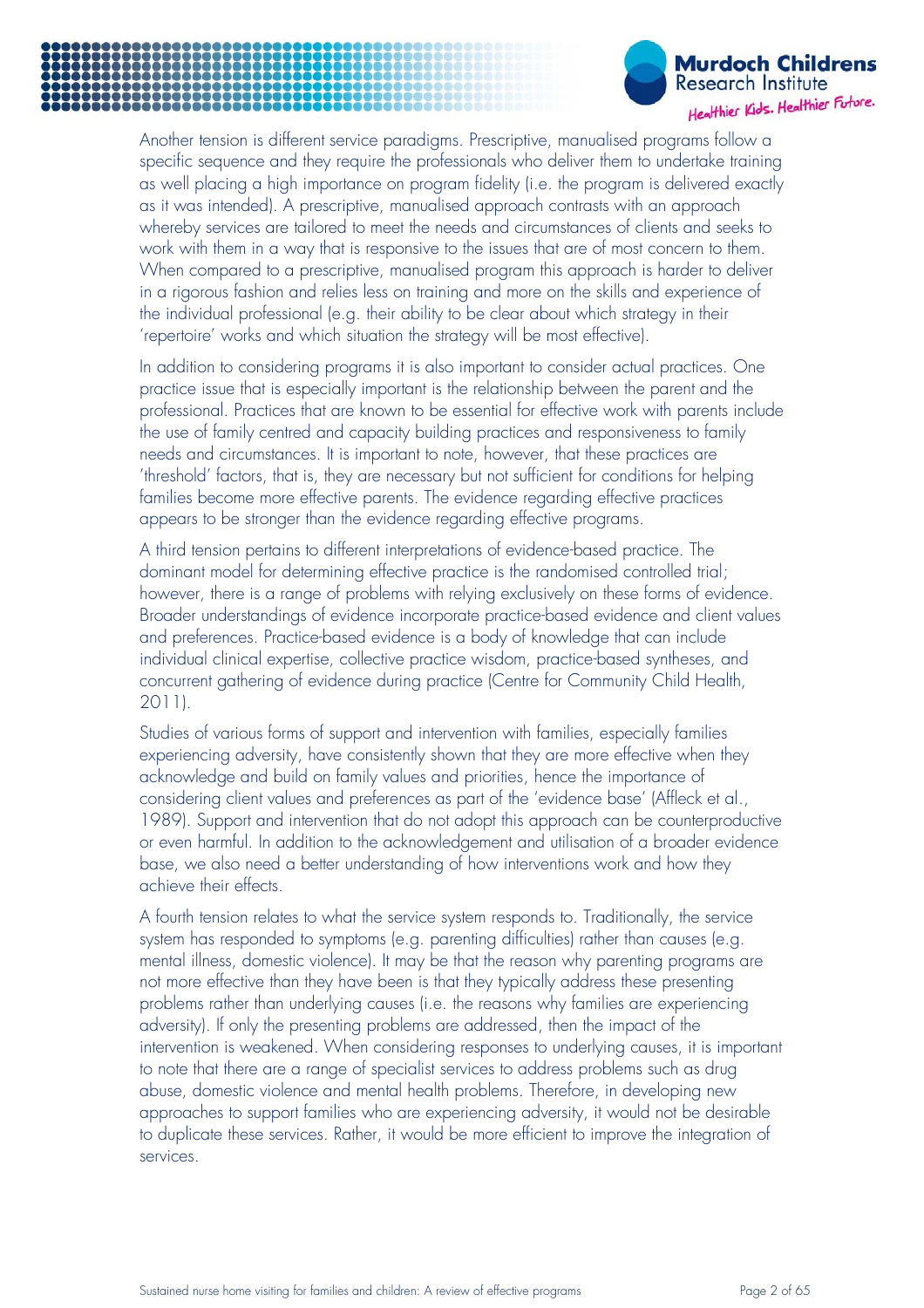



The Centre for Community Child Health (CCCH) (2011) argues that new ante- and postnatal services for parents who could benefit from additional support need to have a dual focus. The target group needs ongoing help and support with parenting but attention also needs to be paid to the conditions that led parents to experience difficulties in the first place. These difficulties are likely to be ongoing but unless they are addressed, they will undermine efforts to help parents to care for their children.

### <span id="page-7-0"></span>*1.1 Home visiting for families and their children*

Home visiting is a service delivery strategy that aims to provide a range of supports for families (Boller et al., 2010). Home visiting is not a single uniform intervention, but a strategy for delivering a multiplicity of services (Boller et al., 2010; Howard and Brooks-Gunn, 2009; Kahn and Moore, 2010; Landy and Menna, 2006; Sweet and Appelbaum, 2004). As a result, home visiting programs come in many shapes and sizes, differing in their goals, intensity of services, staffing, whom they serve and the policy contexts in which they are delivered (Gomby, 2005; Sweet & Appelbaum, 2004; Bennett et al., 2007).

Home visiting is becoming a common component of interventions for expectant families and families with young children within developed nations. For example, in the US, new legislation provides \$US1.5 billion for the provision of home visiting services to new and expectant families (U.S. Congress, 2010). States are required to select evidence-based home visiting models that will improve children's outcome in a range of areas (Boller et al., 2010). In Australia, existing home visiting programs are provided as part of some statebased maternal and child health or community child health services. These include Family Home Visiting in South Australia (Children, Youth and Women's Health Service, 2005) and Sustained Health Home visiting in New South Wales (NSW Department of Health, 2009).

The popularity of home visiting programs is supported by their potential benefits including:

- Advantages for parents in that they do not have to arrange transportation, child care or time off from work;
- Providing an opportunity for 'whole family' involvement, personalised service, individual attention and rapport building; and
- Allowing home visitors an opportunity to observe the environment in which families live, identify and tailor services to meet the needs of families, and build relationships in ways that may not be possible with other types of intervention (CCCH, 2011).

Despite the potential benefits, the diversity of home visiting programs has made it difficult to identify conclusively the extent to which home visiting is effective at improving maternal and child health outcomes (Bennett et al., 2007). Bennett et al. (2007) stated that, "it is unlikely that the answer to the question 'does home visiting work' will be a simple yes or no" (p. 13).

The difficulties in determining whether home visiting is effective are compounded by the fact that few home visiting programs have been evaluated (Watson et al., 2005). Those that have been evaluated are university-based programs which are more likely to be successful than large scale public policy driven initiatives, possibly as a result of the difficulties maintaining fidelity in a large scale program (Watson et al., 2005).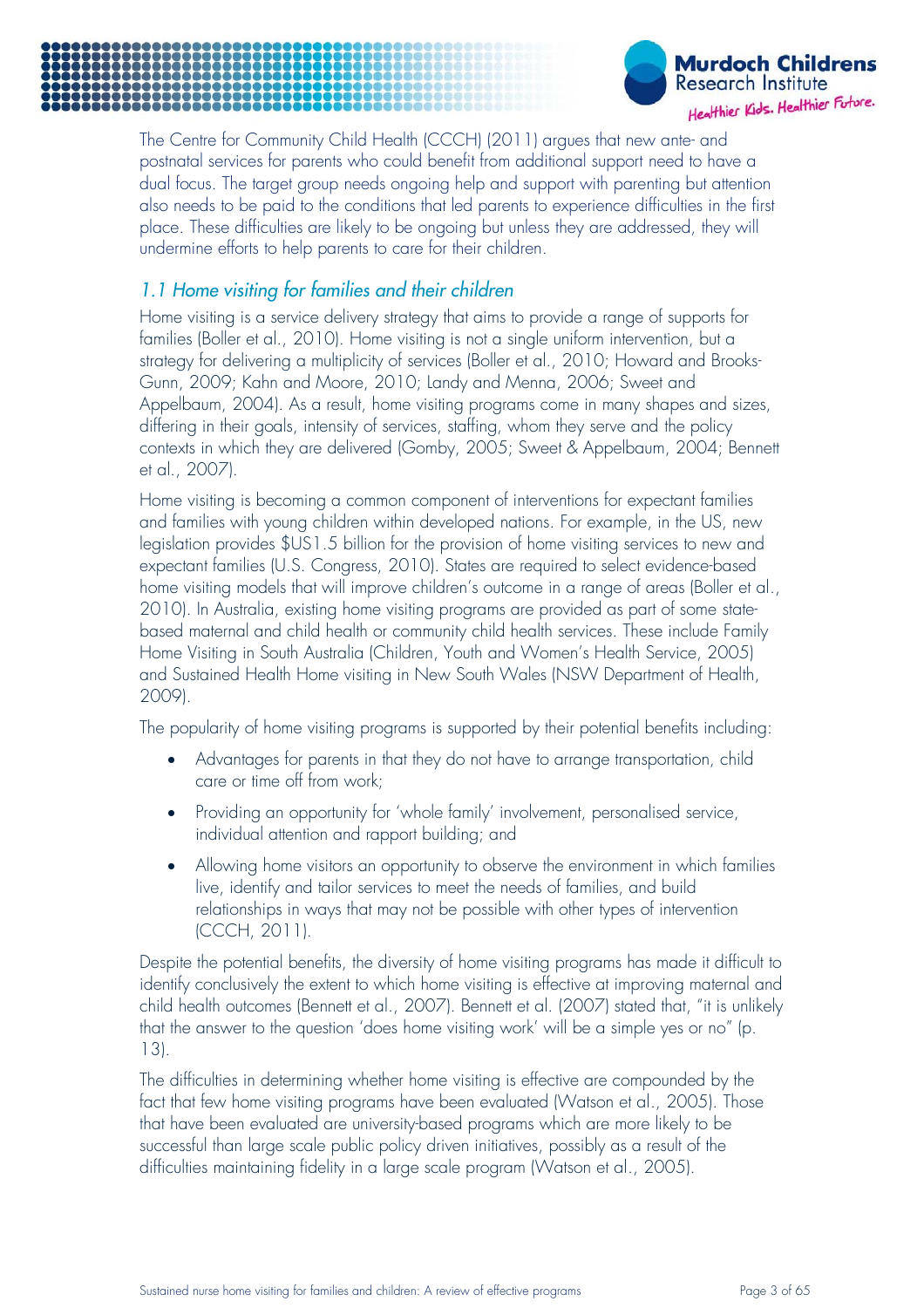



Furthermore, some types of home visiting programs lend themselves more easily to 'gold standard' methods of evaluation (e.g. randomised control trials) which means that other programs that do not lend themselves to this type of evaluation may be overlooked.

Although home visiting programs are diverse, they can be grouped into two types according to their intensity, scope and degree of prescriptiveness:

- Comprehensive programs with detailed program manuals and an extensive schedule of visits; and
- Programs that focus more specifically on parent-child interactions and that are less prescriptive.

Examples of comprehensive programs with detailed program manuals and an extensive schedule of visits include:

- Nurse Family Partnership (Olds, 2006; Olds et al., 2004);
- Hawaii's Healthy Start Program (Duggan et al., 1999; Kotelchuck, 2010);
- Healthy Families America (Daro, 1999);
- Parents as Teachers (PAT) Program (Wagner & Clayton, 1999);
- Home Instruction Program for Preschool Youngsters (HIPPY) (Baker et al., 1999);
- Community Mothers Program (Johnson et al., 2000);
- Early Head Start (Love et al., 2002, 2005); and
- The Solihull Approach (Douglas, 2004; Douglas & Rheeston, 2009).

These are the types of programs that, because of their more structured formats, lend themselves more readily to formal evaluations, such as randomised controlled trials.

The second group of home visiting programs tend to be less structured in format as well as being more limited in their scope, focusing specifically on parent-child relationships. They include:

- Maternal sensitivity training (Bakermans-Kranenburg et al., 2003; Warren, 2007);
- Interaction coaching (McDonough, 2000; Puckering, 2009);
- The Circle of Security approach (Cooper et al., 2005; Dolby, 2007; Hoffman et al., 2006; Marvin et al., 2002; Powell et al., 2007);
- It Takes Two to Talk: The Hanen Program for Parents (Girolametto, 2006);
- PALS (Landry 2003, 2006a; Landry, Smith & Swank 2006b);
- The Developmental, Individual-Differences, Relationship-Based (DIR) Model (Greenspan & Weider, 2006; Weider & Greenspan, 2006);
- Marte Meo Developmental Support Program (Aarts, 2008); and
- Promoting First Relationships (Kelly, 2000, 2008).

Overall, these programs have not been as rigorously evaluated as the previous group, but do have a strong rationale.

The fundamental principle underlying all of these models is that services must reach out and become sensitively responsive, offering a degree of continuity of support and interventions.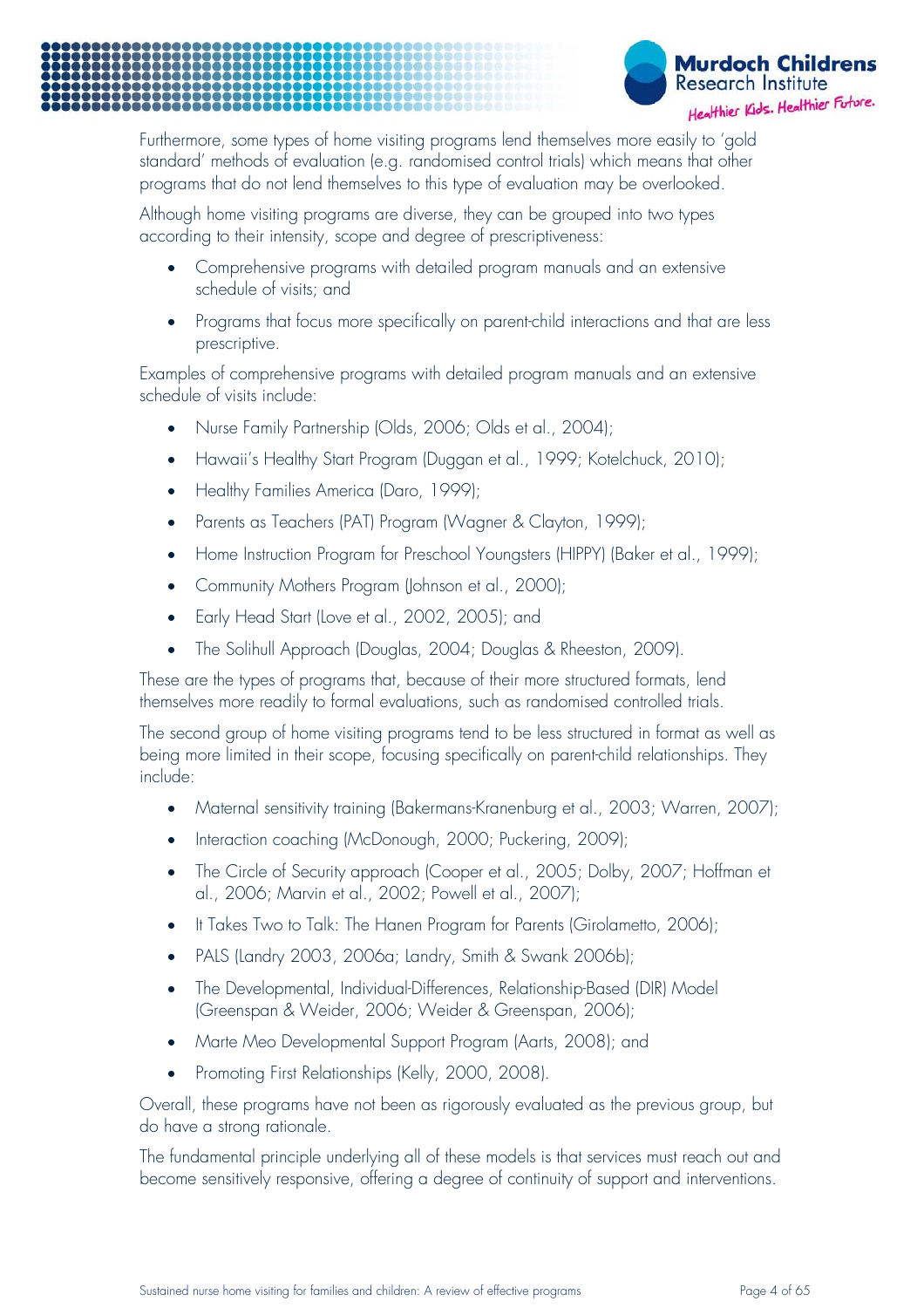



The greater adversity that parents experience, or more marginalised the parents are, the more significant will be the need to offer intense, consistent and specialist services (Svanberg & Barlow, 2009). Another way of categorising home visiting programs is to differentiate them according to their underlying theoretical models (Landy & Menna, 2006). These different intervention approaches have been outlined by Landy and Menna (2006) and are presented in Table 1.

#### Table 1

#### Psychodynamic Approaches

- Emphasise the effect of parents' early history on their interactions with their children;
- Consider the effect of unconscious thoughts and feelings on behaviour and examine the deeper meaning of parents' statements;
- Emphasise consideration of parents' defensive functioning and how it influences their ability to deal with problems;
- See the relationship between a service provider and parent(s) as a critical part of the intervention; and
- Perceive social support and empowerment approaches as ignoring the internal world of the individual and how this internal world influences perception and behaviour.

#### Clinical and Therapeutic Approaches

- Stress the importance of parents and children receiving interventions that can overcome the particular difficulties that they have;
- Offer interventions that vary according to the particular problems faced by the child and family, and work with them individually or together to overcome the difficulties; and
- See assessment of the child and family as an important precursor to intervention.

#### Psychoanalytic Approaches

- Believe that it is crucial to go deeply into memories so that early developmental conflicts can be resolved; and
- View the birth of a child as a significant trigger for memories both conscious and unconscious – that affect a parent's view of his or her child and his or her interaction with the child.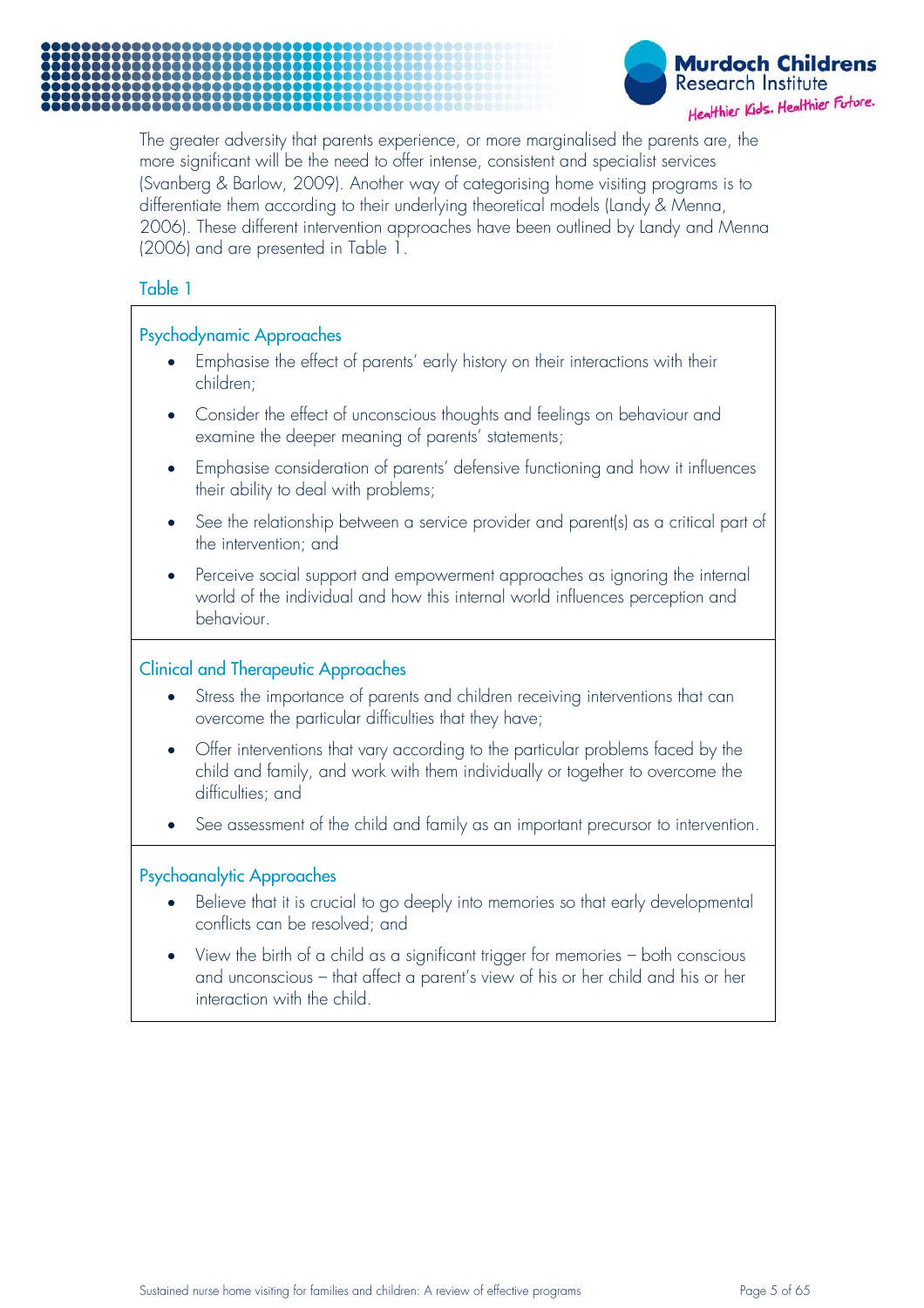

#### Individual Risk Approaches

- Look for variables in individual and families that can place development at risk and try to shift them or overcome them;
- Consider the number and nature of risks and design interventions to improve them or significantly reduce them; and
- Emphasise the individual's characteristics, rather than consider community factors (e.g., the family is "living in poverty").

#### Social Support and Empowerment Approaches

- Believe that when parents feel better about themselves and the emphasis is on the positive, parents will do better than when the focus of intervention is on the unconscious; and
- Largely ignore the unconscious and emphasise current beliefs and plans for the future;
- Emphasise strengths rather than risk;
- Focus in the present and not the past;
- Actively involve the parent in choosing the goals for intervention; and
- Link parents to support services in the community.

#### Community Development Approaches

- See clinical approaches as pathologising the child or parent; believe that only individuals' strengths should be identified and worked with;
- Focus on enhancing the community around the family because the family will be better able to function if the community is more supportive; and
- Have the parent involved in choosing suitable interventions is crucial for successful outcomes.

#### Cognitive-behavioural Approaches

- Believe that distorted cognitive processes contribute to symptoms such as depression and aggression;
- Considers emotions to be influenced by cognitions, and so it is not necessary to target them directly in the intervention;
- Believe that it is not important to delve into the past but that changing current cognitions can alleviate or prevent symptoms from developing; and
- Provide strategies to help parents who have been traumatised to calm down and prevent triggering (e.g., mindfulness- based approaches).
- Use directive approaches and give the individual behavioural strategies to change his or her cognitions to more positive and constructive ones.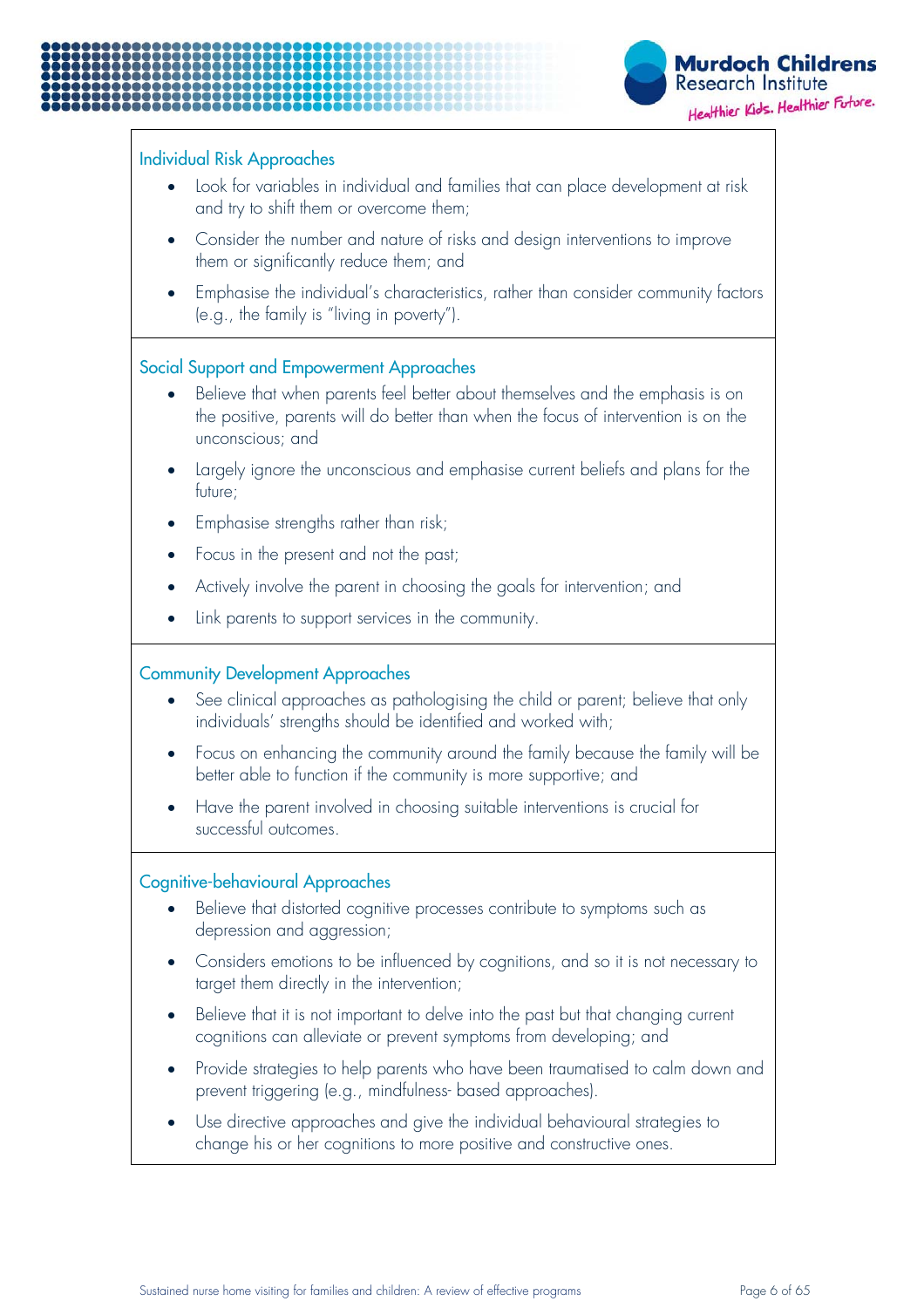

#### Population Health and Health Promotion Approaches

- Identify risks on a population health basis and provide large groups of parents with information that can enhance the health and development of their children;
- Consider various aspects of parenting and development and provide information; and
- Believe that population wide strategies that can be applied in order to improve functioning of a large number of families (e.g., improvement of housing; supporting breast feeding) are more cost-effective than individualised approaches targeted at multi-risk families and their children.

Landy and Menna (2006) argued that each of these approaches has its merits and that an integrative approach that uses strengths from various theoretical and intervention approaches and involves determining the most appropriate approaches for a particular child and family is the most effective.

#### Aim

This literature overview was undertaken to specifically investigate the Australian and international research evidence from rigorously evaluated key home visiting programs, in order to determine 'what works' in home visiting programs for families and children experiencing adversity. Evidence of other kinds (i.e. apart from randomised controlled trials) may also need to be considered in the development of a home visiting program.

The aim of this review is to utilise information from rigorously evaluated key home visiting programs to assist decision-making regarding the potential components of an Australiawide home visiting program for families and their children who are experiencing adversity.

The following trials of home visiting programs (and the publications reporting upon the outcomes of those trials) were reviewed for this report:

- The Nurse Home Partnership (Elmira trial) (Olds et al., 1986; Olds et al., 1994; Olds et al., 1997; Olds et al., 1998);
- The Nurse Home Partnership (Denver) (Olds et al., 2002; Olds et al., 2004a);
- The Nurse Home Partnership (Tennessee) (Olds et al., 2004b; Olds et al., 2007; Kitzman et al., 2010; Olds et al., 2010);
- The Hawaii Healthy Start Program (Duggan et al., 1999; McCurdy et al., 2001; Duggan et al., 2004a; Duggan et al., 2004b; King et al., 2005; Bair-Merrett et al., 2010);
- Healthy Families America (Landsverk et al., 2002; Anisfeld et al., 2004; DuMont et al., 2006; Caldera et al., 2007; DuMont et al., 2010; Rodriguez et al., 2010);
- Early Head Start Home visiting (Love et al., 2005);
- The Early Start (NZ) Program (Fergusson, 2005; 2006);
- Community Mothers Program (CMP) (Johnson, Howell & Molloy, 1993);
- The Queensland Home visiting trial (Armstrong et al., 1999; Fraser et al., 2000);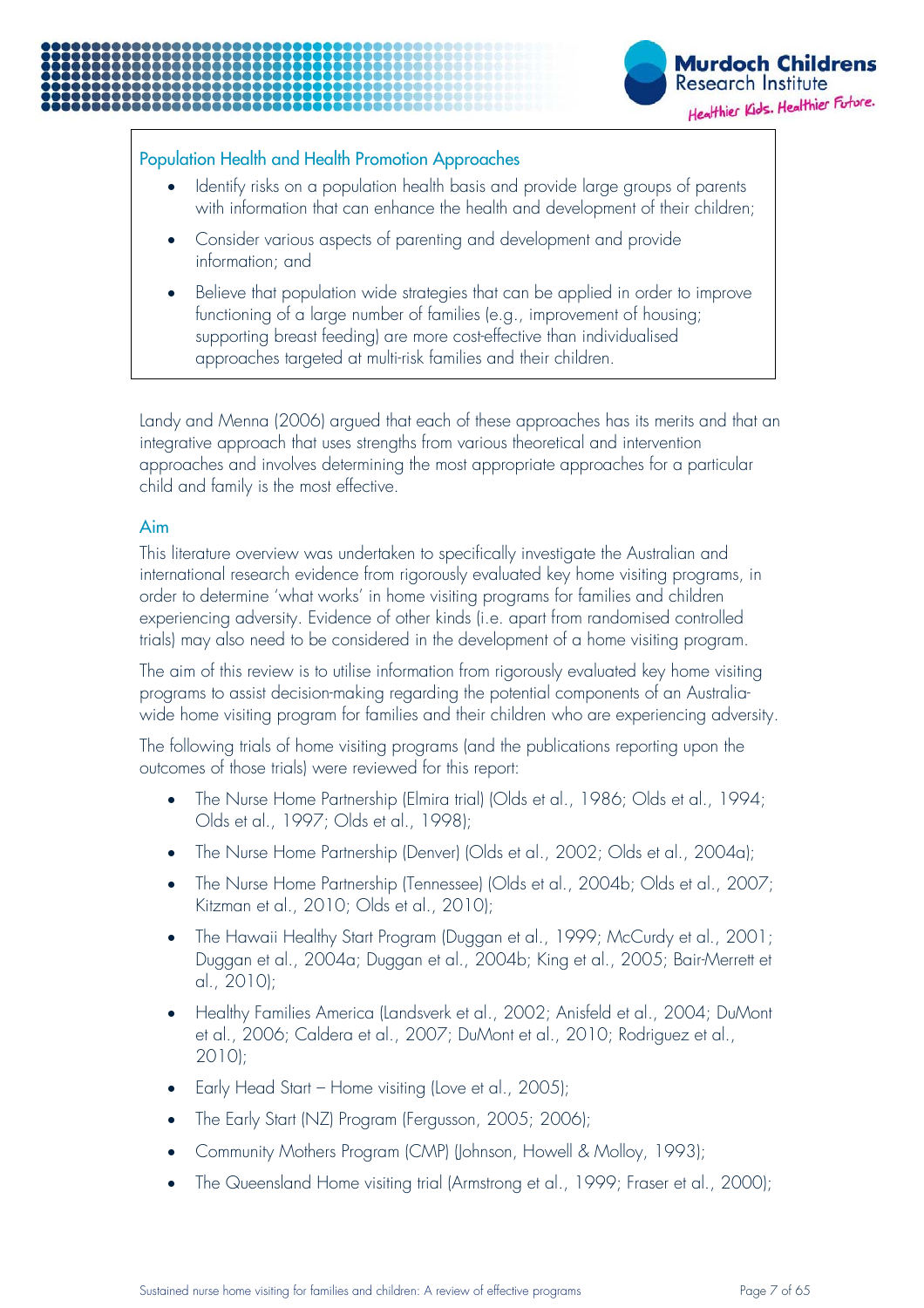



- The Miller Early Childhood Sustained home visiting (MECSH) program (Kemp et al., 2011);
- The MOSAIC Home visiting program (Taft et al., 2011); and
- The Postnatal home-visiting for illicit drug-using mothers and their infants home visiting program (Bartu et al., 2006).

These programs were chosen because they were evaluated using a randomised control trial method and were considered key home visiting programs or were Australian based home visiting programs.

In addition to reviewing the literature that reported upon specific trials of home visiting programs, this review also explored the findings of the following recent systematic reviews and meta-analyses of home visiting programs for children and/or families:

- American Academy of Pediatrics. (2009). The role of preschool home-visiting programs in improving children's developmental and health outcomes. Pediatrics, 123 (2): 598-603;
- Ammerman, R. T., Putnam, F. W., Bosse, N. R., Teeters, A. R., Van Ginkel, J. B. (2010). Maternal depression in home visitation: A systematic review. Aggression and Violent Behavior 15 (3), pp. 191-200;
- Astuto, J., & Allen, L. (2009). Home Visitation and Young Children: An Approach Worth Investing In? In Society for Research in Child Development (Ed.), Social Policy Report, 23 (4), 1-28;
- Aslam, H., & Kemp, L. (2005). Home visiting in South Western Sydney: An integrative literature review, description and development of a generic model. Sydney: Centre for Health Equity Training Research and Evaluation;
- Bennett, C., Macdonald, G., Dennis, J., Coren, E., Patterson, J., Astin, M., & Abbott, J. (2007). Home-based support for disadvantaged adult mothers. In T. C. Collaboration (Ed.), (Issue 4): The Cochrane collaboration;
- DataPrev. (2011). Home visiting programmes (DataPrev Project). Available at: http://www.dataprevproject.net/Parenting\_and\_Early\_Years/home\_visiting\_progr ammes;
- Doggett, C., Burrett, S. L., & Osborn, D. A. (2009). Home visits during pregnancy and after birth for women with an alcohol or drug problem (Review). In T. C. Collaboration (Ed.): The Cochrane Collaboration;
- Drummond, J. E., Weir, A. E., & Kysela, G. M. (2002). Home visitation programs for at-risk young families: a systematic literature review. Canadian Journal of Public Health, 93(2), 153-158;
- Gomby, D. S., Culross, P. L., & Behrman, R. E. (1999). Home visiting: Recent program evaluations – Analysis and recommendations. The Future of Children, 9 (1), 4-26;
- Gomby, D. S. (2005). Home Visitation in 2005: Outcomes for Children and Parents. Invest in Kids Working Paper No. 7. Committee for Economic Development Invest in Kids Working Group. http://www.ced.org/docs/report/report\_ivk\_gomby\_2005.pdf;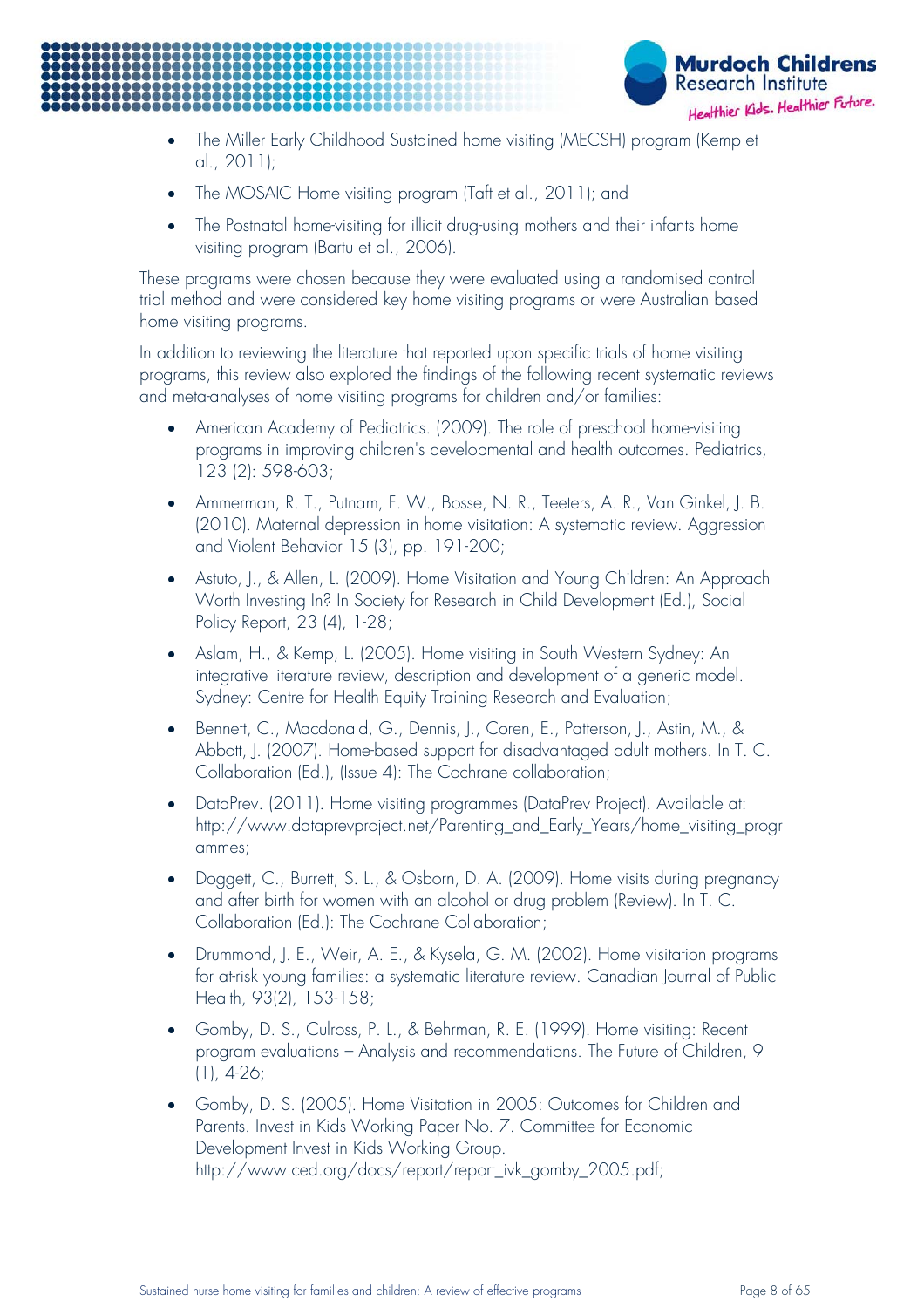



- Holzer, P. J., Higgins, J. R., Bromfield, L. M., Richardson, N., & Higgins, D. J. (2006). The effectiveness of parent education and home visiting child maltreatment prevention programs. Child Abuse Protection Issues No. 24 (Autumn): 1-23;
- Kendrick, D., Elkan, R., Hewitt, M., Dewey, M., Blair, M., Robinson, J., Williams, D., & Brummell, K. (2000). Does home visiting improve parenting and the quality of the home environment? A systematic review and meta-analysis. Archives of Disease in Childhood, 82:443-451;
- Leis, J. A., Mendelson, T., Tandon, D., & Perry, D. (2009). A systematic review of home-based interventions to prevent and treat postpartum depression. Archives of Women's Mental Health, 12, 3-13;
- Macdonald, G., Bennett, C., Dennis, J., Coren, E., Patterson, J., Astin, M., & Abbott, J. (2007). Home-based support for disadvantaged teenage mothers. In T. C. Collaboration (Ed.), (Issue 4): The Cochrane Collaboration;
- McNaughton, D. B. (2004). Nurse home visits to maternal-child clients: a review of intervention research. Public Health Nursing, 21 (3): 207-219;
- Miller, S., Maguire, L. K., & Macdonald, G. (2012). Home-based Child Development Interventions for Preschool Children from Socially Disadvantaged Families. In T. C. Collaboration (Ed.): The Campbell Collaboration;
- Nievar, M. A., Van Egeren, L., & Pollard, S. (2010). A meta-analysis of homevisiting programs: Moderators of improvements in maternal behaviour. Infant Mental Health Journal, 31(5), 499-520;
- Sweet, M. A., & Appelbaum, M. I. (2004). Is home visiting an effective strategy? A meta-analytic review of home visiting programs for families with young children. Child Development, 75 (5): 1435-1456; and
- Watson, J., White, A., Taplin, S., & Huntsman, L. (2005). Prevention and Early Intervention Literature Review. In N. D. o. C. Services (Ed.). Sydney: NSW Department of Community Services.

#### Report Structure

The review is organised according to four key 'components' of home visiting programs. These have been derived from reviewing the literature and are designed to cover what might be considered important in developing an Australian home visiting program. They include process, program and practice elements. Although the literature alone is unlikely to provide definitive answers to the best approach for each component, it does highlight where there is a convergence of research outcome and where substantial gaps remain.

- 1. *Process components of home visiting:* 
	- Number of visits;
	- Age of commencing/finishing;
	- Antenatal versus postnatal recruitment;
	- Eligibility criteria;
	- Use of Quality Improvement;
	- Use of ICT;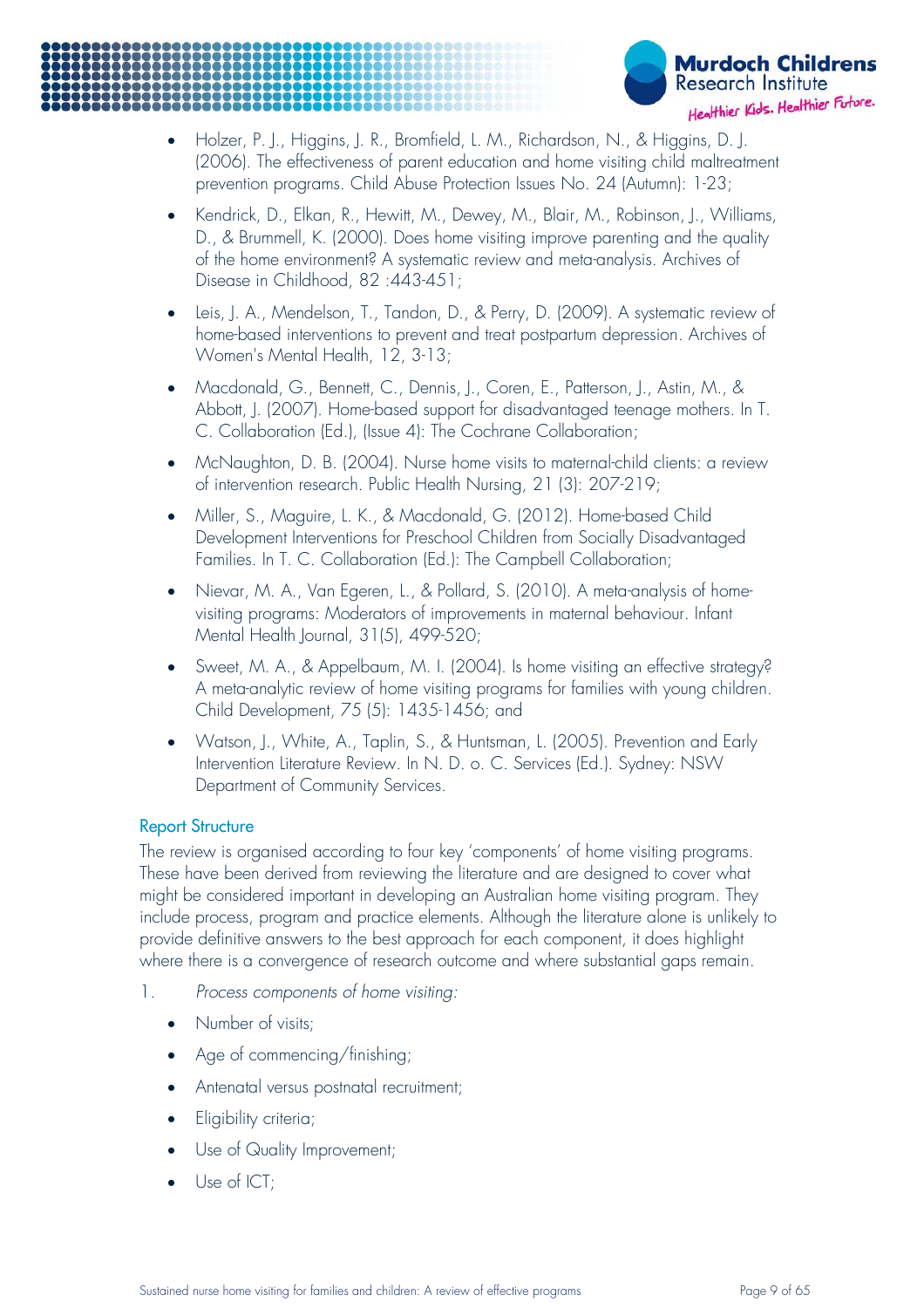



- Use of implementation principles and process evaluation;
- Service coordination; and
- Maintaining engagement with itinerate families.
- 2. *Content components of home visiting:*
	- Parenting;
	- Parent health;
	- Child health and development;
	- Addressing background factors;
	- Summary of content delivery mechanisms (face to face, internet, DVD etc.); and
	- Approaches to delivering content (curriculum, modules, motivational interviewing, coaching).
- 3. *Workforce (practice):*
	- Home visitor qualifications;
	- Home visitor competencies;
	- Caseload;
	- Clinical supervision;
	- Training and coaching.
- 4. *Impacts and outcomes:*
	- Summary of measured outcomes;
	- Statistical impact;

 $\overline{a}$ 

- Economic impact; and
- Summary of process measures.

Each of these sub-components is discussed in light of the findings from the trials, systematic reviews and meta-analyses. Where limited information is available for a component, alternative bodies of literature that may be useful are suggested.

After the review of literature about each component, a comparison of findings from 'effective' and 'less effective' programs for infants/children and 'effective' and 'less effective' programs for parents is provided<sup>1</sup>. An effective program was one that showed evidence of an association at p<0.05 for a number of outcomes. However, the categorisation of the programs requires further consideration<sup>2</sup>.

<sup>&</sup>lt;sup>1</sup>Parent outcomes included child protection/violence/family violence outcomes, home environment outcomes, welfare/community services outcomes (e.g. reduced months on welfare) and parent/child outcomes.

<sup>2</sup>Some of the problems with categorisation are as follows: (1) some programs have had more evaluations undertaken than others or measured more outcomes than others, thereby potentially increasing the likelihood of multiple positive outcomes; (2) a less effective program for the purpose of this review was one that had 3 or less outcomes with evidence of an association at p<0.05. This is an arbitrary cut-off point and it could be argued that what makes one home visiting program more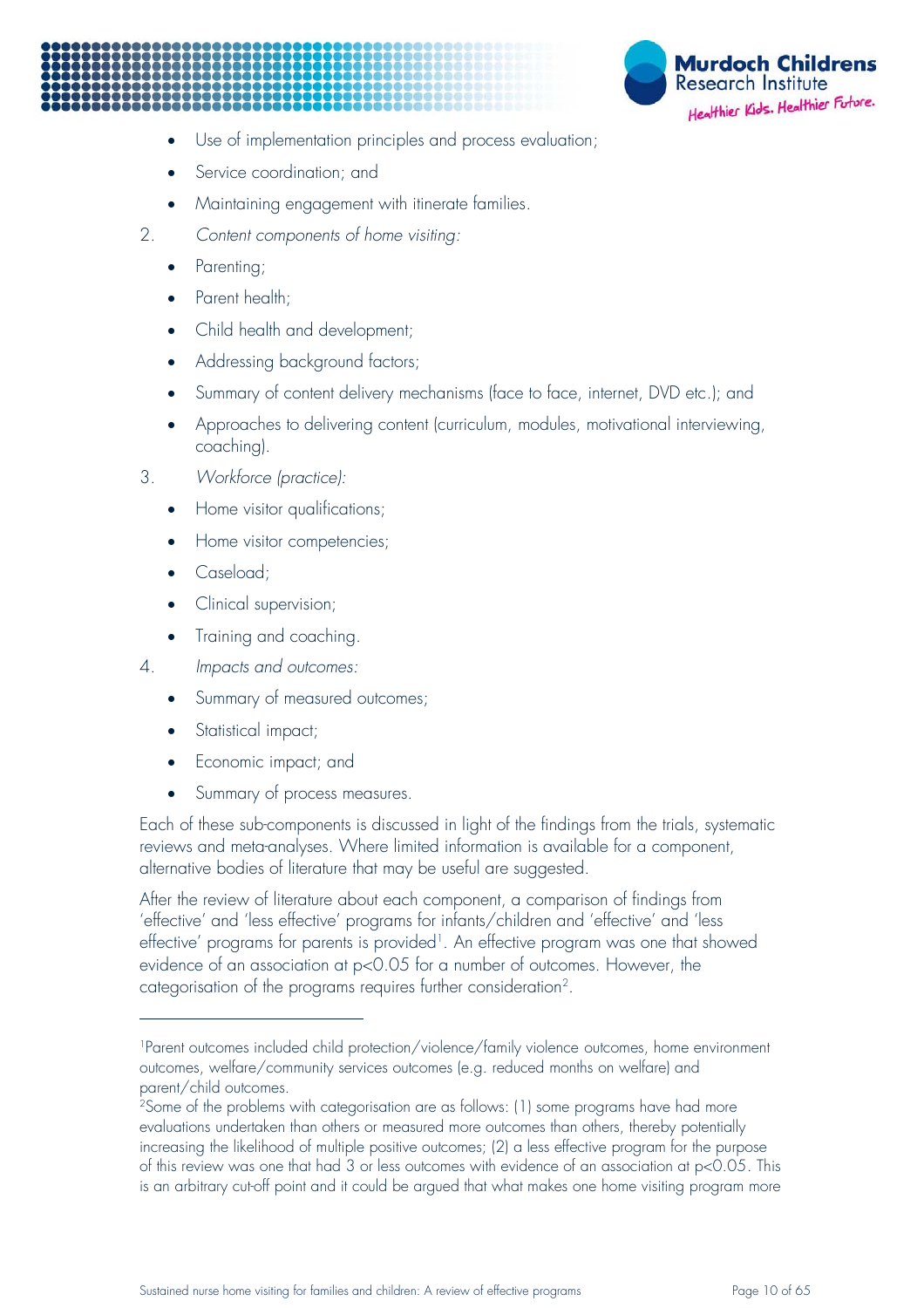



This comparison of findings information is included to help guide decision-making about the components of a home visiting program. Any commonalities between effective programs may provide insight into what makes a home visiting program effective. However, it is important to note that because of the aforementioned differences between home visiting programs (e.g. goals, intensity of services, staffing, whom they serve, policy contexts) this information should be used as a guide only.

# <span id="page-15-0"></span>2. Process components of home visiting

# <span id="page-15-1"></span>*2.1 Number of visits*

 $\overline{a}$ 

#### Systematic reviews and meta-analyses

Findings regarding the impact of the number and frequency of visits (also referred to as 'intensity' and 'dose') on the outcomes of home visiting programs are mixed. Some research clearly states that the frequency of visits is integral to the effectiveness of a program. For example, Nievar et al. (2010), in a meta-analysis of home visiting programs for at-risk families, noted that the effectiveness of home visiting programs is principally dependent upon the intensity and frequency of services, and stated that:

"A critical predictor of the differences in effect sizes across studies was the frequency of home visiting... Across all studies, intensive programs or programs with more than three visits per month had a medium mean effect size, more than twice the size of mean effects in non-intensive programs. [These] findings suggest that programs with more frequent contact between home visitors and their clients are most successful" (p. 511).

This finding is supported by Gomby et al. (1999) who noted that families receiving more home visiting contacts appear to benefit more from the intervention, and Thornton et al. (in Watson et al., 2005) who suggested that home visiting programs with less frequent visits are less effective. Similarly, Holzer et al. (2006) argued that for programs that seek to reduce child maltreatment, more intense and prolonged programs are generally more effective than short-term programs. Furthermore, Gomby et al. (1999) noted that if home visits are too infrequent, it may be difficult to build close home visitor-parent relationships and these relationships are "the precursor to behaviour change" (p. 5).

Guterman et al. (2001) claimed that the intensity and duration (i.e. the length of time over which the visits are undertaken) of home visiting services is the key to achieving intended outcomes. However, Neivar et al. (2010) suggested that the duration may be less important than the intensity and frequency of services, and noted that short-term intensive interventions can be highly effective. In support of this claim, Doggett et al.'s (2009) systematic review of home visits during pregnancy of after birth for women with an alcohol or drug problem found that short-term (at least 4 weeks) intensive interventions delivered by trained counsellors to postpartum women with a drug problem can increase the number of women attending drug and alcohol services. However, this outcome was not maintained over the long term.

effective than another is not the number of positive outcomes but the clinical significance of the outcomes.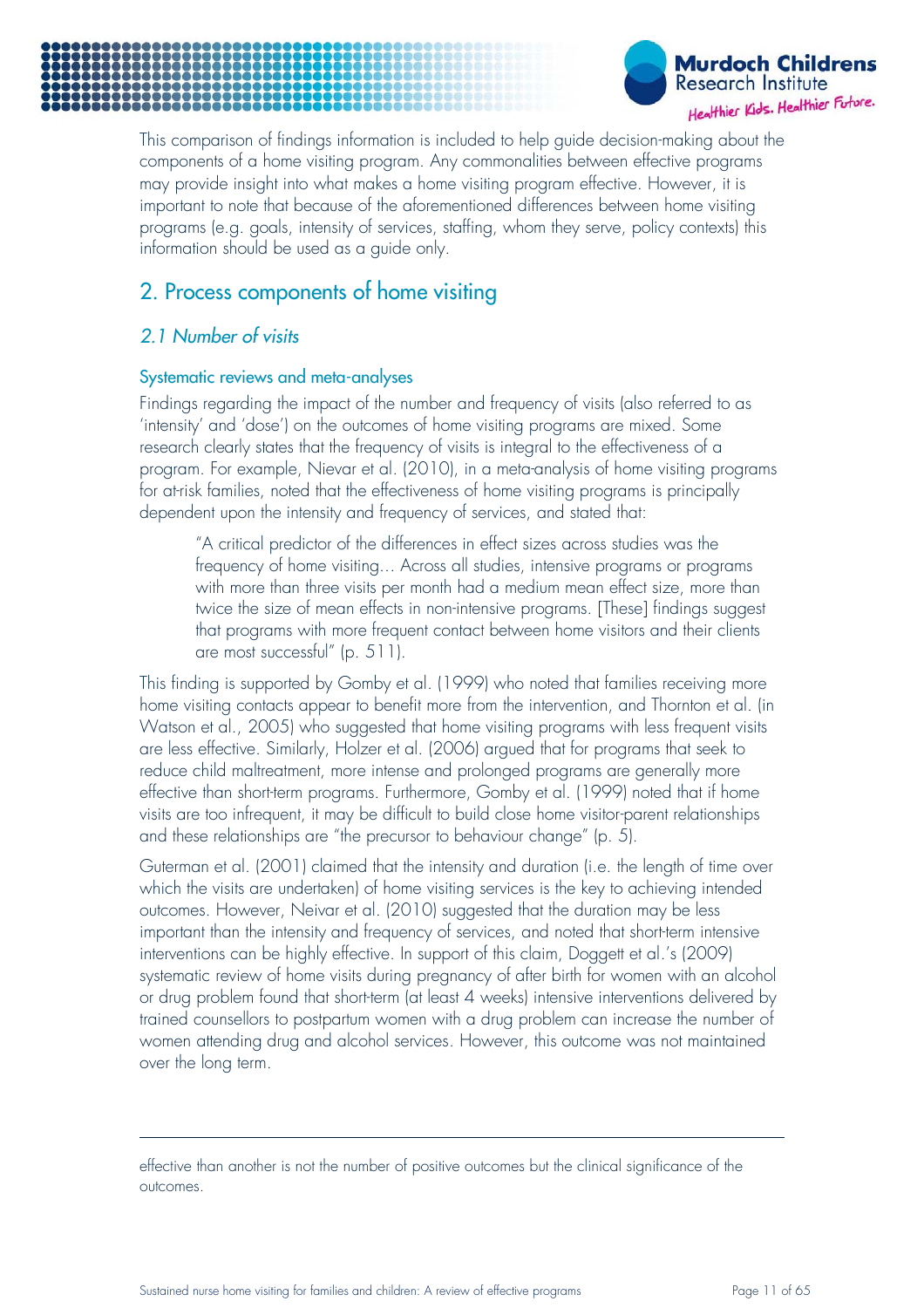



In contrast to Neivar et al.'s (2010) findings, Aslam and Kemp's (2005) systematic review of home visiting programs found no pattern of difference in the average intensity and duration of the program related to the outcomes measured. Similarly, Kendrick et al.'s (2000) systematic review of home visiting programs concluded that studies which failed to show a positive effect of home visiting do not appear to be distinctive in terms of "characteristics of intervenors, participants, nature, duration, and intensity of intervention" (p. 450).

Although Aslam and Kemp found no pattern of difference in the average intensity and duration of programs, they noted, however, that:

"Overall, the trend was for studies showing significant positive outcomes to include a greater number of visits over a longer duration, with the exception of studies reporting significantly positive outcomes in the environment and maternal depression/self-esteem. These specific positive outcome studies tended to include fewer visits over a shorter duration" (p. 23).

In other words, Aslam and Kemp's (2005) study suggested that, for home visiting programs that seek to bring about a change in the family environment or maternal depression/selfesteem, the number of visits and the duration of the program appears to be less important when compared to programs that seek to bring about other types of outcomes.

Some research has suggested a required 'dosage' of home visiting services. For example, in a meta-analysis of 8 home visiting systematic reviews (DataPrev, 2011) found that program effects were stronger for interventions that lasted for 6 months or more and involved more than 12 home visits. Furthermore, Gomby et al. (1999) cited research which suggests that at least 4 visits or 3-6 months of service are required in order for change to occur. Thornton et al. (in Watson et al., 2005), found that ideally home visits should occur weekly or, at the least, once per month.

Generally, however, the literature does not prescribe a specific number of visits, focusing instead upon the complexities inherent in the relationship between frequency of visits and program outcomes. For example, Sweet and Applebaum (2004), in their systematic review of home visiting programs for families with young children, found that the number and 'amount' (i.e. length of individual visits) of home visits predicted effect size only for child cognition outcomes. For these outcomes more visits and more hours of visits tended to increase effect sizes, however they also note that the magnitude of the effect was very small. Taking into account the very small magnitude of the effect and the fact that there was no significant effect for the other outcome types, they conclude "the effect of home visit dosage is weak at best" (p. 1446).

Sweet and Applebaum's (2004) findings highlighted the importance of considering the intended outcomes of the program when determining how many home visits are required. In keeping with this finding, McNaughton's (2004) systematic review of nurse home visiting interventions noted that the 'dosage' of a home visiting intervention would depend upon the goal of the home visits. For example, if the goal is to link clients with an immunisation program the number of visits will be less than if the goal is to develop parents' problem solving skills. Indeed, Aslam and Kemp (2005) found that the intensity of home visiting programs varied depending upon the program content. Counselling programs had the least number of visits on average (13.5) and problem solving programs had the most (39.1).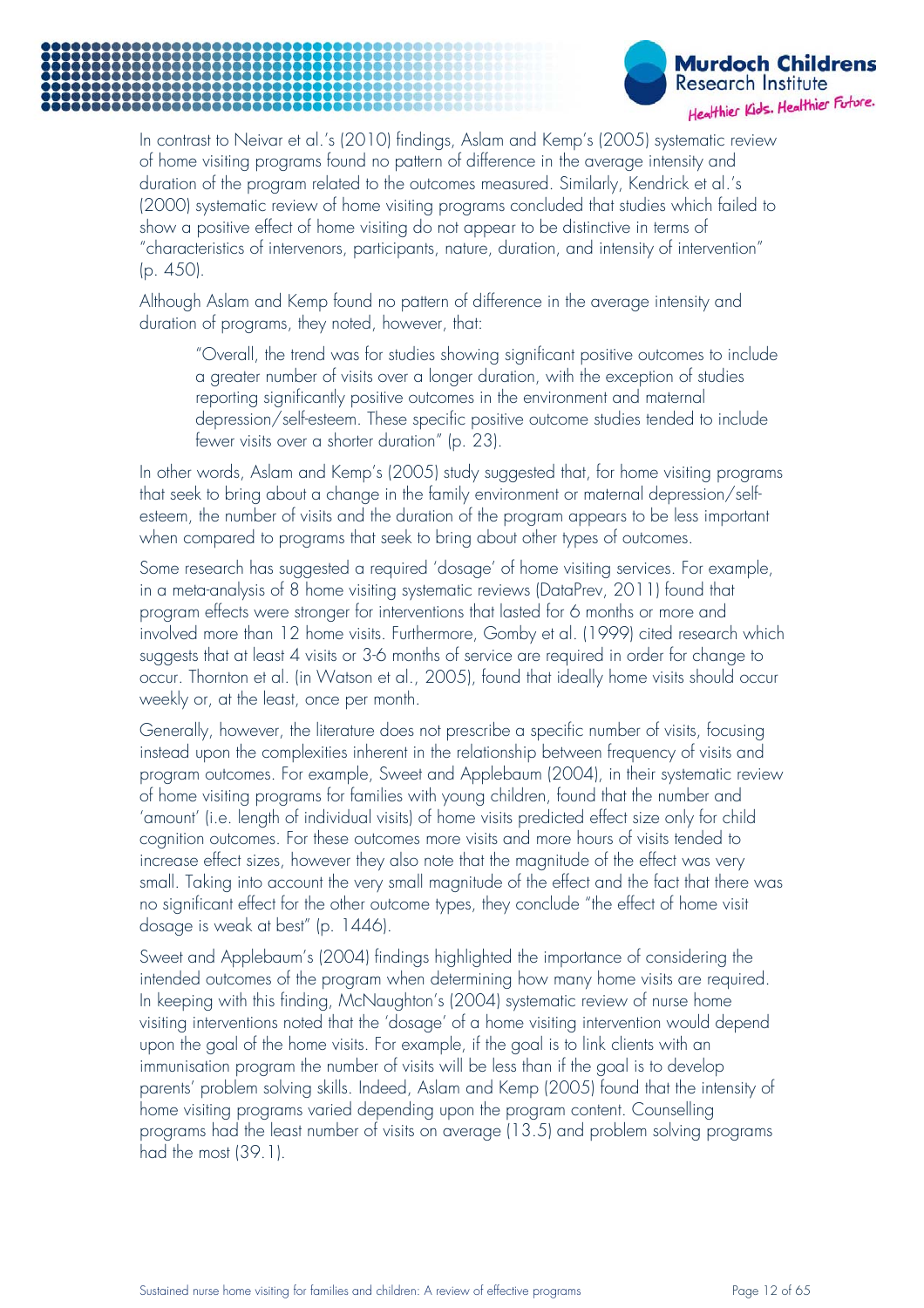



Other researchers highlighted the importance of the characteristics of the families when considering the frequency of home visits. For example, Ammerman et al. (2010) found that relatively brief treatments (4-8 sessions) may be appropriate for mothers with minor depression or for mothers who have extensive social support, but that women who are 'atrisk' or have more severe manifestations of depression will require longer and more intense interventions (15-20 sessions). Thornton et al. (in Watson et al., 2005) made a similar point regarding duration, claiming that for families with multiple and complex problems services need to be delivered for three to five years to ensure changes over the long-term.

In regards to the frequency of home visits, Drummond et al.'s (2002) systematic review of home visiting programs for at-risk young families found that most home visiting programs fall short of the expected number of home visits. The best outcome, in terms of meeting the expected number of visits, was the Nurse Home Partnership program, which reached 50% of expected number of visits.

#### Text box 1

 $\overline{a}$ 

#### Comparison of findings from home visiting programs: Number of visits<sup>3</sup>

#### *Effective programs for infants and children*

- The total average number of visits for the Elmira trial of the Nurse Home Family Partnership was 32 (9 visits during pregnancy and 23 visits during the first 2 years after birth).
- The total average number of visits for the Denver trial of the Nurse Home Family Partnership was 27.5 (6.5 visits during pregnancy and 21 visits during the first 2 years after birth).
- The total average number of visits for the Tennessee trial of the Nurse Home Family Partnership was 33 (7 during pregnancy, 26 visits during the first 2 years after birth).
- The total average number of visits for the Healthy Families America trial varied from  $21.0 - 35.4.$
- The total average number of visits for the trial of the Early Head Start program was between 44-66 (2-3 visits per month during the average length of participant involvement of 22 months).
- The total average number of visits for this trial of the Early Start program (NZ) is not specified (the average duration of participant involvement of 24 months).
- Home visitors in the Community Mothers' Program were scheduled to visit intervention group mothers once a month for the first year after birth. The majority (65%) of mothers in the intervention group received at least 10 visits, 27% received 5-9 visits and 9% received fewer than 5 visits.

<sup>3</sup> The trial of the MOSAIC program (Taft et al., 2011) did not measure infant or child outcomes therefore it is not included in any of the following text boxes in regards to effective or ineffective programs for infants and children. Mother-child bonding was operationalised in the Taft et al. (2011) trial of MOSAIC as parenting stress and attachment. This outcome was categorised as a parent outcome for the purposes of this review.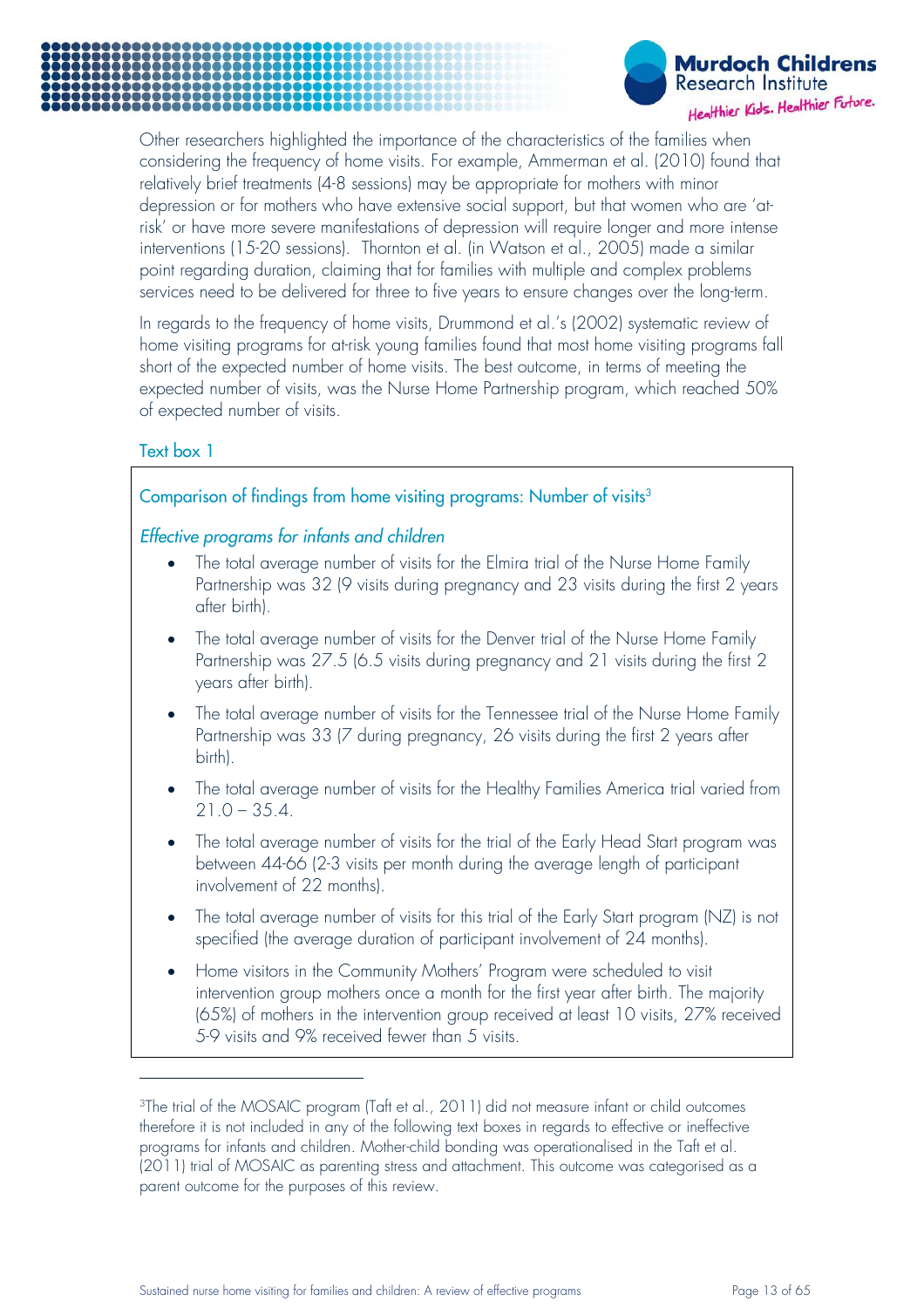

#### *Less effective programs for infants and children*

- The total average number of visits for Hawaii Healthy Start was 13-28 visits over at least 36 months.
- The total average number of visits for this trial of the Queensland Home Visiting trial was 22 visits (during the first year after birth).
- The total average number of visits for this trial of the MECSH program was 16.3.
- The scheduled number of visits for the Postnatal home visiting program for illicit drug-using mothers and their infants was 8<sup>4</sup> .

#### *Effective programs for parents*

- See above for information about the Elmira trial of the Nurse Home Family Partnership.
- See above for information about the Denver trial of the Nurse Home Family Partnership.
- See above for information about the Memphis, Tennessee trial of the Nurse Home Family Partnership.
- The total average number of visits for the Hawaii Healthy Start program was 13-28 visits over at least 36 months.
- See above for information about the Healthy Families America trial.
- See above for information about the Early Head Start program.
- See above for information about the Early Start program (NZ).
- See above for information about the Community Mothers' Program.
- See above for information about the Queensland Home Visiting trial.
- See above for information about the MECSH program.

#### *Less effective programs for parents*

- The majority of participants in the MOSAIC trial received weekly visits from a mentor and the majority received 12 months of mentoring support.
- See above for information about the Postnatal home visiting program for illicit drugusing mothers.

# <span id="page-18-0"></span>*2.2 Age of commencing/finishing*

#### Systematic reviews and meta-analyses

 $\overline{a}$ 

Most home visiting programs reviewed for this literature review commenced during or prior to the first week of the child's life (see Text box 2 below). The earliest point of commencement was prenatal and the latest point of commencement was 5 years (MOSAIC). Half of the programs finished when the child was between 2-3 years of age. Two programs finished when the child was younger, two ended when the child was older

<sup>4</sup> The number of visits mothers actually received is not stated in Bartu et al. (2006).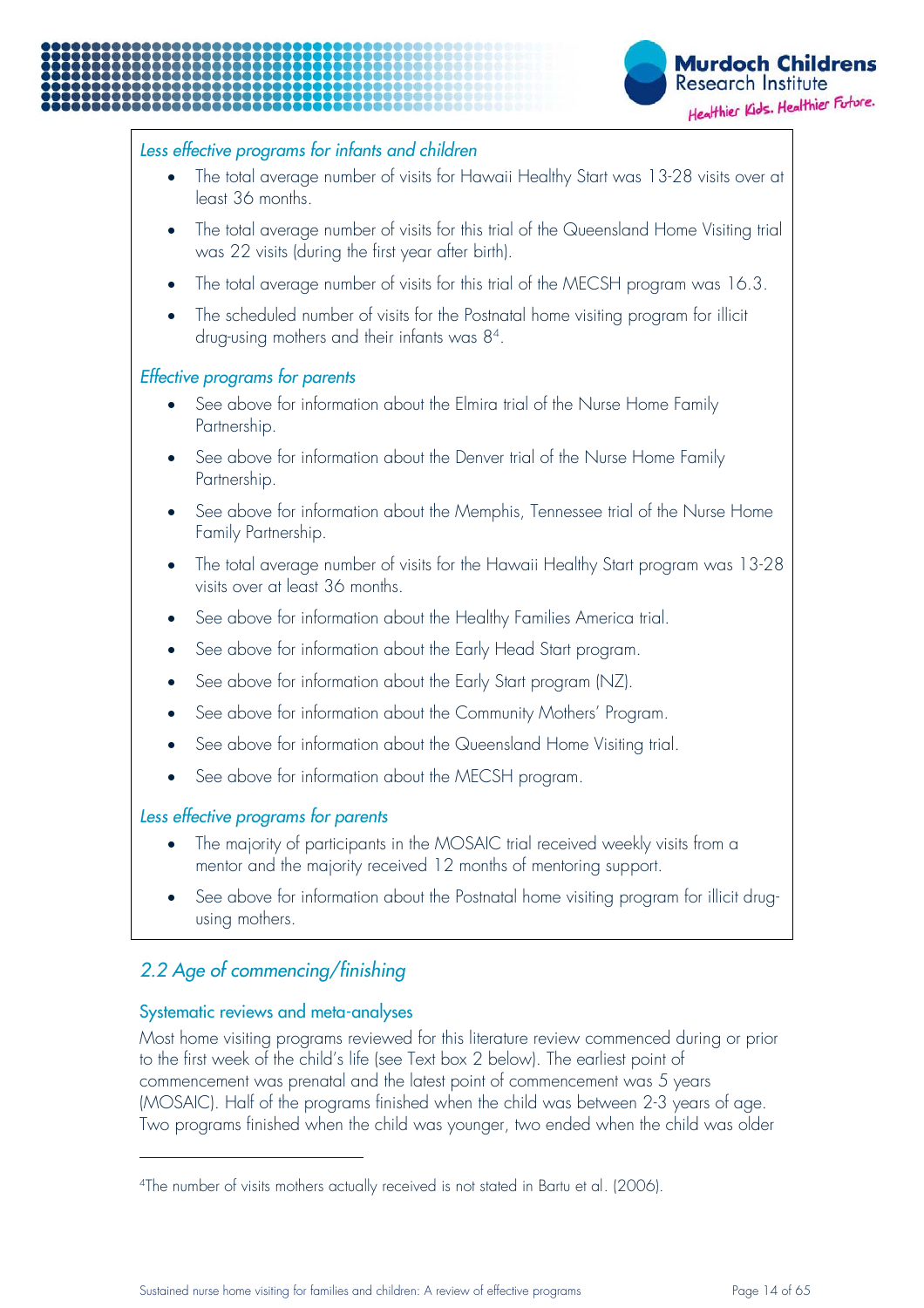



and information for one program was not available about the finishing age.

The literature does not explore in any great depth the impact of child's age of commencement and finishing upon the effectiveness of home visiting programs. Sweet and Applebaum's (2004) meta-analysis found that the outcomes of home visiting programs did not vary according to the age of child that the program targeted. The Centre for Community Child Health (2011) argued that there is no logical reason why a program such as the Nurse Family Partnership program should conclude when children reach 2 years of age and that families who are experiencing adversity and in need of support before a child is born, are likely to require support through a child's early years.

Bryce et al. (1991) and Armstrong et al. (1999) found that home visiting programs with the lowest drop-out rates were those that were delivered to participants at risk of poor pregnancy outcomes or poor health for their infants. McNaughton et al. (2004) speculated that participants stayed in these studies because of their potential benefits and because neither of the interventions required a long term commitment.

### Text box 2

#### Comparison of findings from home visiting programs: Age of commencing/finishing

#### *Effective programs for infants and children*

- The (child) age range for commencing and finishing the Elmira trial of the Nurse Home Family Partnership was antenatal  $-2$  years of age.
- The (child) age range for commencing and finishing the Denver trial of the Nurse Home Family Partnership was antenatal – 2 years of age.
- The (child) age range for commencing and finishing the Tennessee trial of the Nurse Home Family Partnership was antenatal – 2 years of age.
- The (child) age range for commencing and finishing the Healthy Families America trial was antenatal – at least 3 years of age.
- The (child) age range for commencing the Early Head Start program is 5 months of age (the average age of commencement). The (child) age range for finishing is not specified.
- The (child) age range for commencing and finishing the Early Start program (NZ) was within the first 3 months of birth  $-5$  years (maximum).
- The (child) age range for commencing and finishing the Community Mothers Program was birth – 1 year of age.

#### *Less effective programs for infants and children*

- The (child) age range for commencing and finishing Hawaii Healthy Start program was 1 week of age to at least 3 years of age.
- The (child) age range for commencing and finishing the Queensland Home Visiting trial was 1 week of age – 1 year of age.
- The (child) age range for commencing and finishing the MECSH program was prenatal (average 26 weeks gestation) – 2 years of age.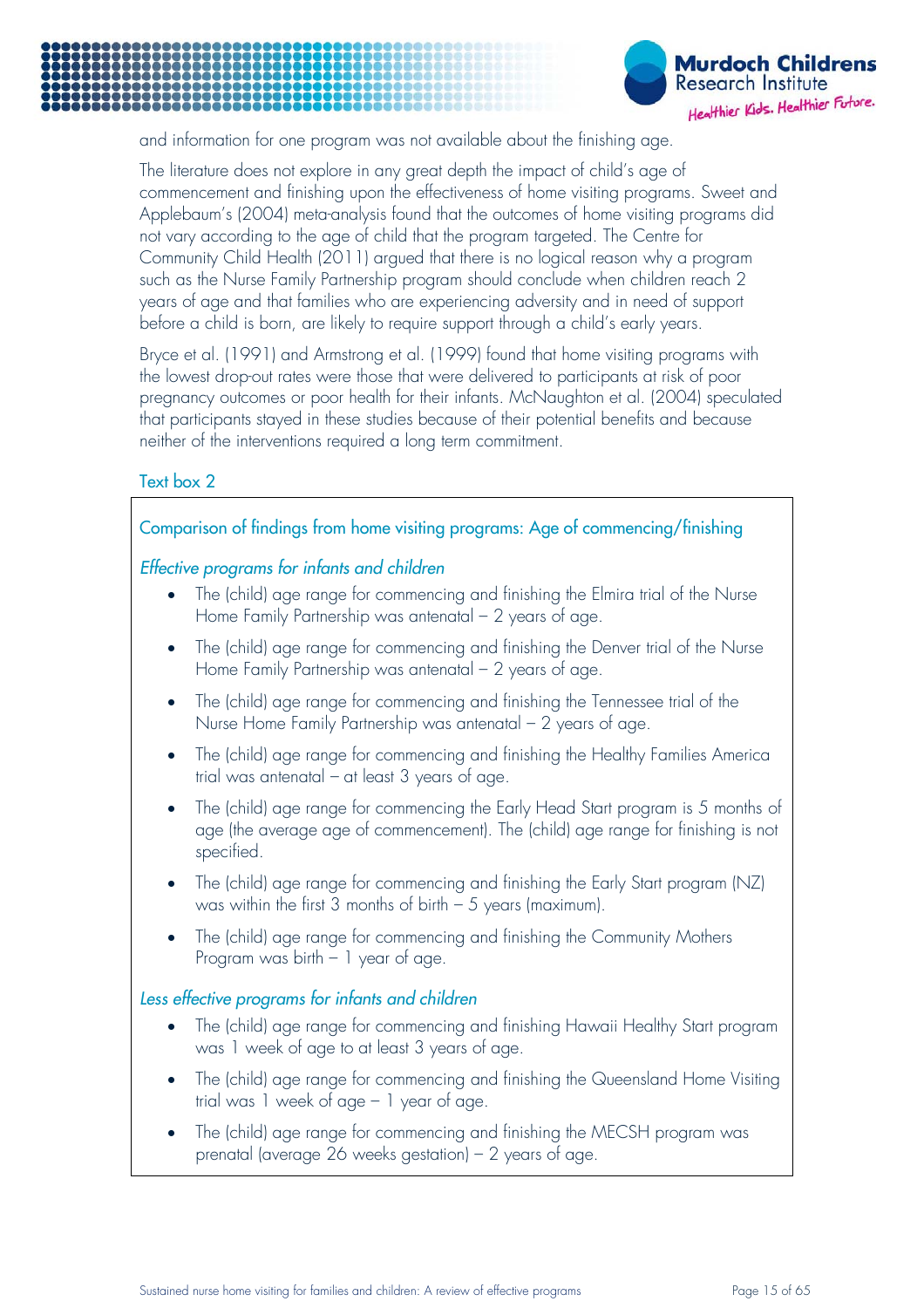

 The (child) age range for commencing and finishing Postnatal home visiting program for illicit drug-using mothers and their infants was 1 week of age – 6 months of age.

#### *Effective programs for parents*

- See above for information about the Elmira trial of the Nurse Home Family Partnership.
- See above for information about the Denver trial of the Nurse Home Family Partnership.
- See above for information about the Memphis, Tennessee trial of the Nurse Home Family Partnership.
- The (child) age range for commencing and finishing Hawaii Healthy Start program was 1 week of age to at least 3 years of age.
- See above for information about the Healthy Families America trial.
- See above for information about the Early Head Start program.
- See above for information about the Early Start program (NZ).
- See above for information about the Community Mothers' Program.
- See above for information about the Queensland Home Visiting trial.
- See above for information about the MECSH program.

#### *Less effective programs for parents*

- The (child) age range for commencing the MOSAIC trial was birth 5 years of age and the program was 12 months in duration (Taft, 2011).
- See above for information about the Postnatal home visiting program for illicit drugusing mothers and their infants.

#### <span id="page-20-0"></span>*2.3 Antenatal versus postnatal recruitment*

#### Systematic reviews and meta-analyses

Overall, the research supports antenatal, as opposed to postnatal recruitment (DataPrev, 2011). In their meta-analysis of home visiting systematic reviews, DataPrev (2011) noted that interventions that begin early (either antenatally or at birth) are more effective than those that begin in later parenthood. Similarly, Aslam and Kemp (2005) found that programs that commence antenatally report a greater number of significant positive outcomes when compared to studies that commenced postnatally. This is especially the case in terms of child behaviour outcomes. Daro et al. (2006) also reported that when women are recruited during pregnancy, birth outcomes are more positive and they have stronger parenting outcomes than women enrolled postnatally. However, studies of maternal depression and self-esteem showed positive outcomes when commencing postnatally.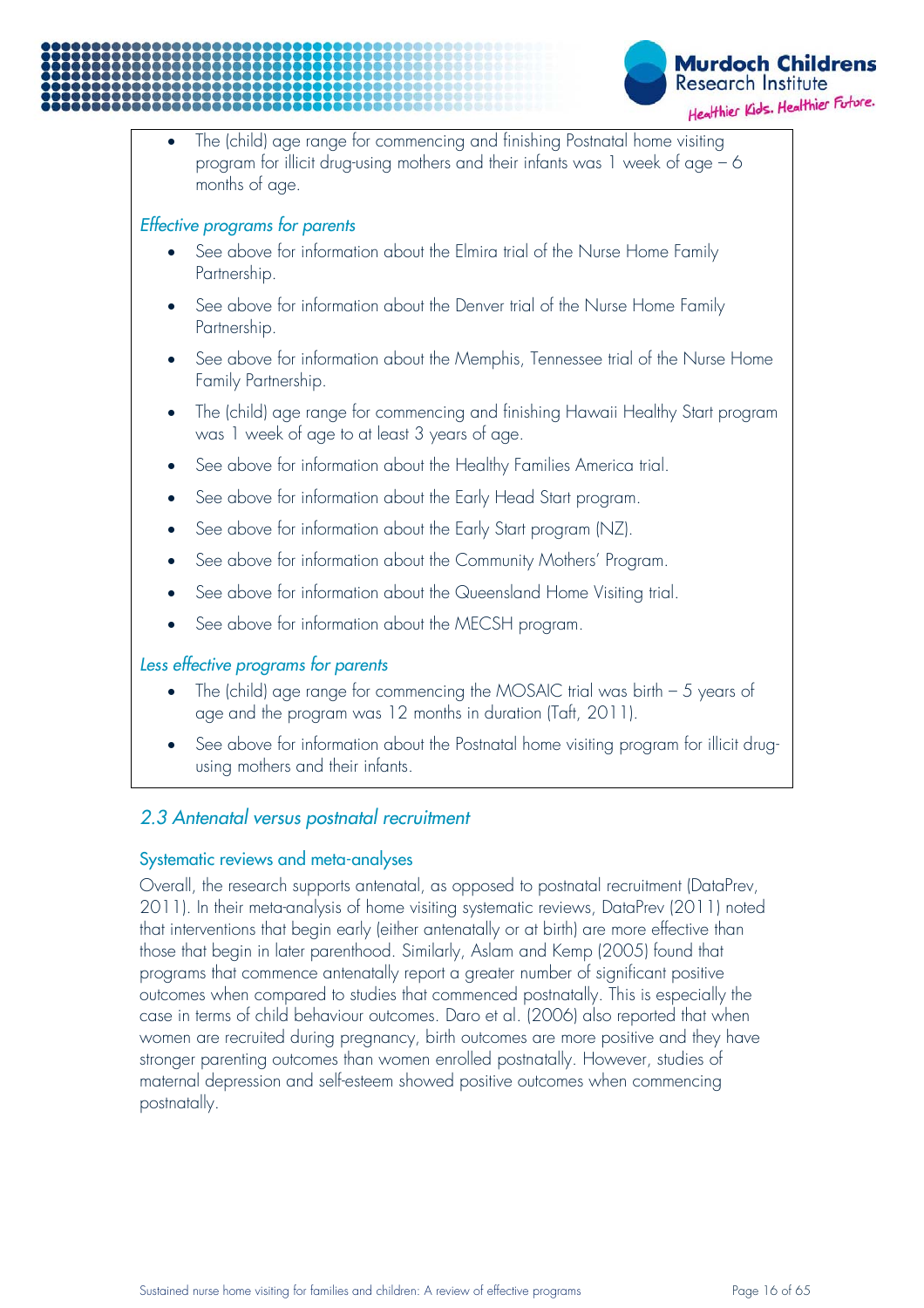



#### Text box 3



#### *Effective programs for infants and children*

- The Elmira trial of the Nurse Home Family Partnership recruited during the antenatal period.
- The Denver trial of the Nurse Home Family Partnership recruited during the antenatal period.
- The Tennessee trial of the Nurse Home Family Partnership recruited during the antenatal period.
- The Healthy Families America trial recruited during the antenatal and postnatal period.
- The Early Head Start program recruited during the antenatal and postnatal period.
- The Early Start program (NZ) recruited during the postnatal period.
- The Community Mothers Program recruited during the postnatal period.

#### *Less effective programs for infants and children*

- Most families recruited to Hawaii Healthy Start were recruited during the postnatal period.
- The Queensland Home Visiting trial recruited during the postnatal period.
- The MECSH program recruited during the antenatal period.
- The Postnatal home visiting program for illicit drug-using mothers and their infants recruited during the antenatal period.

#### *Effective programs for parents*

- See above for information about the Elmira trial of the Nurse Home Family Partnership.
- See above for information about the Denver trial of the Nurse Home Family Partnership.
- See above for information about the Memphis, Tennessee trial of the Nurse Home Family Partnership.
- See above for information about Hawaii Healthy Start.
- See above for information about the Healthy Families America trial.
- See above for information about the Early Head Start program.
- See above for information about the Early Start program (NZ).
- See above for information about the Community Mothers' Program.
- See above for information about the Queensland Home Visiting trial.
- See above for information about the MECSH program.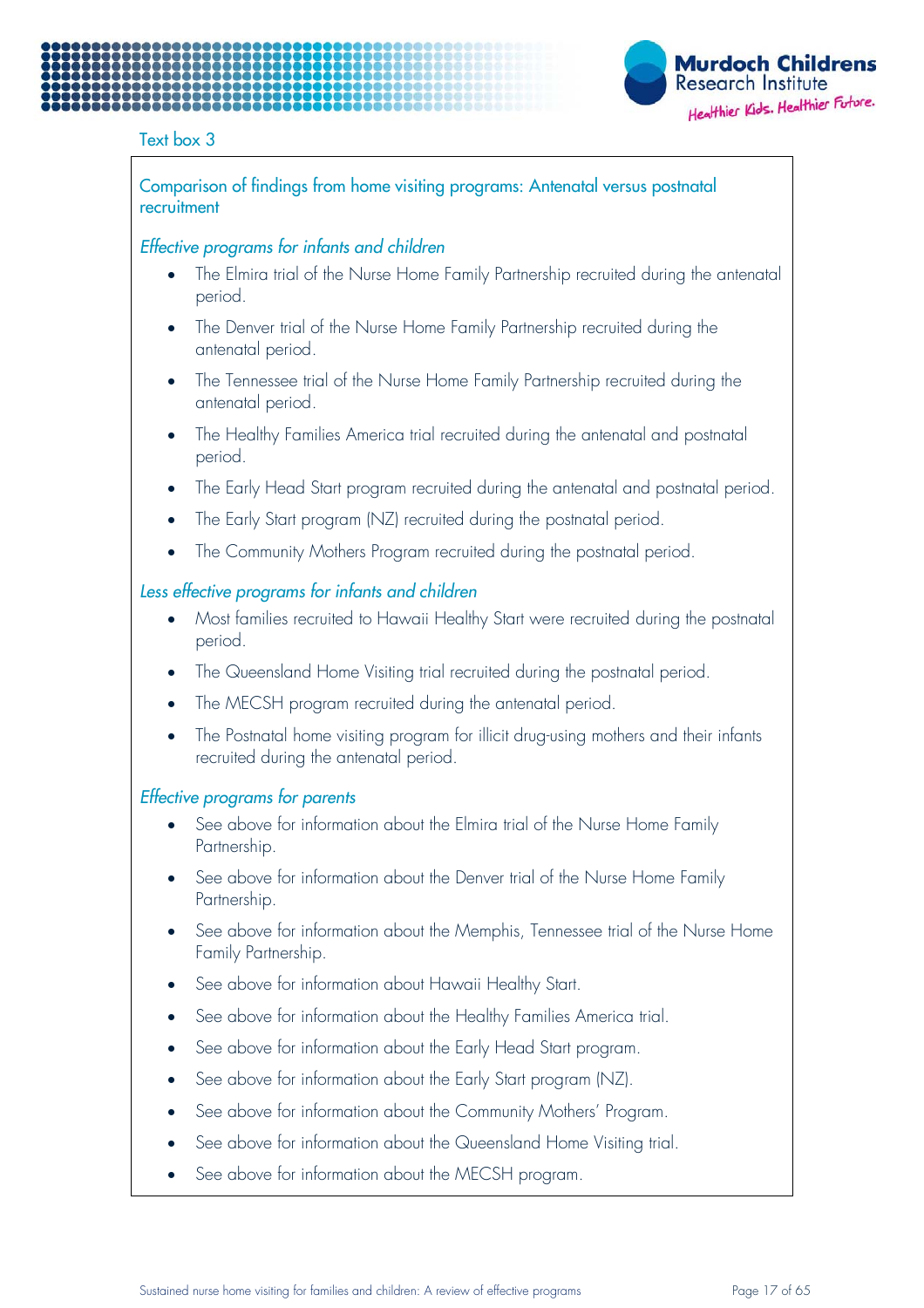

#### *Less effective programs for parents*

- The MOSAIC trial recruited during both the antenatal and postnatal.
- See above for information about the Postnatal home visiting program for illicit drugusing mothers and their infants.

# <span id="page-22-0"></span>*2.4 Eligibility criteria*

#### Systematic reviews and meta-analyses

Overall, the literature appears to support the view that home visiting programs are more effective for families from low socio-economic backgrounds when compared to other families (Watson et al., 2005; Karoly et al. in Astuto & Allen, 2009). For example, the Elmira trial of the Nurse Family Partnership indicated that the program effects were more pronounced amongst mothers and children at greater socio-demographic risk (e.g. poor and/or unmarried and/or teenage mothers) (Olds, 2007b). The effects of the program on child maltreatment and child injury were further concentrated amongst women who had a limited sense of control over their lives (Olds, 2007b). Olds (2007b) stated that, "There is now consistent evidence from trials of the NFP that program effects on caregiving and children are more pronounced among disadvantaged families where mothers have low psychological resources" (p. 3).

Similarly to Olds (200b7), Aslam and Kemp (2005) concluded that, in the Australian context, positive outcomes are most likely from home visiting interventions with mothers from low socioeconomic groups, including those that are based upon specific subgroups within the population (e.g. teenage or unmarried mothers, specific ethnic groups). They note that some benefit may also be gained from a focus on first-time mothers and that highly targeted programs for mothers with postnatal depression also achieve positive outcomes in maternal depression/self-esteem outcomes.

Furthermore, Holzer et al.'s (2006) systematic review found that for programs that aim to target child maltreatment, targeting an at-risk population is likely to be more successful than other programs. Gomby (2005) suggested that home visiting programs are most effective where either the initial need is greatest and/or where parents feel their children need the service.

Neivar et al. (2010) noted that programs that target at-risk families are more cost-effective in the long term. For example, children of families who are at-risk are more likely to access criminal justice systems, therefore programs that target at-risk families lead to greater cost benefits.

Landy and Menna (2006) argued that, in general, an inverted 'U-shaped' association has been found between the level of risk and effectiveness of intervention, whereby those least at-risk or at low risk and those at high risk benefit least from home visiting programs. Those at moderate risk usually show the best outcomes.

Targeting programs towards families from specific ethnic groups also emerged as a factor that may enhance the impact of home visiting programs. Aslam and Kemp (2005) found that mothers recruited on the basis of race or low socioeconomic status were likely to show significant positive outcomes, more-so than non-significant outcomes, particularly on measures of child behaviour, child health and the home environment.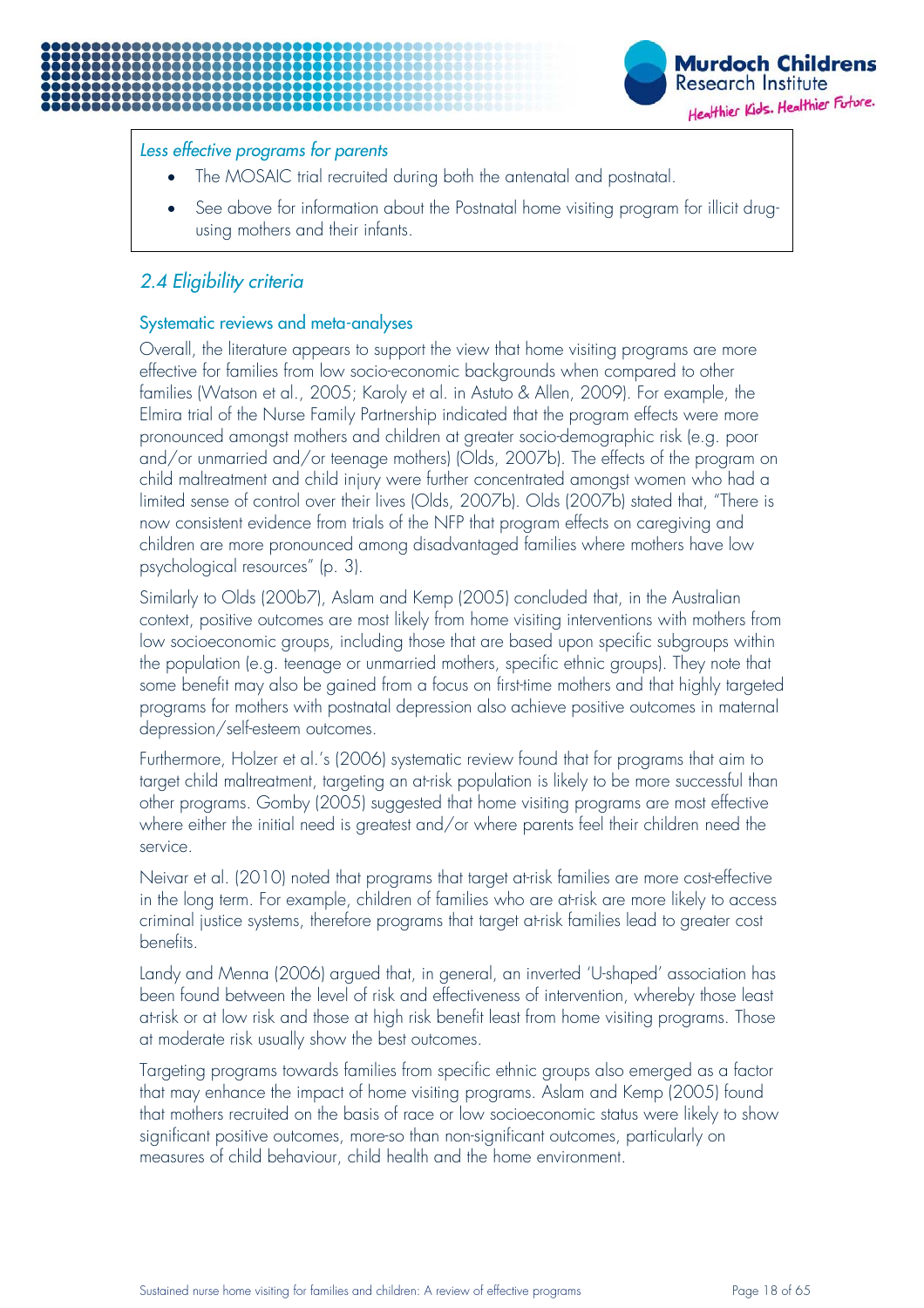



Nievar et al. (2010) noted that the benefits of home visiting for at-risk families could be attributed to the fact that at-risk families have more room for improvement when compared to low-risk families. However, some researchers such as Bakermans-Kranenburg et al. (2005) suggested that middle class families will benefit more from home visiting programs than at-risk families as a result of the 'Matthew effect' (whereby those who have existing resources utilise available opportunities to build upon those resources, and those who do not have existing resources remain at risk). Nevertheless, the evidence regarding who benefits from home visiting (as described previously) does not appear to support this claim.

Sweet and Applebaum's (2004) research suggested that the eligibility requirements of a home visiting program leads to differing effect sizes, with the desired outcomes of the program being an important contributing factor. They found that home visiting programs with a targeted recruitment strategy (i.e. not universal) that sought to impact upon child cognitive outcomes or child maltreatment outcomes had significantly higher effect sizes than programs that had universal enrolments. However, for parenting behaviour outcomes the effect was reversed; effect sizes were significantly higher when families were universally enrolled when compared to targeted enrolment. Sweet and Applebaum (2004) did not hypothesise why this might be the case, other than stating that the results from targeted population analyses are "often contradictory and hard to interpret" (p. 1447).

Watson et al. (2005), in a consideration of key issues relating to home visiting, claimed that home visiting is an especially useful intervention when mothers' need for support is exacerbated by social isolation, lack of psychological resources and adversity (e.g. limited transport options, few family supports). However, Watson et al. (2005) also argued that programs aimed at parents experiencing adversity can stigmatise involvement in a service. They argue that a home visiting service is more likely to be taken up if it is offered on a universal basis to a particular geographic area or to a certain group of people (e.g. firsttime mothers).

#### Text box 4

#### Comparison of findings from home visiting programs: Eligibility criteria

#### *Effective programs for infants and children*

- The Elmira trial of the Nurse Home Family Partnership actively recruited pregnant women who had no previous live births, were less than 26 weeks gestation, and had any one of the following: (1) young age (<19 years) (2) single parent status (3) low socioeconomic status. However, any woman who asked to participate could enrol in the program if she had no previous live births.
- The eligibility criteria for the Denver trial of the Nurse Home Family Partnership was first time mothers who qualified either for Medicaid or did not have private health insurance.
- The eligibility criteria for the Tennessee trial of the Nurse Home Family Partnership was first time mothers with no specific chronic illnesses (that might contribute to foetal growth retardation or pre-term delivery) and at least two of the following socio-demographic characteristics: unmarried, less than 12 years of education or unemployed.
- The eligibility criteria for the Healthy Families America trial was parents facing a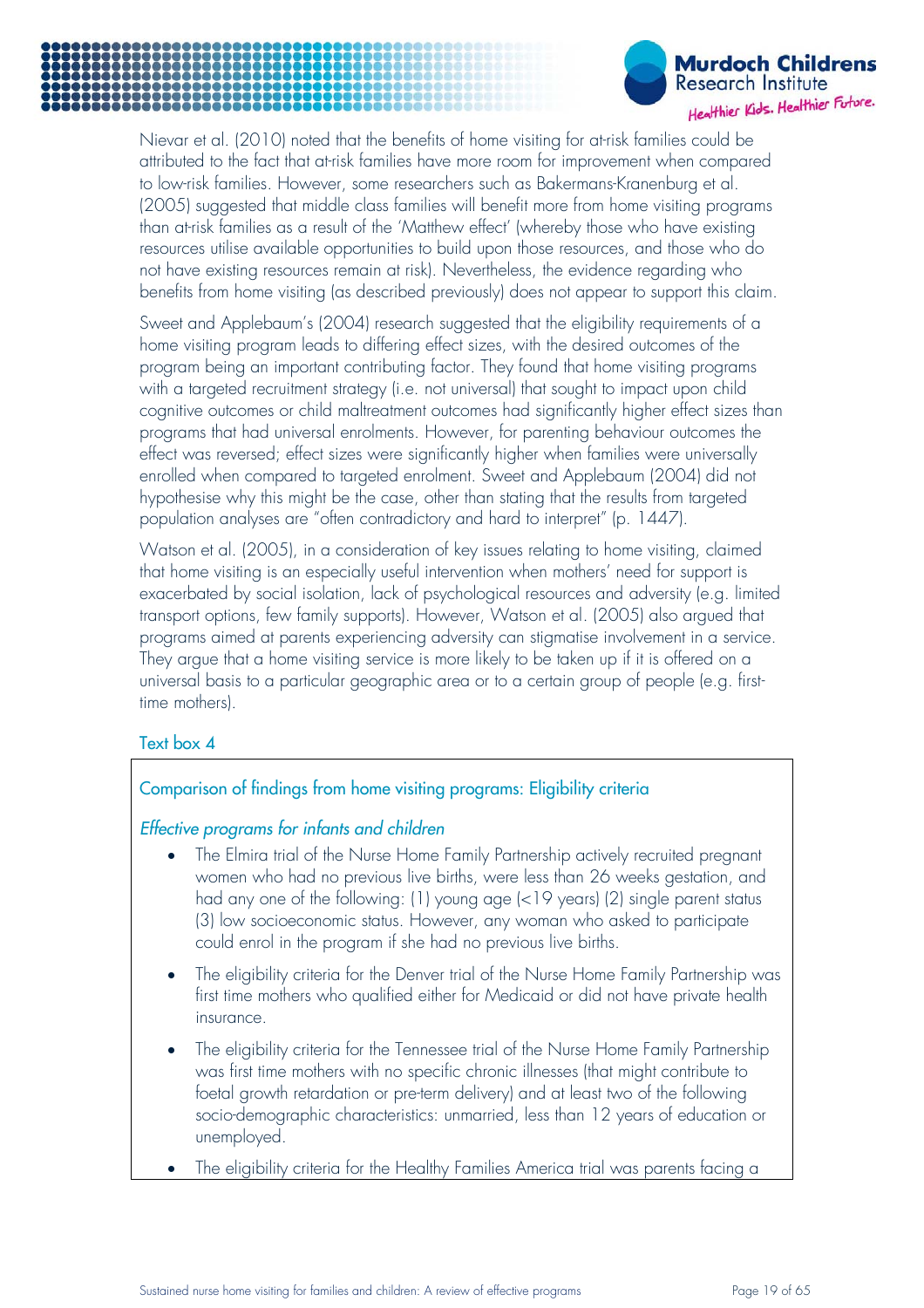# **Murdoch Childrens** Research Institute Healthier Kids. Healthier Fotore.

range of challenges who also did not pass the Kempe Family Stress Checklist.

- The eligibility criteria for the Early Head Start program was families who were at or below the federal (US) poverty level.
- The eligibility criteria for the Early Start (NZ) program was any family that had two or more of a number of risk factors including: extent of family support; whether the pregnancy was planned or unplanned; substance abuse and family violence, or where there are serious concerns about the family's capacity to care for the child, and after a one month probation period, did not pass an assessment that is similar to the Kempe Family Stress Checklist.
- The eligibility criteria for the Community Mothers' Program was first time mothers who lived in a defined deprived area of Dublin.

#### *Less effective programs for infants and children*

- The eligibility criteria for the Hawaii Healthy Start program was families who were not involved in the child protection system but where children were at risk of maltreatment.
- The eligibility criteria for the Queensland Home Visiting trial was women who reported one or more of the following risk factors: physical forms of domestic violence, childhood abuse of either parent, sole parenthood, ambivalence to pregnancy (i.e. sought abortion or no antenatal care); and three or more of the following risk factors: maternal age less than 18 years; unstable housing, financial stress, less than 10 years of maternal education; low family income, social isolation, history of mental health disorder (either parent), alcohol or drug abuse and domestic violence other than physical abuse. Women with poor English literacy skills were excluded.
- The eligibility criteria for the MECSH program was mothers who did not require an interpreter and mothers with one or more of a number of risk factors for poor maternal or child outcomes including maternal age under 19 years, current probable distress (based upon the Edinburgh Postnatal Depression Scale) and lack of emotional and practical support.
- The eligibility criteria for the Postnatal home visiting program for illicit drug-using mothers and their infants was English speaking illicit drug-users attending an antenatal chemical dependency unit.

#### *Effective programs for parents*

- See above for information about the Elmira trial of the Nurse Home Family Partnership.
- See above for information about the Denver trial of the Nurse Home Family Partnership.
- See above for information about the Memphis, Tennessee trial of the Nurse Home Family Partnership.
- See above for information about the Hawaii Healthy Start program.
- See above for information about the Healthy Families America trial.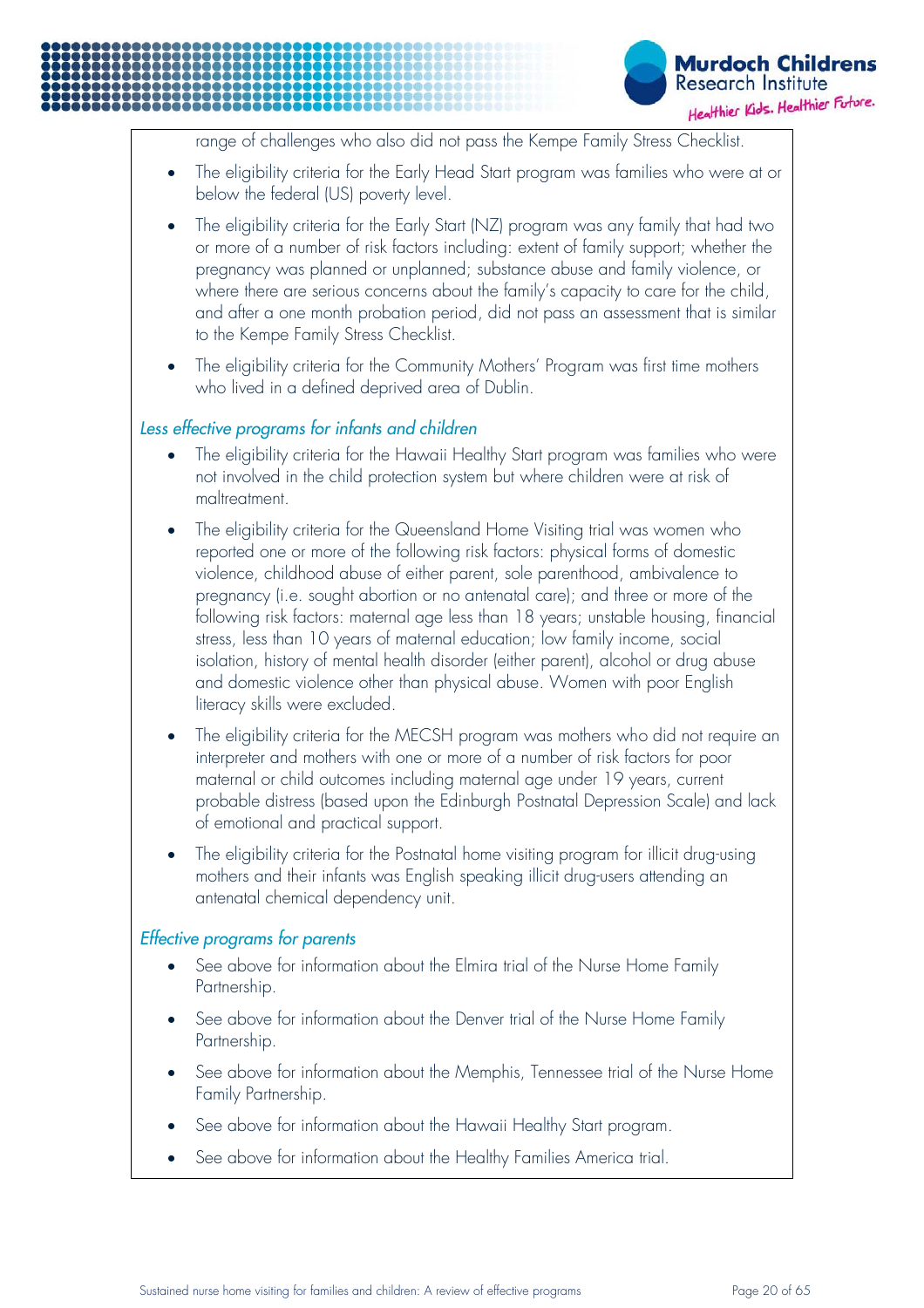

- See above for information about the Early Head Start program.
- See above for information about the Early Start (NZ) program.
- See above for information about the Community Mothers' Program.
- See above for information about the Queensland Home Visiting trial.
- See above for information about the MECSH program.

#### *Less effective programs for parents*

- The eligibility criteria for the MOSAIC trial was mothers who were pregnant or had at least one child five years or younger and disclosed intimate partner violence or were psychosocially distressed (Taft, 2011).
- See above for information about the Postnatal home visiting program for illicit drugusing mothers and their infants.

### <span id="page-25-0"></span>*2.5 Use of Quality Improvement*

#### Systematic reviews and meta-analyses

Ongoing quality improvement of a program ensures its ongoing feasibility, efficiency, engagement, cultural relevance and effectiveness (Lau in Ammerman, 2010, p. 198; Astuto & Allen, 2009). Quality improvement involves the modification and adaptation of treatments to meet the needs of populations and the settings in which programs are delivered, whilst retaining the core features of the program (Lau in Ammerman, 2010, p. 198). Quality improvement is necessary because "treatments developed and tested in highly controlled settings are less effective when implemented in real world settings" (Ammerman, 2010, p. 198).

Implementation problems and family and community context can limit what home visiting programs can achieve, unless service quality is improved and home visiting models are adapted. Policymakers and practitioners cannot always expect the same results obtained at one program site to be duplicated at another (Gomby, 2007). Gomby (2007) noted that to increase the likelihood of successful duplication, programs should focus on improving quality.

Very little literature reviewed discussed quality improvement, and most evaluations of home visiting programs reviewed did not include information about the process of quality improvement (see Text box 5 below).

#### Text box 5

#### Comparison of findings from home visiting programs: Use of quality improvement

#### *Effective programs for infants and children and parents*

- Healthy Families America sites proposed enhancements to the model, such as including clinical staff for addressing substance abuse and depression. In an effort to promote ongoing quality improvement, the program standards were revised periodically to meet the changing needs of families and programs.
- The quality of the Early Head Start Home Visiting program is maintained through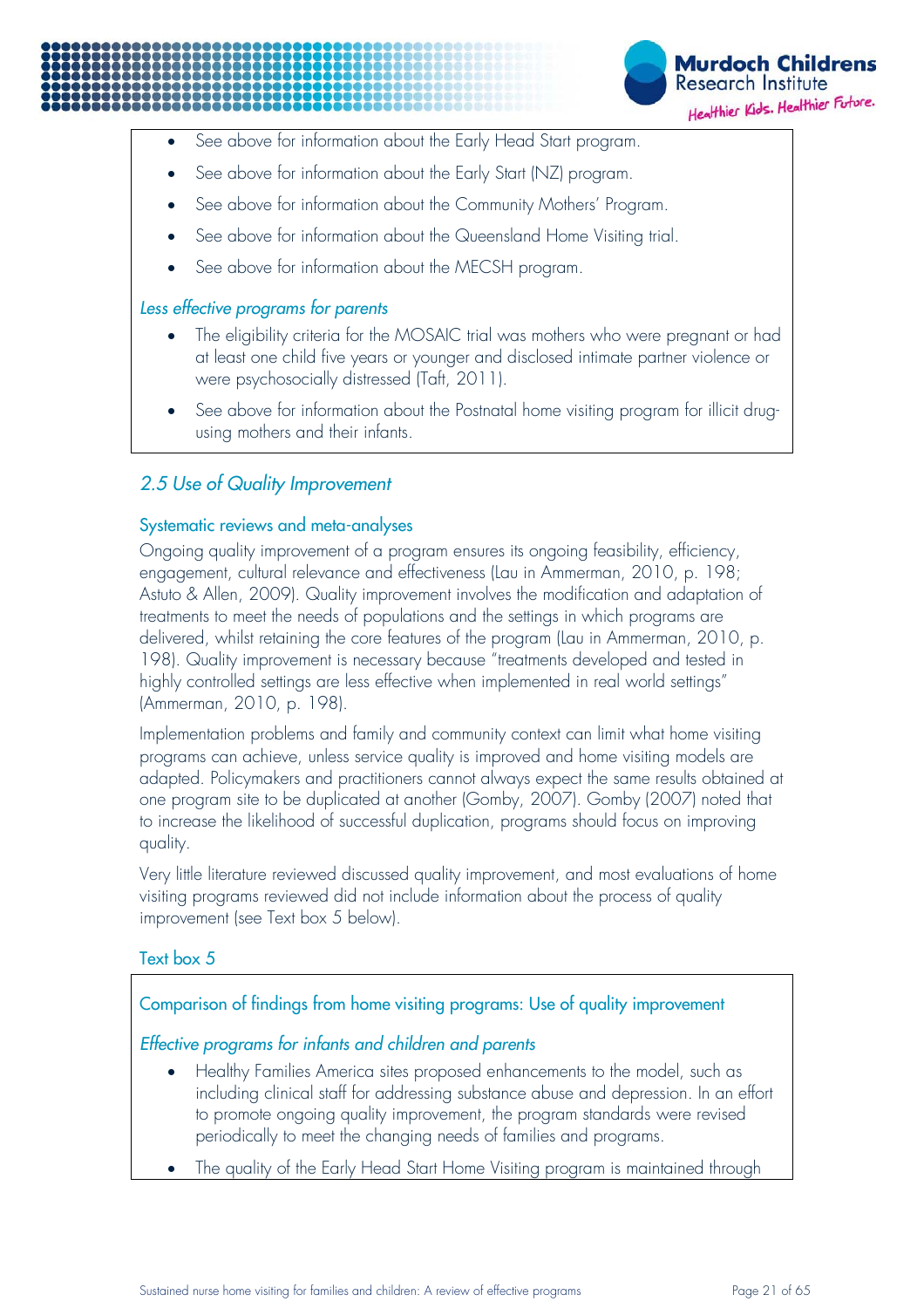

adherence to a number of program performance standards.

#### *Less effective programs for infants and children and parents*

 The Queensland Home Visiting program incorporated weekly interdisciplinary assessment, planning and evaluation of program strategies.

No information on the quality improvement processes of the following programs was identified:

- The Elmira trial of the Nurse Home Family Partnership;
- The Denver trial of the Nurse Home Family Partnership;
- The Memphis, Tennessee trial of the Nurse Home Family Partnership;
- Hawaii Healthy Start;
- Early Start (NZ);
- Community Mothers' Program;
- The MECSH program;
- MOSAIC; and
- The Postnatal home visiting program for illicit drug-using mothers and their infants.

#### <span id="page-26-0"></span>*2.6 Use of Information and Communications Technology (ICT)*

#### Systematic reviews and meta-analyses

None of the literature reviewed discussed the use of ICT. None of the trials reviewed mentioned the use of ICT as part of a home visiting program.

Where the trials, systematic reviews and meta-analyses do not provide information about these components (i.e. either because the components have not been tested in terms of their impact upon the ultimate outcomes of a study or the information has not been provided in the publications), suggestions for 'alternative literature' are provided. It was expected that this information would provide additional guidance in the process of decision-making regarding the potential components of an Australia-wide home visiting program for families and children who are experiencing adversity.

*Alternative literature*: the application of technology within social and welfare services (e.g. Feil et al., 2008; Parrott & Madoc-Jones, 2008; Tregeagle & Darcy, 2008); the application of technology within the health sector (Grigsby & Sanders, 1998).

#### Text box 6

#### Comparison of findings from home visiting programs: Use of ICT

<span id="page-26-1"></span>None of the information identified for this review described the use of ICT as part of a home visiting program.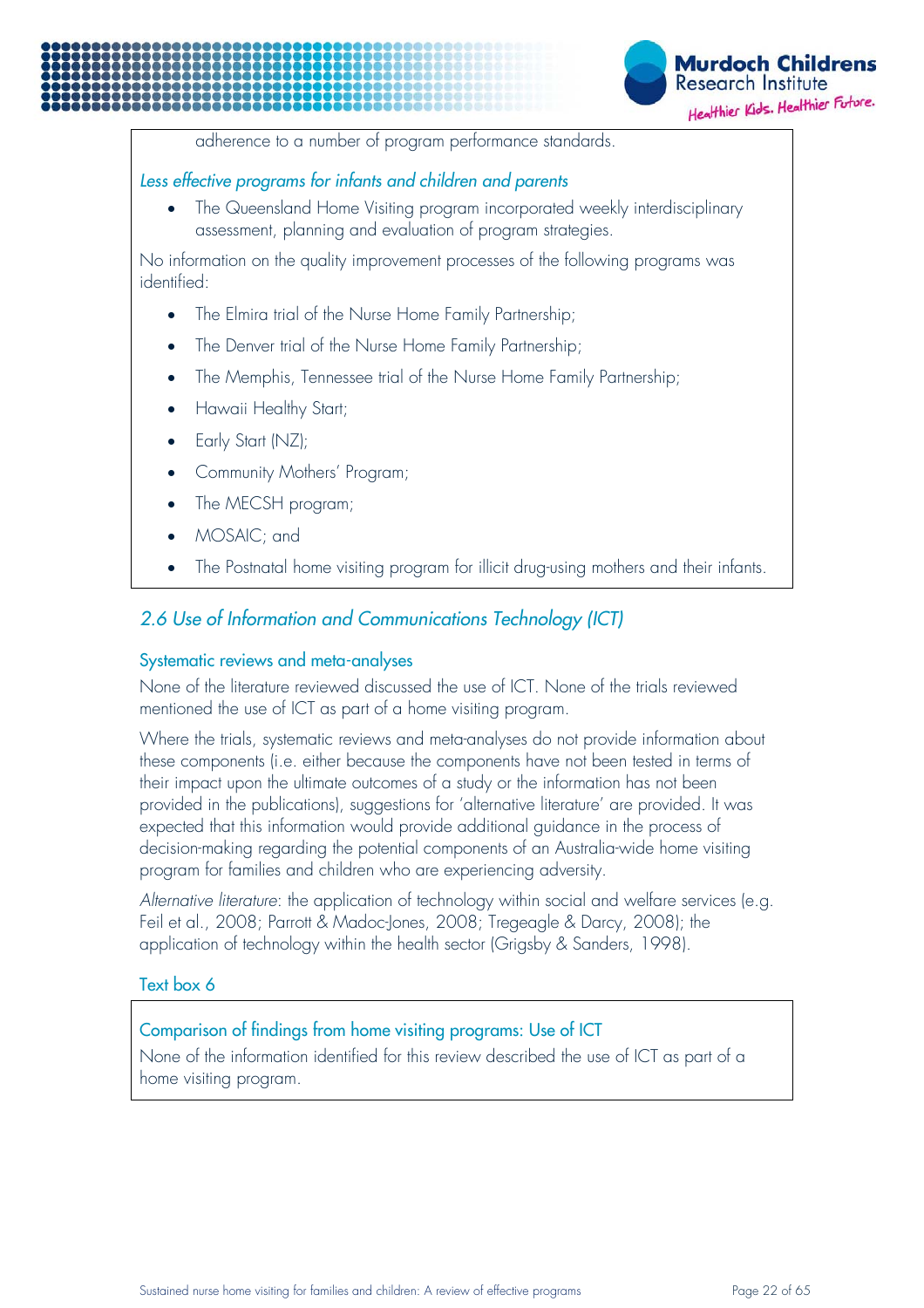



# *2.7 Use of implementation principles and process evaluation*

#### Systematic reviews and meta-analyses

The way in which evidence is translated into practice – and how that can be done effectively – is a key concern for policy-makers and service providers in the field of child and family services. Fixsen et al. (2009) argued that the 'missing link' between science (i.e. evidence) and service is implementation. In other words, implementation is the key for ensuring that the evidence regarding what works is translated into practice. Implementation principles ensure that a program is being delivered with fidelity (i.e. as intended) and process evaluation tracks whether implementation principles are being adhered to. As Sweet and Applebaum (2004) noted:

"Just because a program reports certain goals, features, and services as delivered does not mean that this is actually the case when it comes to individual homes and families" (p. 1448).

Gomby (2007) argued that what determines the effectiveness of a home visiting program is what happens when home visitors are in the home – what issues they discuss, their relationship with families and so on. What is important, in other words, is the content of the program – not as designed, but as delivered by the home visitors and as received by the families.

Astuto and Allen (2009) noted that most reviews of home visiting programs do not report upon implementation fidelity. Drummond et al. (2002) also noted that few programs describe quality control practice. Of those that do report quality control, systematic paper audits and frequent observations of home visits by supervisory staff were the most common methods curricula (Drummond et al., 2002).

Hebbeler and Gerlach-Downie (2002) suggested that ultimately improving the effectiveness of home visiting services depends upon understanding more about the nature of what is supposed to happen and what does actually happen over the course of a home visiting program. Understanding the inner workings and critical characteristics of home visiting programs may help explain why such an appealing strategy as home visiting has yet to live up to its promise and what has to happen for it to do so.

Hebbeler and Gerlach-Downie (2002) undertook a qualitative analysis of why a home visiting program failed to achieve its intended outcomes. The original experimental study involved a longitudinal investigation of a program that provided monthly home visits to mothers over the first 3 years of the child's life. The study used a randomised design with 500 families assigned to the home visiting treatment or control group. The study found small and inconsistent effects of participation in the home visiting program on parent knowledge, attitude and behaviour but no overall gains in child development or health. Hebbeler and Gerlach-Downie (2002) used qualitative methods to provide an in depth look at the content of the home visits and the nature of the interaction between the home visitor and the mother in order to understand precisely how the program improved developmental outcomes for children or, alternatively, to explain why it did not.

In exploring why the program was not more effective, Hebbeler and Gerlach-Downie (2002) focused on the home visitor's theory of change, that is, how they understood the connection between what they did and the intended outcomes. They note that an inadequate theory of change is a fundamentally different explanation from those typically put forward in the literature when a home visiting program does not achieve its intended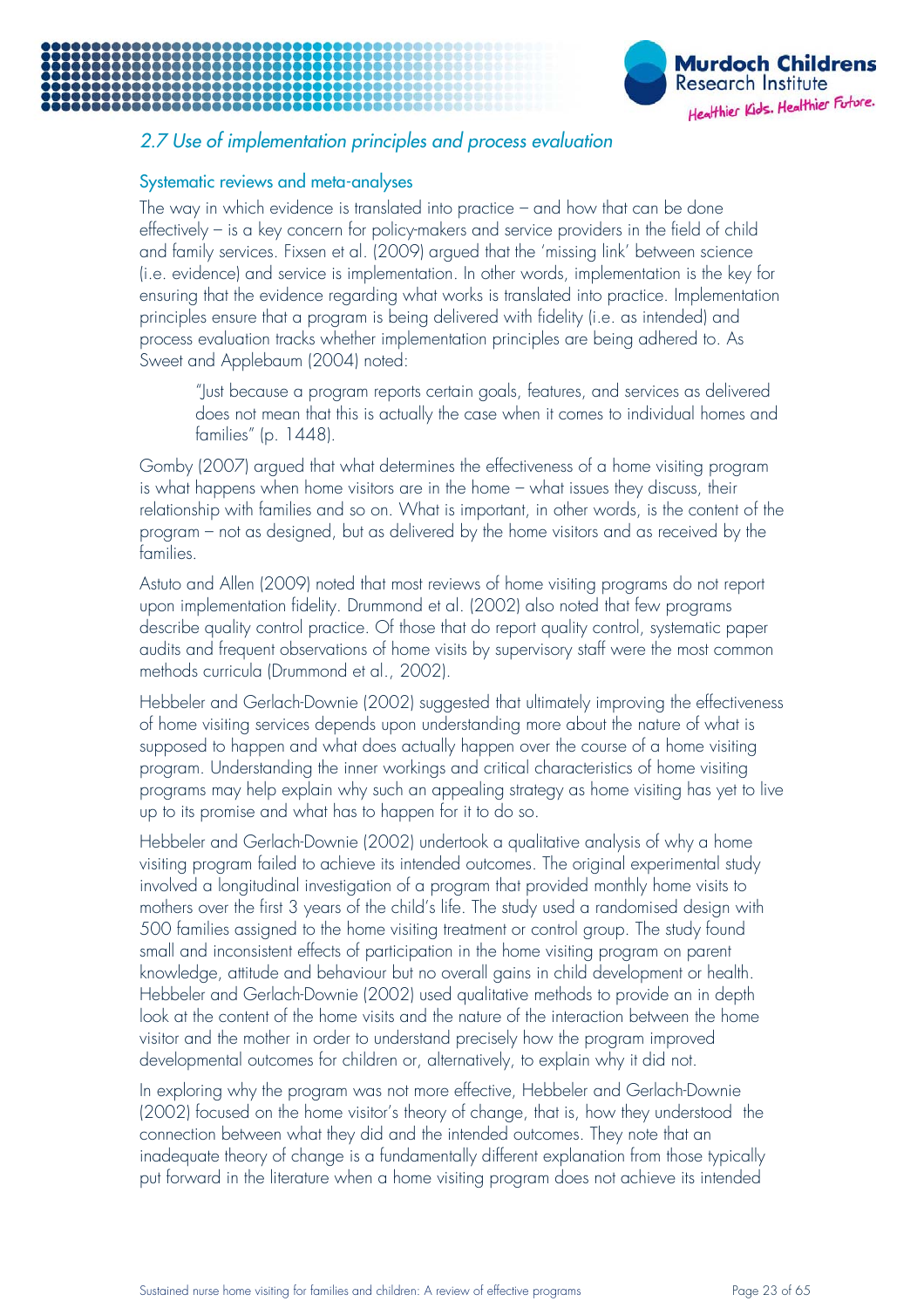



results. Typical explanations include that the program was not fully implemented, the program was not intensive enough, or the program was not comprehensive enough.

Jones-Harden (2010) argued that home visiting during the early childhood years is an effective service delivery mechanism, when implemented in a quality manner. Arguably, it is even more important to attend to the quality implementation of home-based interventions when they are delivered to psychologically-vulnerable families. These services must have an explicit goal, a specific target population, and an associated theory of change.

*Alternative literature*: implementation science and diffusion of innovation literature (e.g. Fixsen et al., 2009; Rogers, 2003; Salveron, Arney & Scott, 2006); structural and process aspects of home visiting programs (Jones-Harden, 2010); process factors linked to effective early childhood interventions (Pianta et al., 2005); the importance of implementation (Durlack & DuPre, 2008).

#### Text box 7

Comparison of findings from home visiting programs: Use of implementation principles and process evaluation

#### *Effective programs for infants and children*

- The Elmira trial of the Nurse Home Family Partnership utilised detailed recordkeeping systems and regular case reviews to ensure that the home visit protocol was followed by each nurse.
- The implementation principles for the Denver trial of the Nurse Home Family Partnership were supported via a database that provided information to sites about how closely a site was following the program model and comparisons of sites to help nurse home visitors refine their practice.
- The implementation principles for the Tennessee trial of the Nurse Home Family Partnership were supported via detailed visit-by-visit guidelines.
- The implementation principles for the Healthy Families America trial were supported via the Healthy Families America credentialing system that monitors program adherence, a data collection system to monitor implementation in addition to an implementation study. The Healthy Families America Alaska trial used a management information system to record process measures (referred to as the 'MIS'). Implementation of Healthy Families America Alaska was assessed via home visitor surveys, review of training curricula, observation of selected training sessions, review of policy and procedure manuals, and discussion with program leaders.
- The implementation principles for the Early Head Start program were supported via a set of performance standards that define the scope of services that programs must offer to children and families. An implementation study was undertaken to analyse the relationship between patterns of implementation and the impact of those patterns on outcomes.
- The implementation principles for the Early Start program (NZ) were supported via a series of procedures that include: the development of clearly stated and operationalised program goals, regular weekly supervision of staff to assess goals,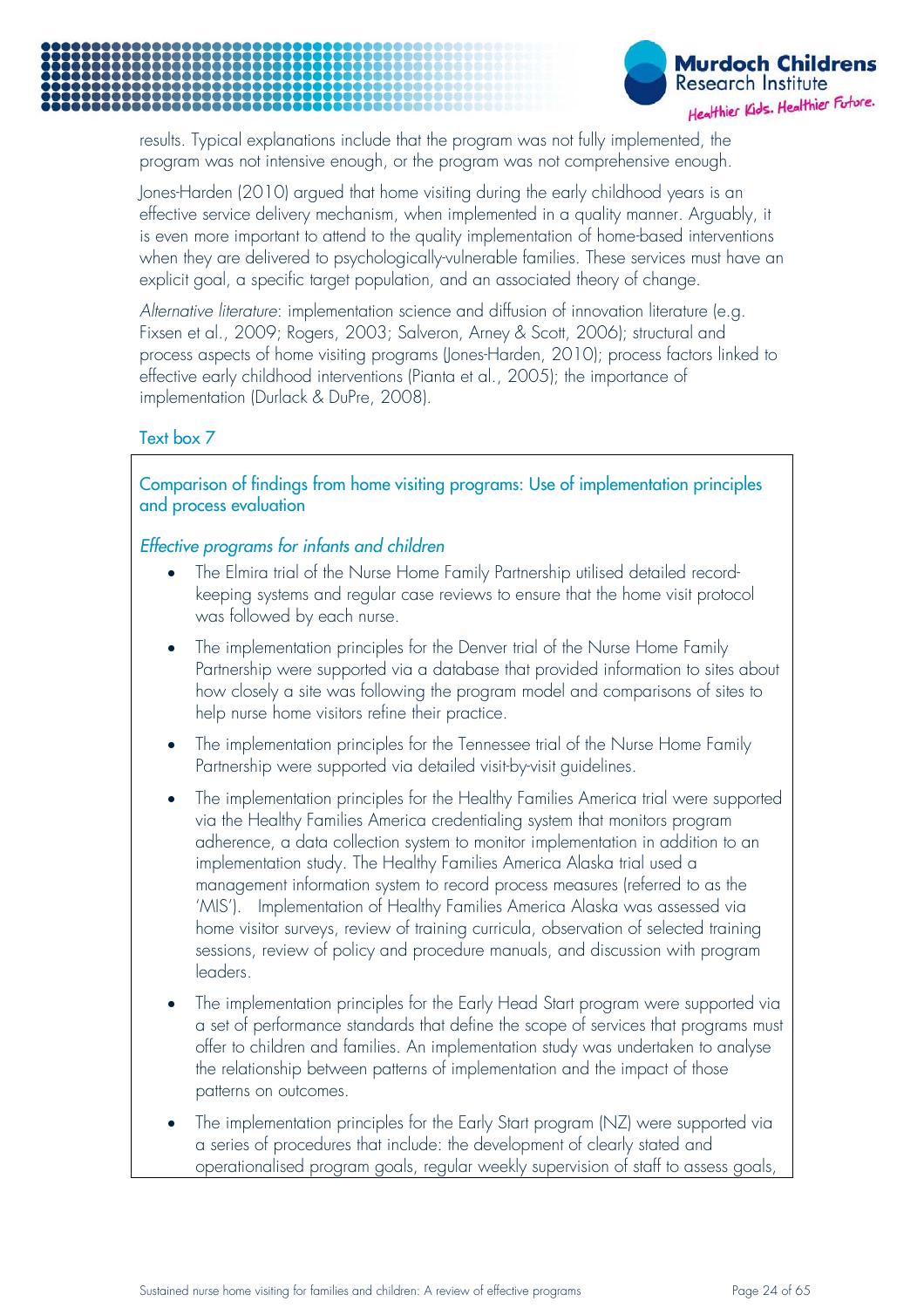

directions and practice and the development of databases to monitor key outputs.

#### *Less effective programs for infants and children*

- The Hawaii Healthy Start implementation system has multiple components including policies and protocols to facilitate service delivery.
- The implementation principles of the Queensland Home visiting program were supported via weekly interdisciplinary assessment, planning and evaluation of program strategies.

#### *Effective programs for parents*

- See above for information about the Elmira trial of the Nurse Home Family Partnership.
- See above for information about the Denver trial of the Nurse Home Family Partnership.
- See above for information about the Memphis, Tennessee trial of the Nurse Home Family Partnership.
- See above for information about Hawaii Healthy Start.
- See above for information about the Healthy Families America trial.
- See above for information about the Early Head Start program.
- See above for information about the Early Start program (NZ).
- The Queensland Home visiting program incorporated weekly interdisciplinary assessment, planning and evaluation of program strategies.

#### *Less effective programs for parents*

 The implementation principles of the MOSIAC home visiting program were supported via interim and impact surveys of GPs and MCH nurses, fortnightly mentor contact sheets, 4, 8 and 12 month exit interviews with participants and impact questionnaires for intervention participants about the experience of being mentored.

The following programs did not identify or describe implementation principles or process evaluation:

- Community Mothers' Program;
- The MECSH program; and
- The Postnatal home visiting program for illicit drug-using mothers and their infants.

#### <span id="page-29-0"></span>*2.8 Service coordination*

#### Systematic reviews and meta-analyses

Many families accessing early childhood services have multiple and complex needs that cannot be addressed by a single service (CCCH, 2007). Services need to be able to address the holistic needs of families (CCCH, 2006) and as such, service coordination plays a key role in ensuring children and families' needs are met.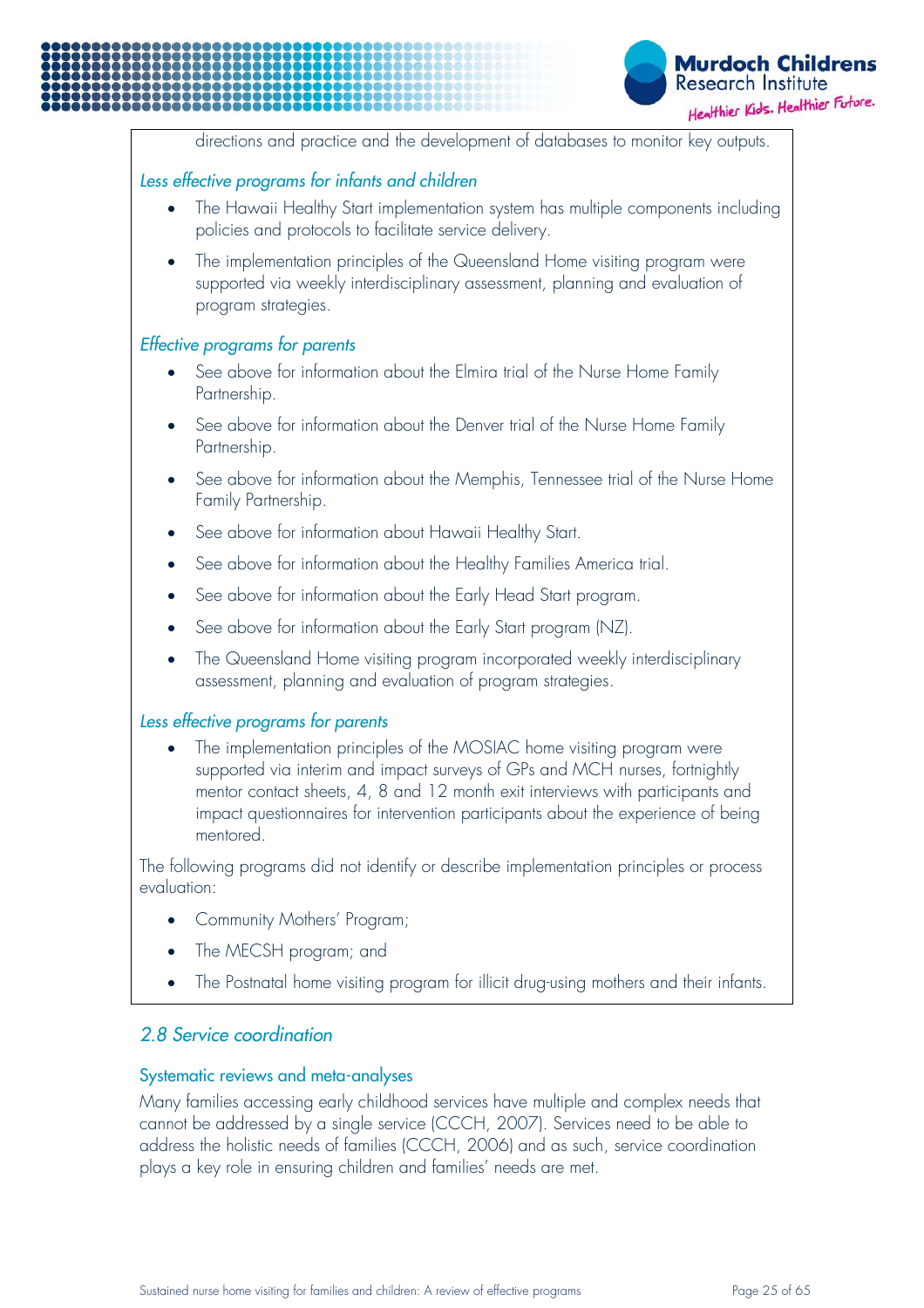



In regards to service coordination within home visiting programs, Daro et al. (2006) noted that home visiting outcomes are more robust when programs are partnered with other early intervention services or specialised support. Astuto and Allen (2009), found evidence to suggest that home visiting is more effective when it is combined with additional support programs. Gomby et al. (1999) also argued that programs that combine home visits with centre-based group care for children tend to lead to greater benefits for child development. Astuto and Allen (2009) challenged the idea that home visiting alone will resolve the issues that families with fewer socioeconomic resources face:

"Movement away from the notion that home visitation alone is a panacea for addressing the ills of poverty towards a more integrated, system-level approach to intervention and prevention is an idea whose time has arrived" (p. 14).

This claim is supported by the American Academy of Pediatrics (1998) which stated that:

"Home visiting programs are not a panacea, sufficient unto themselves to reverse or prevent the damaging effects on children of poverty and inadequate or inexperienced parenting" (p. 488).

Miller et al.'s (2012) systematic review, which found no evidence to support the effectiveness of home-visiting interventions specifically targeted at improving development outcomes for preschool children from backgrounds of greater adversity, also noted home visiting programs alone are insufficient "in and of themselves to eradicate inequalities" during the early years (p. 30).

Access to services is an important issue to take into account when considering service coordination. LeCroy and Whitaker (2005) sought to identify the kinds of problematic situations that face home visitors when working with families experiencing adversity. In focus groups with home visitors, they looked at the situations that were ranked most difficult by home visitors, which included working with families where there are limited resources, where family mental illness is present (e.g., threatening suicide), where there is substance use in the home, and where families are unmotivated. They developed a Difficult Situations Inventory and asked the home visitors to rate the difficult situations.

The situation rated as most difficult was 'working with limited resources to help parents.' Home visitors were clearly frustrated in their attempts to provide (or connect families to) the kinds of services that families needed. Home visitors described clear needs many families had and their inability to meet those needs through identification of specific resources, in particular, mental health services.

*Alternative literature*: service coordination – what works (Choi, 2003); service coordination in the health sector (KPMG, 2005); for a summary of evidence, see Moore and Skinner (2010).

### Text box 8

#### Comparison of findings from home visiting programs: service coordination

#### *Effective programs for infants and children*

- Service coordination for the Elmira trial of the Nurse Home Family Partnership involved the linkage of family members with other health and human services.
- Service coordination for the Healthy Families America trial involved referrals to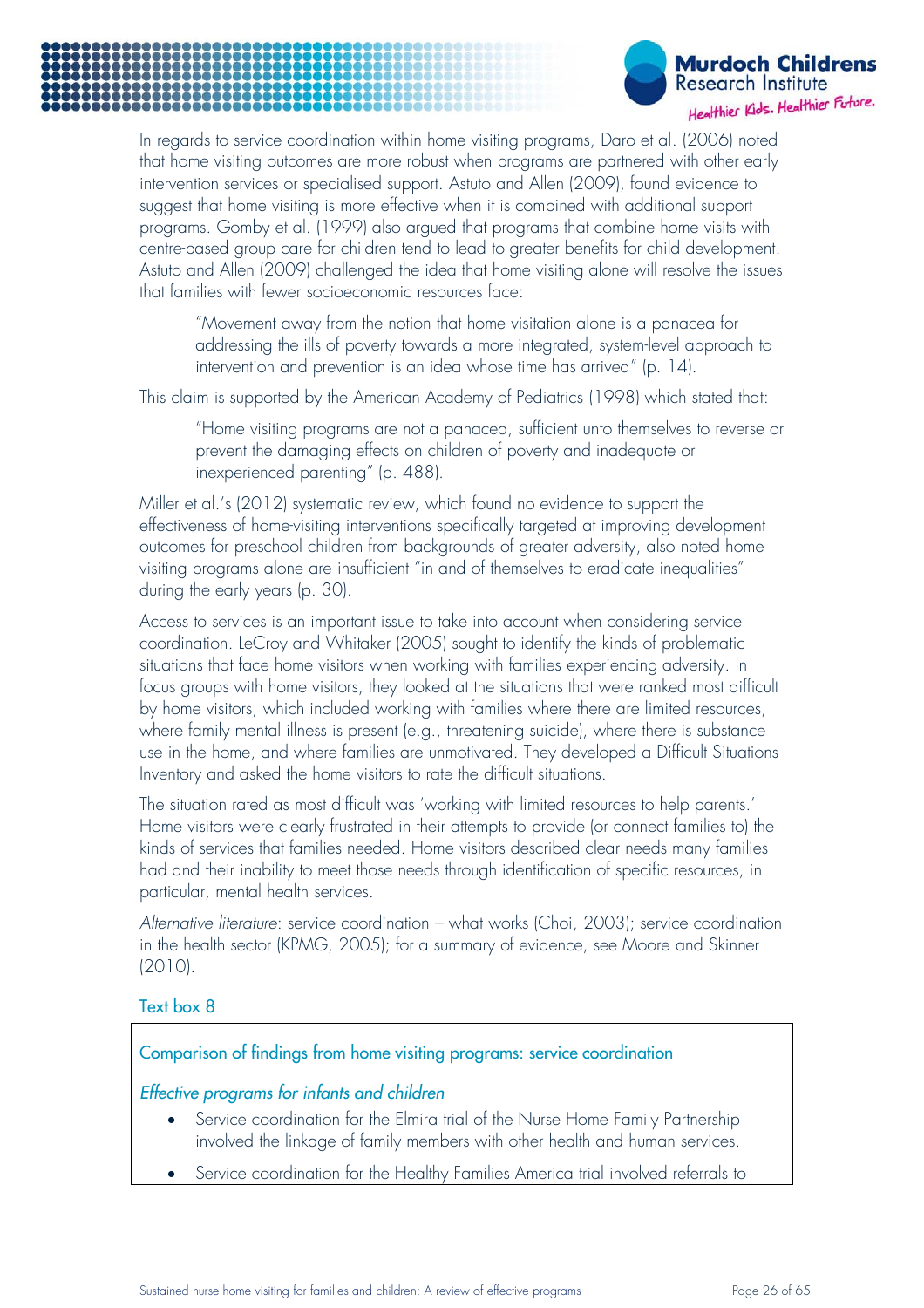

other services (Healthy Families New York).

• Service coordination for the Early Start program (NZ) involved referrals to further support where required.

#### *Less effective programs for infants and children*

- Service coordination for the Hawaii Healthy Start program involved referrals to community services.
- Service coordination for the Queensland home visiting trial involved the coordination of community services to which families could be referred.

#### *Effective programs for parents*

- See above for information about the Elmira trial of the Nurse Home Family Partnership.
- See above for information about the Healthy Families America trial.
- See above for information about the Hawaii Healthy Start program.
- See above for information about the Early Start program (NZ).
- Service coordination for the Queensland Home visiting program involved home visiting nurses coordinating available services to which families could be referred.

#### *Less effective programs for parents*

 Service coordination for the MOSAIC trial involved assisted referral to community services (especially domestic violence services).

Information about service coordination was not identified for the following programs:

- The Denver trial of the Nurse Home Family Partnership;
- The Memphis, Tennessee trial of the Nurse Home Family Partnership;
- The Early Head Start program;
- Community Mothers' Program;
- The MECSH program; and
- The Postnatal home visiting program for illicit drug-using mothers and their infants program.

#### <span id="page-31-0"></span>*2.9 Maintaining engagement with itinerant families*

#### Systematic reviews and meta-analyses

None of the literature reviewed discussed maintaining engagement with itinerant families. A small number of trials noted that families drop out of home visiting programs because they relocate, however none identified described whether or how engagement was maintained with itinerant families.

*Alternative literature*: working with itinerant families (Healey et al., 2009; Jelleyman & Spencer, 2008); engaging with 'hard to reach' families/families engaging with 'hard to reach' services (Barrett et al., 2008; Baruch et al., 2007; Cortis, Katz & Patulny, 2009;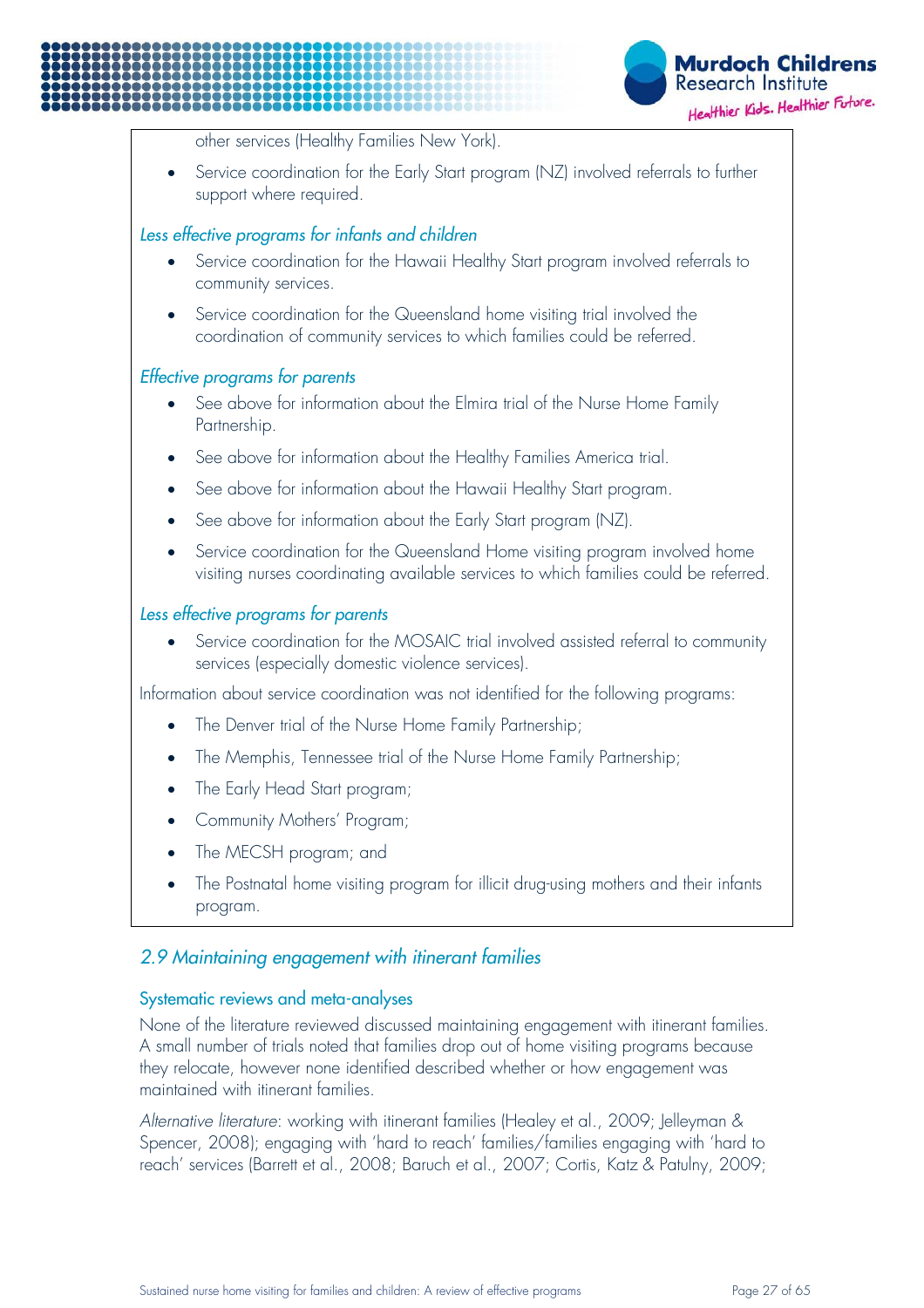CCCH, 2010); what works with vulnerable families (Moran et al., 2004; Carbone et al., 2004; Ghate & Hazel, 2002; Soriano et al., 2008); educational itinerancy (Henderson, 2004; Fields, 1997).

#### Text box 9

#### Comparison of findings from home visiting programs

A number of studies noted that families drop out of home visiting programs because they relocate; however, none of the studies identified for this review described whether or how engagement was maintained with itinerate families.

# <span id="page-32-0"></span>3. Content components of home visiting

Not surprisingly, benefits are most likely to occur in home visiting program areas that have been emphasised by home visitors in their interactions with families (Gomby, 2005). The more child-focused home visits are in content, the higher the level of children's cognitive and language development, the greater support for language and literacy by parents and the greater the overall quality of the home environment (Gomby, 2005). Gomby (2005) noted, however, that at-risk parents tend to receive visits that focus on parent needs, rather than child needs and, in an earlier publication (Gomby et al., 1999), concluded that children's development was better promoted through more child-focused interventions and that most home visiting programs cannot provide that level of 'child focus'.

Drummond et al.'s (2002) systematic review found that some home visiting programs target child development directly (child focused) whereas others ('indirect') focus upon environments. Drummond et al. (2002) found that higher performing children benefit more from direct interventions, while lower performing children benefit from indirect interventions.

Roggman, Boyce, Cook and Jump (in Astuto & Allen, 2009) noted that individualisation (i.e. 'matching' interventions to parents' styles and needs) is inherent to many home visitation programs. They noted that this individualisation "increase[s] the families' engagement as well as the likelihood of program retention and fidelity" (p. 10).

Holzer et al. (2006) argued that for parent education programs that seek to reduce child maltreatment, those that are comprised of a number of parent education strategies will generally be more effective than those with a more narrow focus. Holzer et al. (2006) also concluded that home visiting programs are more likely to be successful when the focus is on improving both maternal and child wellbeing. Home visiting programs that attempted to improve the mothers' life chances as well as reduce the risk of child maltreatment showed improvements for both mothers and children (Holzer et al., 2006).

Gomby (2007) highlighted the importance of matching the goals of the program to the family's goals. If program and family goals do not align, chances for success are limited. Particular programs may be better suited to some families than others: different families need different types of program content or approaches (Gomby, 2007).

#### <span id="page-32-1"></span>*3.1 Parenting*

#### Systematic reviews and meta-analyses

A number of the systematic reviews discussed parenting content specifically. Astuto and Allen's (2009) review found that parenting skills and behaviour was one of the distinct

**Murdoch Childrens** 

Healthier Kids. Healthier Fotore.

Research Institute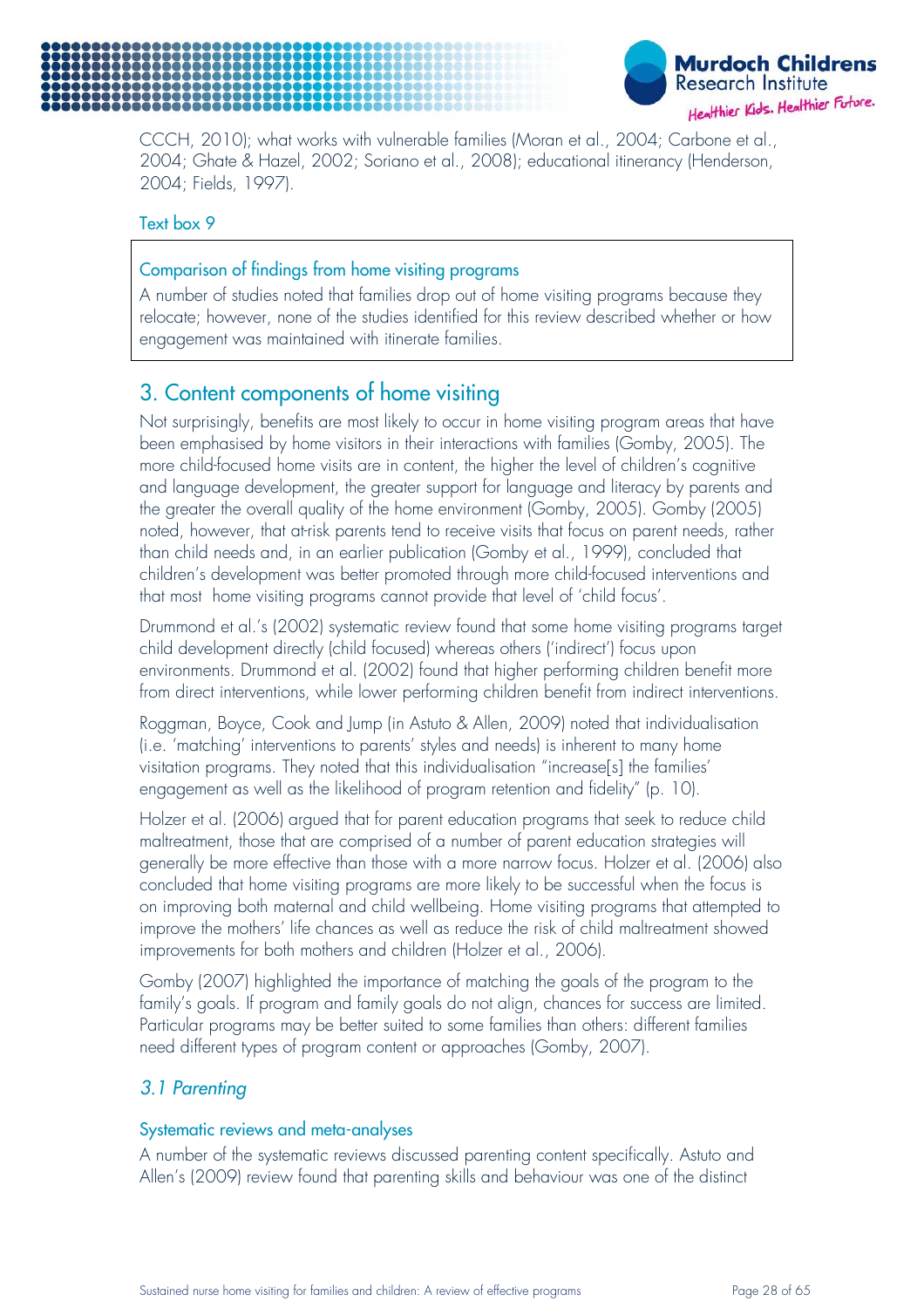



areas of change for parental outcomes in home visiting programs.

In terms of the effectiveness of home visiting programs for bringing about changes in parenting, Bennett et al.'s (2007) systematic review found no statistically significant difference for mothers receiving home visiting in relation to parenting skills or parenting behaviour. Similarly, MacDonald et al.'s (2007) systematic review found very limited support for the effectiveness of home visiting in improving aspects of the parenting of teenage mothers experiencing adversity. As noted previously, Sweet and Applebaum (2004) found that universal home visiting programs bring about greater effect sizes in terms of parent behaviour outcomes than targeted home visiting programs.

Gomby (2005) claimed that the effects of home visiting programs are most consistent for outcomes relating to parenting, when compared to outcomes relating to child development and improving the course of mothers' lives (e.g. through helping mothers complete their education or gain employment).

Astuto and Allen (2009) noted that the characteristics that make home visiting services effective for male parents is virtually non-existent. Father participation in home visiting services has been shown to increase attrition rates and has not impacted upon father engagement in parenting activities or sharing parenting responsibility (Watson et al., 2005).

Jones-Harden (2010) argued that parent–child interaction intervention should be a key component of home-based services that are designed to promote child and parent development. She claimed that home-based interventions that focus on enhancing skills and behaviours among parents show particular promise (Jones-Harden, 2010).

*Alternative literature*: 'what works' to improve parenting skills and parenting behaviours (e.g. Moran, Ghate, & van der Merwe, 2004).

#### Text box 10

#### Comparison of findings from home visiting programs: parenting content

All of the programs that identified the content of the program included a parenting component. Three programs did not identify any specific content. They were:

- Healthy Families America;
- Early Head Start; and
- The Postnatal home visiting program for illicit drug-using mothers and their infants program.

All the other programs that did identify parenting content are listed below, with the specific focus of the parenting component identified (where that information was available).

#### *Effective programs for infants and children*

- The Elmira trial of the Nurse Home Family Partnership included parent education regarding foetal and infant development.
- The Denver trial of the Nurse Home Family Partnership and the Tennessee trial of the Nurse Home Family Partnership included content relating to competent caregiving.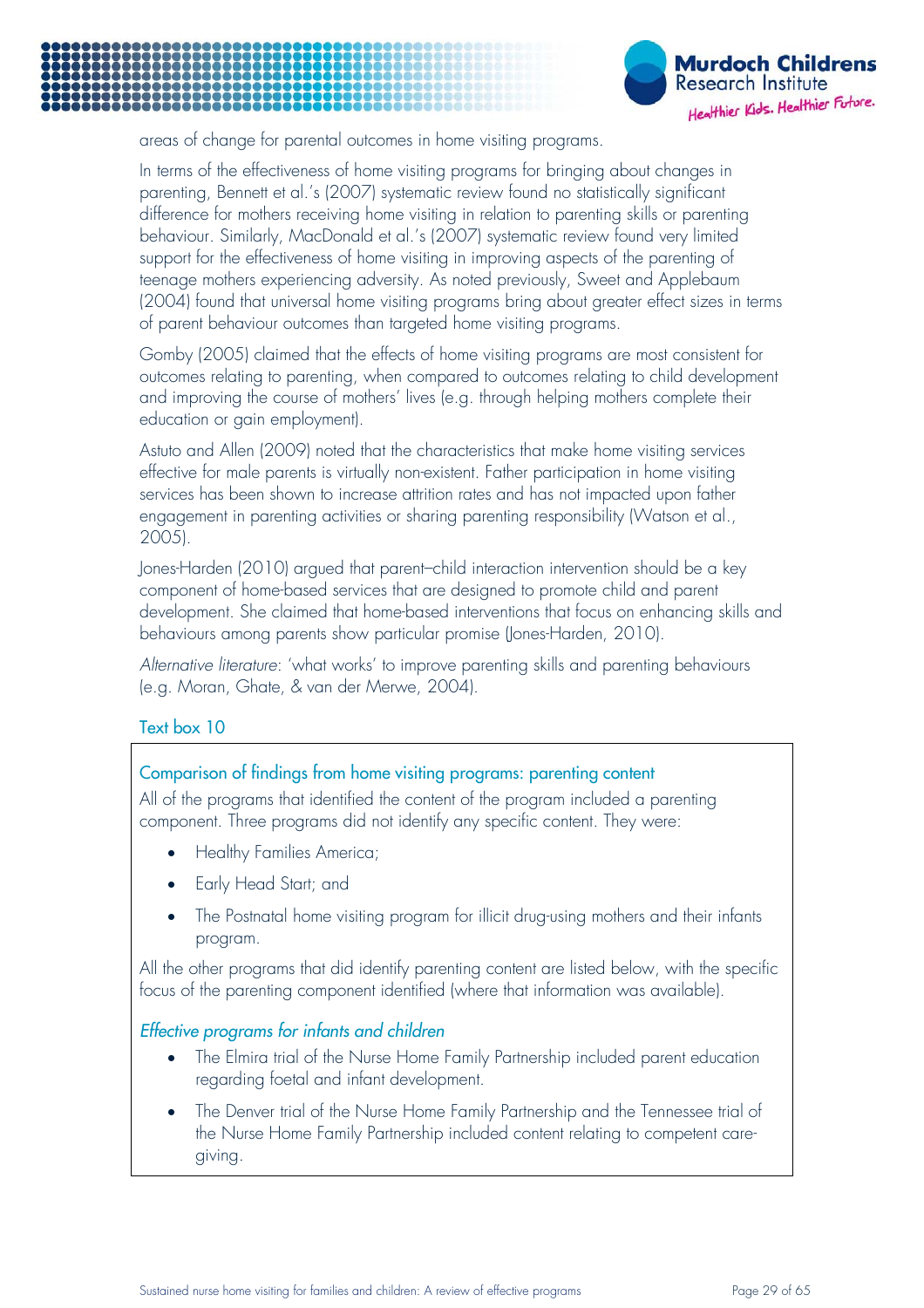

- All families in the Early Start program (NZ) program received Partnership in Parenting education and the Triple P program.
- Mothers in the Community Mothers' Program received support and encouragement in rearing their children (no further information provided).

#### *Less effective programs for parents and children*

- The Hawaii Healthy Start program included content relating to parenting education; modelling effective parent-child interaction and problem-solving strategies.
- The Queensland home visiting program included content relating to the enhancement of adjustment to the family role.
- All participants in the intervention arm of the MECSH program received the Learning to Communicate program (postnatal child development parent education program).

#### *Effective programs for parents*

- See above for information about the Elmira trial of the Nurse Home Family Partnership.
- See above for information about the Denver and Memphis, Tennessee trials of the Nurse Home Family Partnership.
- See above for information about the Hawaii Healthy Start program.
- See above for information about the Early Head Start program.
- See above for information about the Community Mothers' Program.
- See above for information about the Queensland home visiting program.
- See above for information about the MECSH program.

#### *Less effective programs for parents*

 The MOSAIC program included content relating to the provision of information and support with parenting.

#### <span id="page-34-0"></span>*3.2 Parent health*

#### Systematic reviews and meta-analyses

Astuto and Allen (2009) noted that focusing on maternal health and behaviour is an effective way of impacting upon the developmental trajectories of young children. They also noted that parental health is one of two distinct areas of change for parental outcomes for home visiting programs (along with parenting skills and behaviours).

In terms of the effectiveness of home visiting programs in bringing about changes in the health of parents experiencing adversity, Bennett et al.'s (2007) systematic review found no statistically significant differences for mothers receiving home visiting in relation to maternal depression, anxiety or stress associated with parenting. In keeping with Bennett et al.'s (2007) findings, Gomby et al. (1999) found that most home visiting programs they reviewed had not yet shown benefits in increasing mothers' mental health. With a few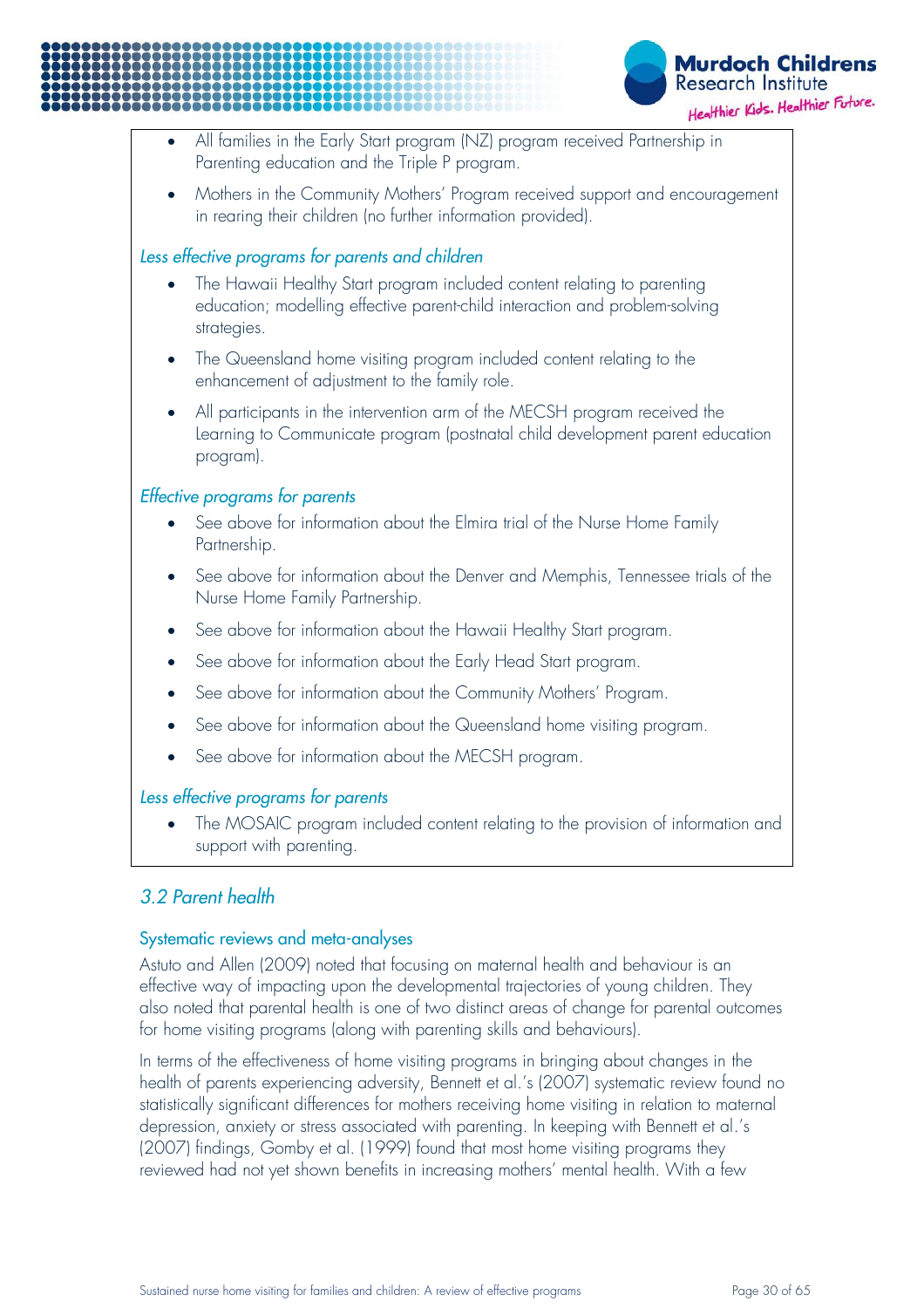



exceptions, most home visiting programs do not lead to large benefits for mothers in the domain of mental health.

*Alternative literature*: what works to improve parent health (e.g. Moran, Ghate, van der Merwe, 2004)?

#### Text box 11

#### Comparison of findings from home visiting programs: parent health content

The following programs did not include or identify a parent health component:

- Hawaii Healthy Start program;
- Healthy Families America;
- Early Head Start;
- Community Mothers' Program;
- The Queensland Home visiting program;
- The MECSH program; and
- The MOSAIC program.

All the other programs that did identify parent health content are listed below, with the specific focus of the parenting component identified (where that information was available).

#### *Effective programs for infants, children and parents*

- The Elmira trial of the Nurse Home Family Partnership included content relating to women's health-related behaviours.
- The Denver trial of the Nurse Home Family Partnership included content relating to maternal and foetal health.
- The Memphis, Tennessee trial of the Nurse Home Family Partnership included content relating to the promotion of women's health.
- The Early Start (NZ) program included content relating to ensuring the physical social and emotional health of the child's mother is supported, protected and sustained.

#### *Less effective programs for parents*

 The Postnatal home visiting program for illicit drug-using mothers and their infants program included content relating to infant feeding.

### <span id="page-35-0"></span>*3.3 Child health and development*

#### Systematic reviews and meta-analyses

Astuto and Allen (2009) noted that there is little evidence to suggest that young children benefit from home visiting services in terms of the language/cognitive effects. However there is some evidence that amongst specific children and families there are positive outcomes. In a US based study Wagner (in Astuto & Allen, 2009) found that young Latino children had greater language and cognitive benefits than non-Latinos in both the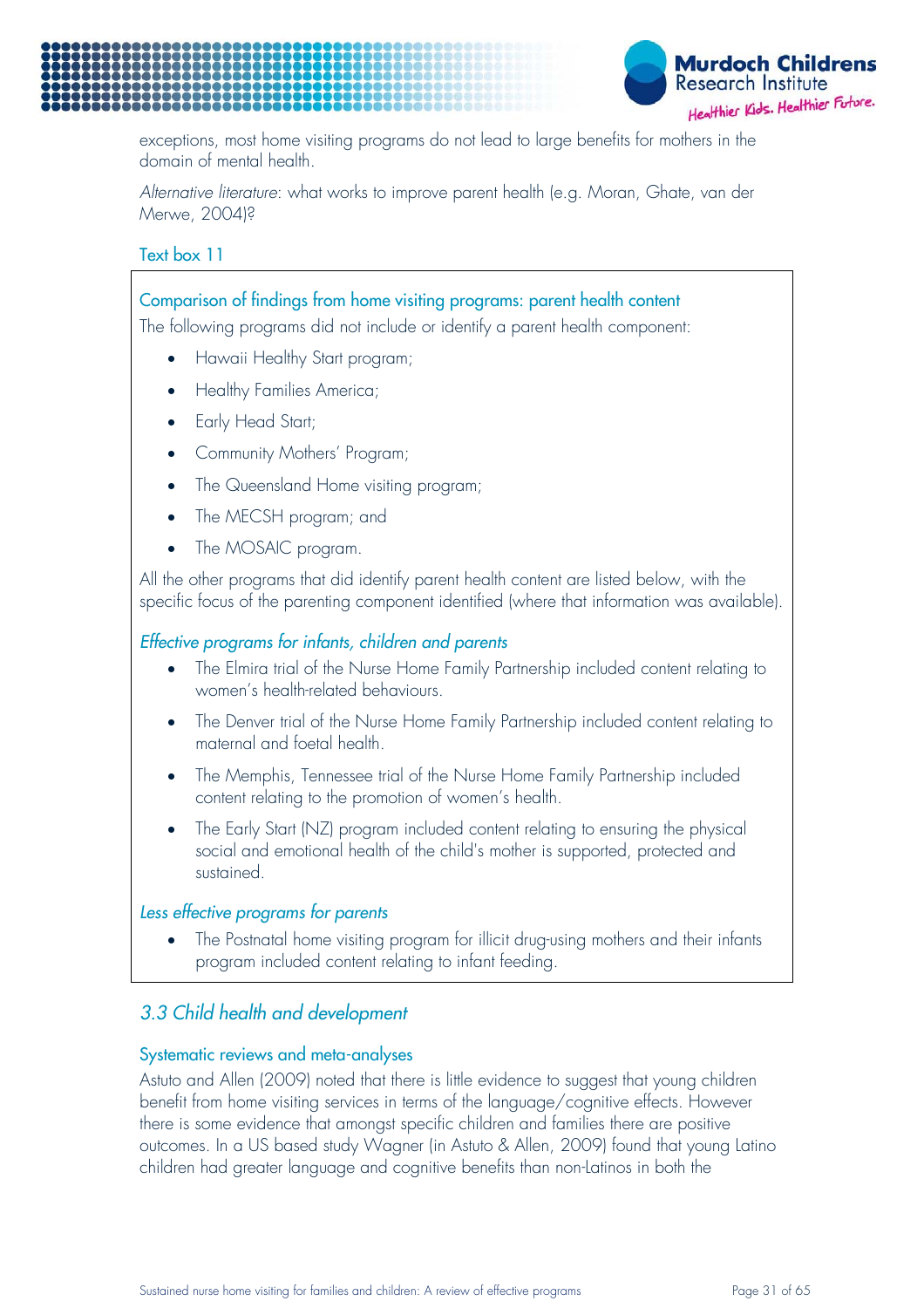



intervention and control groups of a home visiting trial. For this reason, Astuto and Allen (2009) argued that there may be a 'good fit' between home visiting services and immigrant families.

Bennett et al.'s (2007) systematic review found no evidence that home visiting significantly impacts upon the health and development of children of mothers experiencing adversity in terms of: preventive health care; psychosocial health; language development, behaviour problems and accidental injuries. Bennett et al. (2007) noted that some studies prior to 1993 suggested that home visiting may have a positive impact upon take-up of immunisations, but they note that these findings had not been replicated in two subsequent studies (Bennett et al., 2007).

Miller et al.'s (2012) systematic review did not find any evidence to support the effectiveness of home-visiting interventions specifically targeted at improving development outcomes for preschool children from families experiencing adversity.

MacDonald et al.'s (2007) systematic review found very limited support for the effectiveness of home visiting in improving developmental and social outcomes for children of teenage mothers experiencing adversity.

#### Text box 12

#### Comparison of findings from home visiting programs: child health and development content

The following programs did not include or identify a child health and development component:

- Healthy Families America;
- Early Head Start; and
- The MECSH program.

All the other programs that did identify child health and development content are listed below, with the specific focus of the parenting component identified (where that information was available).

#### *Effective programs for infants and children*

- The Elmira trial of the Nurse Home Family Partnership included content relating to child health and development.
- The Denver trial of the Nurse Home Family Partnership and the Memphis, Tennessee trial of the Nurse Home Family Partnership included content relating to infant health and development.
- The Early Start (NZ) program included content relating to child health (e.g. access to services, immunisations, preventive health care and childhood morbidity).
- The Community Mothers' Program is based upon a program that uses a child development program in which health visitors give parents of young children support and guidance on child health and development matters.

#### *Less effective programs for infants and children*

The Hawaii Healthy Start program was designed to ensure that each child has a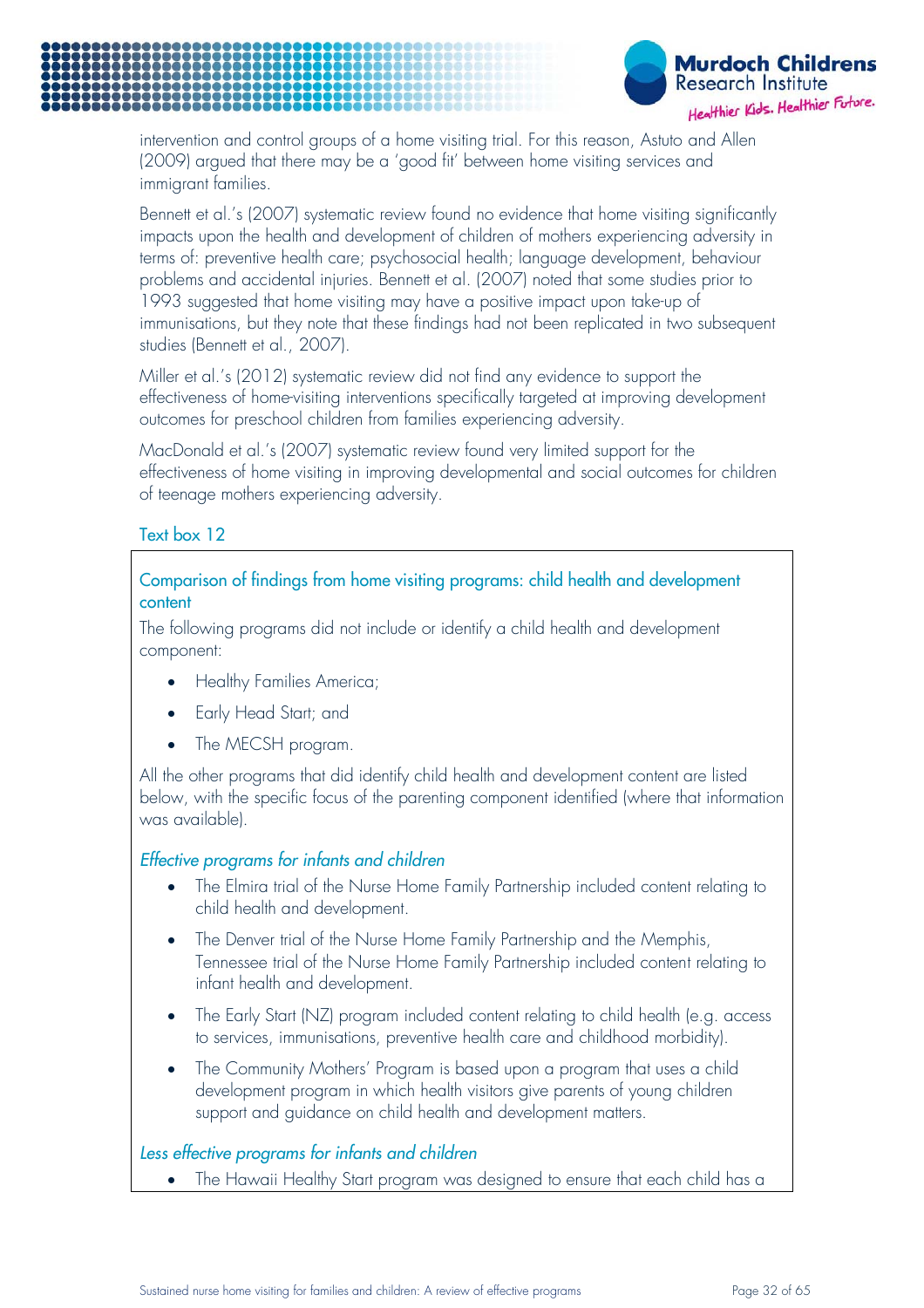

'medical home' (i.e. a continuing source of paediatric primary care).

- The Queensland Home visiting program was designed to enhance child health.
- The Postnatal home visiting program for illicit drug-using mothers and their infants program included content relating to immunisation.

#### *Effective programs for parents*

See above for information about The Hawaii Healthy Start program.

#### *Less effective programs for parents*

 See above for information about the Postnatal home visiting program for illicit drugusing mothers and their infants.

### <span id="page-37-0"></span>*3.4 Addressing background factors*

Bennett et al. (2007) argued that a home visiting program for families experiencing adversity that focuses only upon parenting is not likely to bring about significant differences, especially over the short period during which home visiting programs are typically delivered. Adversity is a socioeconomic construct that can have overarching negative impacts upon parenting and family functioning that override any efforts on the parts of individual parents and families to improve child outcomes (Bennett et al., 2007).

Bennett et al. (2007) noted that socioeconomic adversity can also undermine the relevance and timeliness of home visiting interventions (Bennett et al., 2007). For example, if families are struggling with day-to-day crisis situations such as the threat of eviction and lack of food, an educational program is unlikely to be relevant, useful or effective.

In regards to families experiencing adversity, Bennett et al. (2007) argued that home visiting interventions need to be tailored to the problems that families face. If parents lack knowledge or skills then parent education programs will be appropriate and sufficient. However, if families' problems relate to social isolation or maternal depression then programs need to be tailored accordingly. They argue that, "the best interventions may be those that are broader based, providing a flexible menu of assistance" (p. 14).

#### Text box 13

Comparison of findings from home visiting programs: Addressing background factors\*

#### *Effective programs for infants and children*

- The Elmira trial of the Nurse Home Family Partnership encouraged women to use "problem-solving skills to gain control over the difficulties they encountered" (Olds et al., 1994).
- The Denver trial of the Nurse Home Family Partnership "enhance[d] parents' personal development by helping them plan future pregnancies, continue their education and work."
- The Memphis, Tennessee trial of the Nurse Home Family Partnership also "encourage[d] parents to plan subsequent pregnancies, complete their education and find work" (p. 1552).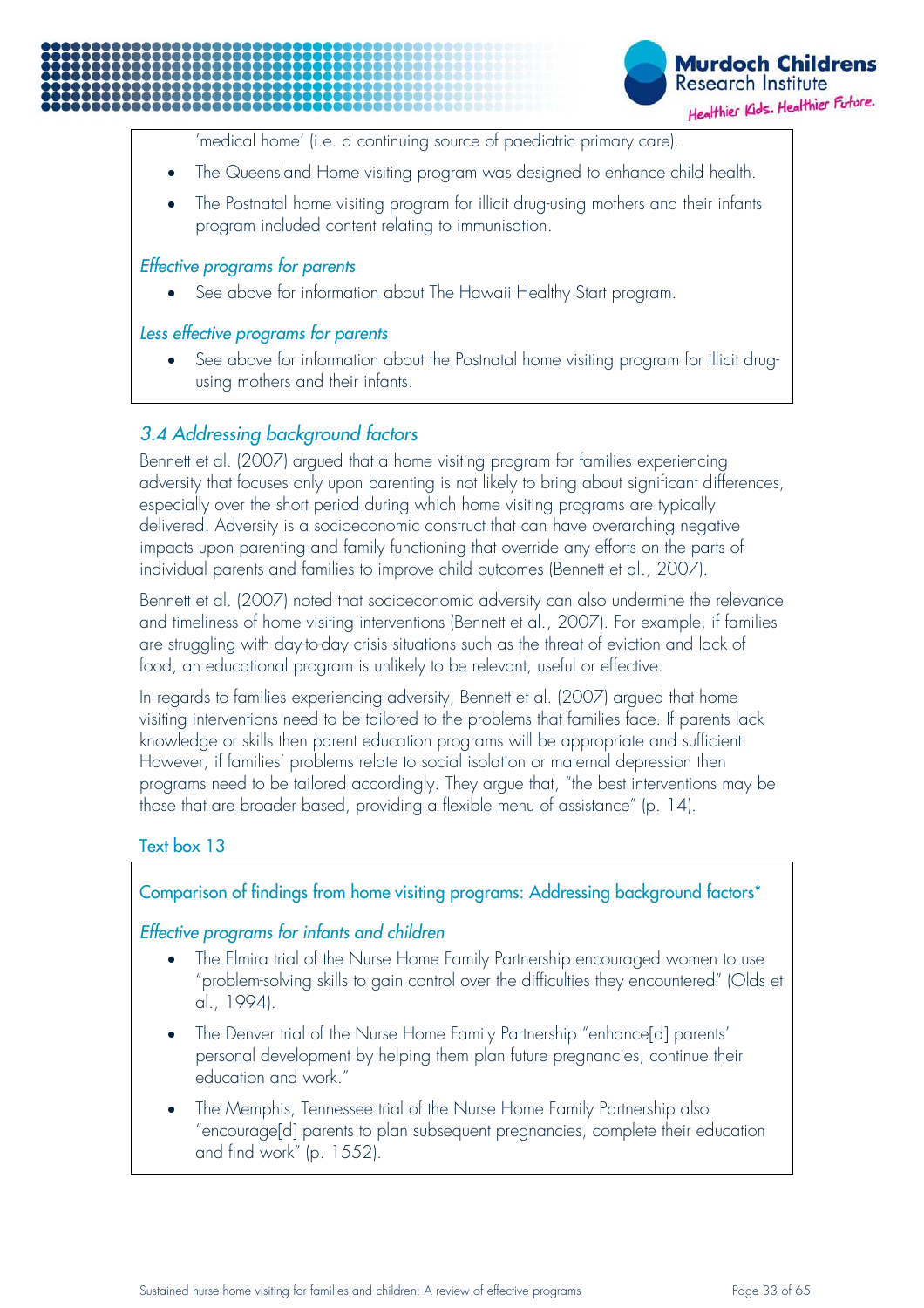

Amongst other goals, the Early Start program (NZ) sought to "improv[e] [the] economic functioning" of families.

#### *Less effective programs for infants and children*

 One of the goals of the MECSH program was to "develop and promote parents' aspirations for themselves and their children." The program content was tailored to meet the individual needs of the parent, and may have included assistance with issues such as financing and budget.

#### *Effective programs for parents*

- See above for information about the Elmira trial of the Nurse Home Family Partnership.
- See above for information about the Denver trial of the Nurse Home Family Partnership.
- See above for information about the Tennessee trial of the Nurse Home Family Partnership.
- See above for information about the Early Start (NZ) program.
- See above for information about the MECSH program.

The following programs did not include or identify any addressing of background factors as part of the home visiting program:

- Healthy Families America;
- Hawaii Healthy Start;
- Early Head Start;
- Community Mothers program;
- The Queensland Home Visiting trial
- The MOSAIC trial; and
- The Postnatal home visiting program for illicit drug-using mothers and their infants.

\* Background factors were defined as issues such as education, work, finances or any other 'external' factors relating to adversity/poverty.

#### <span id="page-38-0"></span>*3.5 Summary of content delivery mechanisms (face to face, internet, DVD)*

Apart from face-to-face visits and support groups, no other method of content delivery mechanism was noted in either the systematic reviews/meta analyses or the trials.

*Alternative literature*: 'virtual' home visiting (Kelso et al., 2009).

#### Text box 14

Comparison of findings from home visiting programs: content delivery mechanisms The only method of content delivery noted in any of the trials was face-to-face visits and support groups.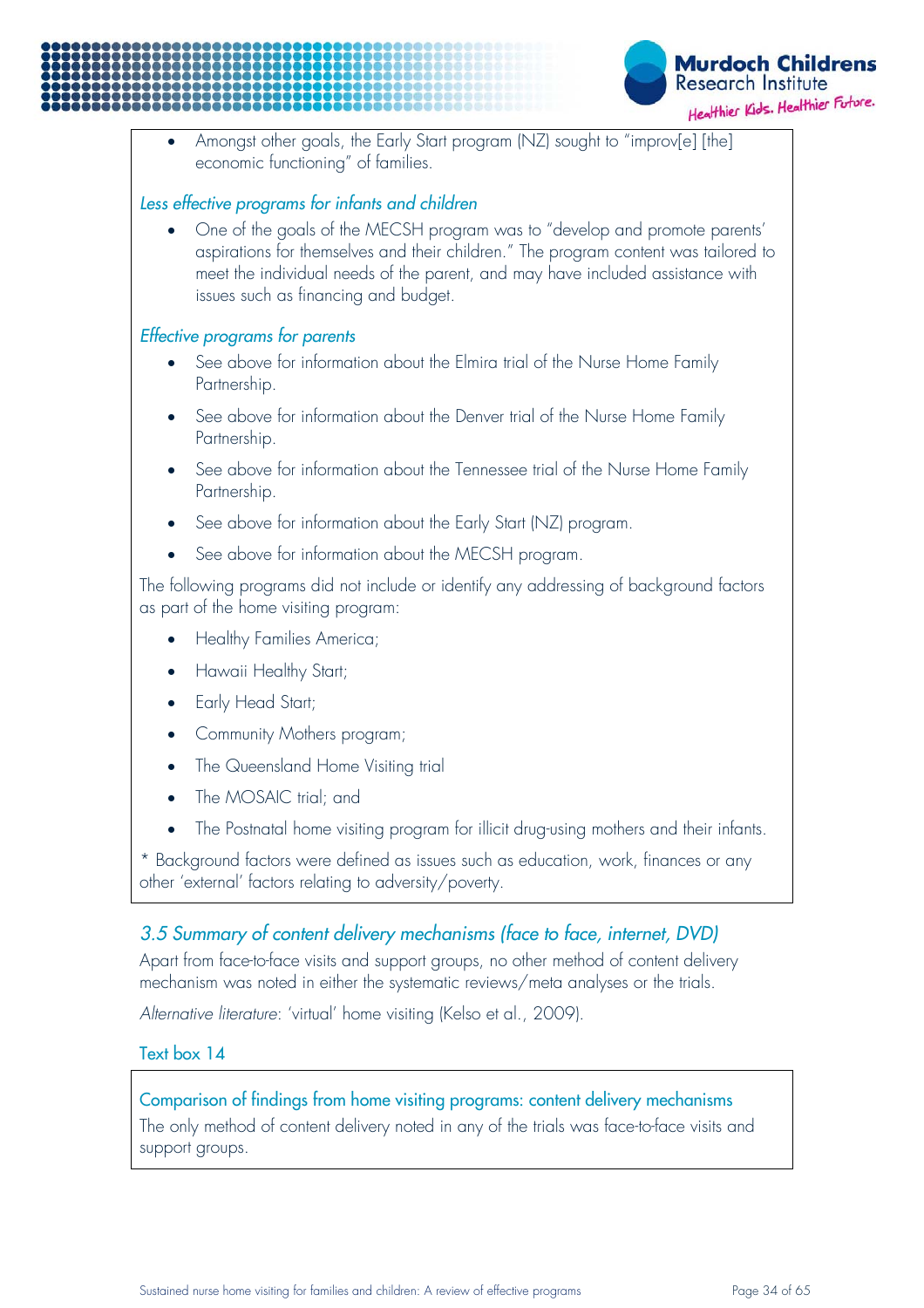

# <span id="page-39-0"></span>*3.6 Approaches to delivering content (curriculum, modules, motivational interviewing, coaching)*

Watson et al. (2005) identified two broad theoretical approaches to home visiting: the 'professional expert' model whereby mothers are advised and informed by professionals; and the partnership model whereby mothers are encouraged to develop problem solving skills through the supportive 'friendship' of a home visitor. The DataPrev (2011) systematic review argued that non-judgemental, strengths-based approaches are essential to effective home visiting practice, but these are not skills in which health professionals are routinely trained or skilled.

Leis et al. (2009) noted that non directive counselling (also known as 'listening visits') may be an effective treatment for postpartum depression but may not be as effective when used as a selective preventive intervention. Leis et al. (2009) also noted that home-based cognitive behavioural interventions are effective at reducing postpartum depression and that a relatively short six session course of treatment may be sufficient (however it is not clear if these results are sustained over time).

#### Text box 15

#### Comparison of findings from home visiting programs: Approaches to delivering content

#### *Effective programs for infants and children*

- The approach to delivering content in the Elmira trial of the Nurse Home Family Partnership was focused upon goal-setting, problem-solving and the development of women's sense of competence. The nurses delivered a home-based education program. The nurses sought to establish long-lasting, therapeutic relationships with mothers and families, emphasizing individual and family strengths.
- The approach to delivering content in the Denver trial of the Nurse Home Family Partnership was for nurse home visitors to use input from parents, nursing experience, nursing practice, and a variety of model-specific resources in addition to the principles of motivational interviewing. Nurse home visitors sought to build on parents' own interests to attain the model's goals.
- The approach to delivering content total in the Memphis, Tennessee trial of the Nurse Home Family Partnership was the same as the Denver trial (see above).
- The approach to delivering content for the Healthy Families America trial was for interactions between direct service providers and families to be relationship-based; designed to promote positive parent-child relationships and healthy attachment; strengths-based; family-centred; culturally sensitive and reflective.

#### *Less effective programs for infants and children*

- The approach to delivering content for the Hawaii Healthy Start program was to deliver concrete advice and assistance (no further information provided).
- The approach to delivering content for the Queensland Home Visiting trial was a family therapy approach.
- The approach to delivering content for the MECSH program included a parent development program (Learning to Communicate); the intervention was guided by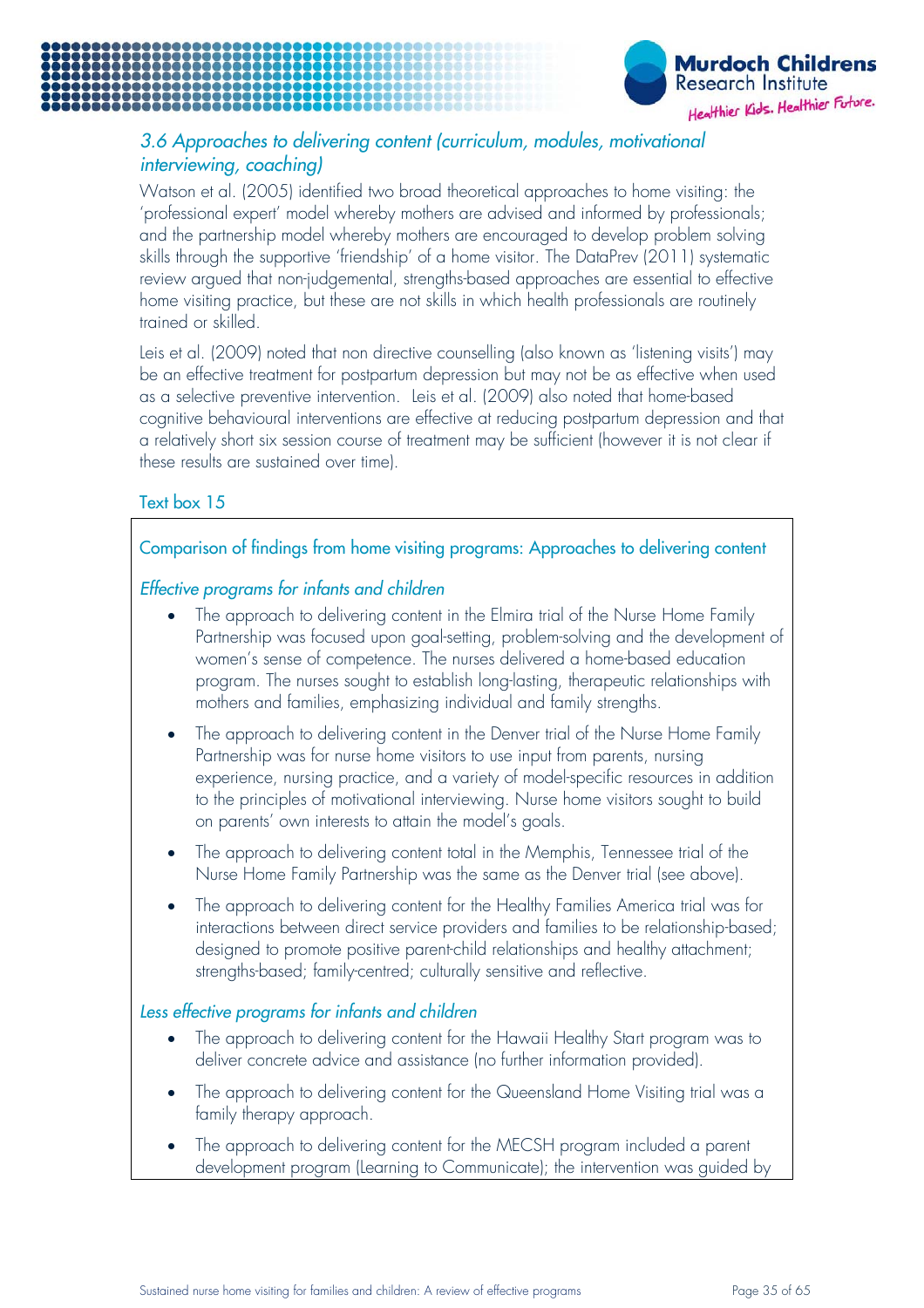

a strengths-based approach and the 'Parent Adviser model'.

 The approach to delivering content for the Postnatal home visiting program for illicit drug-using mothers and their infants is not identified, however it is noted that "The needs of the mother and baby took precedence over formal, structured sessions mothers and their infants" (Bartu et al., 2006).

#### *Effective programs for parents*

- See above for details of the Denver trial of the Nurse Home Family Partnership.
- See above for details of the Memphis, Tennessee trial of the Nurse Home Family Partnership.
- See above for details of the Hawaii Healthy Start program.
- See above for details of the Healthy Families America trial.
- See above for details of the Queensland Home Visiting trial.
- See above for details of the MECSH program.

#### *Less effective programs for parents*

• See above for details of the Postnatal home visiting program for illicit drug-using mothers and their infants.

The following programs did not include or identify the approach to delivering content:

- The Early Start program (NZ) which provides a flexible service, making it difficult to provide a concise account of work of the home visitors (Fergusson et al., 2006);
- The Early Head Start program;
- The Community Mothers' Program; and
- The MOSAIC trial.

# <span id="page-40-0"></span>4. Workforce

#### <span id="page-40-1"></span>*4.1 Home visitor qualifications*

#### Systematic reviews and meta-analyses

One of the main issues debated by researchers is whether the results of some home visiting programs can be attributed to the qualifications of the home visitors (i.e. either professionally trained home visitors or paraprofessionals) (Holzer et al., 2006).

Multiple studies have suggested that programs that utilise qualified professionals as home visitors are more effective than programs that utilise paraprofessionals in this role. One of the most well-known examples of this is Olds et al.'s (2002) study which compared the outcomes of the Nurse Home Visiting Program when it was delivered by paraprofessionals and trained nurses. Olds et al.'s (2002) found that families had better outcomes when the Nurse Home Visiting Program was delivered by trained nurses. Their research demonstrated that after two years, paraprofessional home visitors produced effects that were rarely clinically or statistically significant and were approximately half the size of those produced by nurses.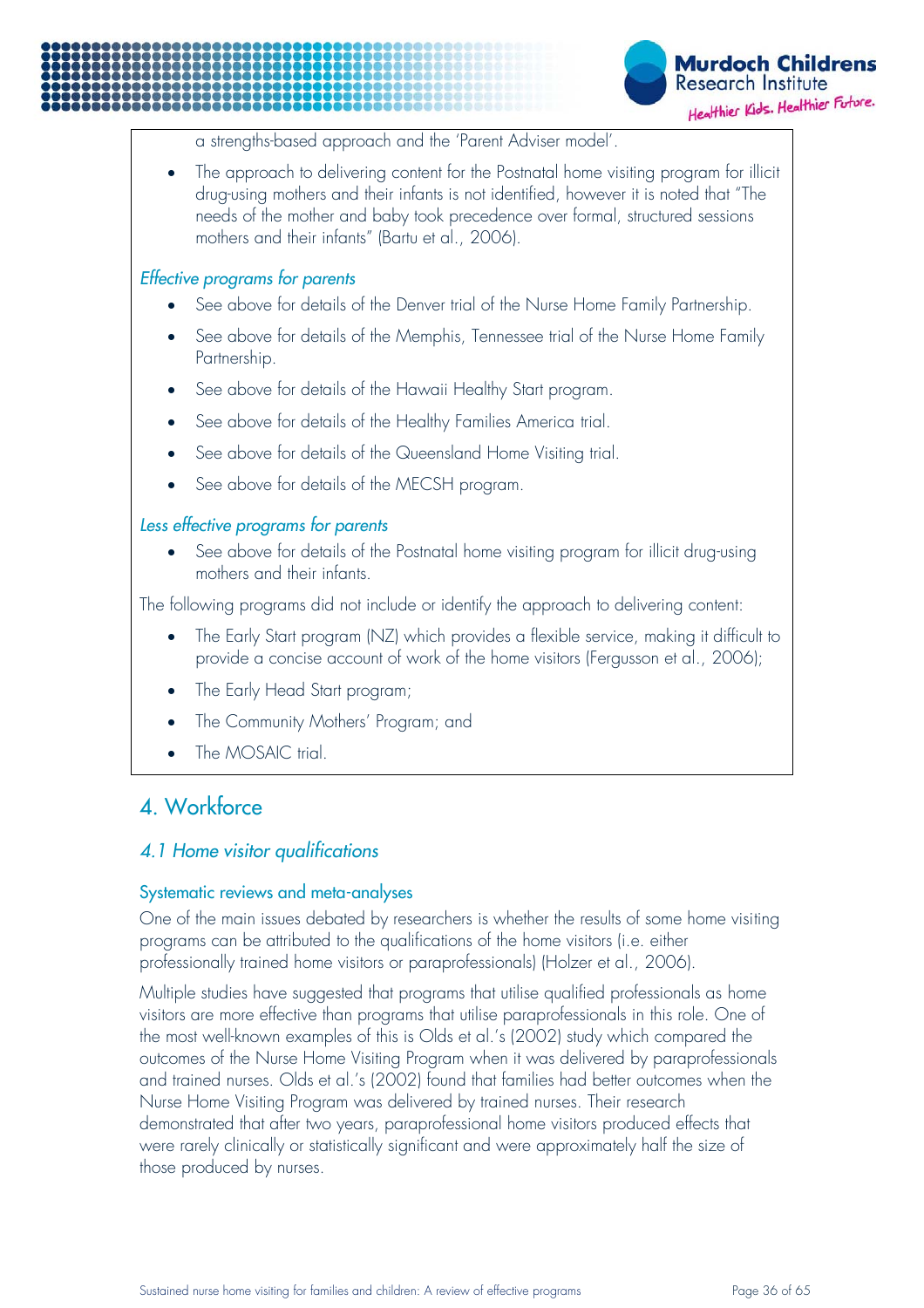



Other studies demonstrate similar findings to Olds et al. (2002). For example, Gomby's (2005) systematic review of home visiting primary prevention programs that seek to encourage changes in parental attitudes, behaviours and/or knowledge found that most programs that employ paraprofessionals had either no or only very modest results. When comparing the Nurse Home Family Partnership to other home visiting programs that utilise paraprofessionals, Holzer et al.'s (2006) systematic review, which focused upon programs designed to prevent child maltreatment, found that programs employing paraprofessionals, such as high school graduates, tended to be less effective than programs than the Nurse Home Family Partnership program.

In addition to the literature that supports the use of professionals to deliver home visiting programs, research demonstrates that nurse-based home visiting programs have better staff retention (The American Academy of Pediatrics, 2009) which may have benefits in terms of continuity of care. This may be especially significant for families experiencing adversity who, research demonstrates, may be reluctant to trust service providers.

The literature relating to this issue highlighted the importance of skills and experience when providing home visiting programs to families (DataPrev, 2011), especially those with multiple and complex problems (Holzer et al., 2006; Gomby et al., 2005). For example, Holzer et al. (2006) noted that for programs that aim to reduce child maltreatment, home visitors who have experience dealing with the complex needs of at-risk clients are likely to be more successful than those who do not have that experience. Holzer et al. (2006) claimed that in order to address the multiple and complex issues that many families who are experiencing socioeconomic adversity and risk face (e.g. mental health issues, substance abuse and domestic violence) home visitors need to have the necessary skills, experience and training to deal with these issues. Gomby (2005) also noted that extremely well trained visitors are needed to work with families with multiple and complex problems and that non-professional volunteers may not have the skills that are required to lead to change for children and their families (Gomby, 2005).

In regards to Olds et al.'s (2002) study, Watson et al. (2005) suggested that the paraprofessional group in this study were set up to fail because inclusion in this group was limited to people with a high school diploma only – anyone who had undertaken college preparation in the caring professions and anyone who had a Bachelor's degree in any field was excluded. Paraprofessionals were also paid poorly. Watson et al. (2005) suggested, not surprisingly, that a poorly paid, poorly educated workforce is likely to be less effective at improving outcomes for children and families than an educated, well-paid workforce.

Watson et al. (2005) also noted that, in the four year follow-up, paraprofessional-visited mothers had made significant gains in terms of baby birth weight and modest gains for some other outcomes when compared with the control group. Paraprofessional visited children were less than one point below nurse visited children on some cognitive measures but the children failed to reach statistical significance. Watson et al. (2005) suggested that even with the aforementioned limitations of the paraprofessional group, they were still able to have a positive impact at the four year follow-up and that the actual difference between cognitive outcomes for paraprofessional visited and nurse visited children was relatively small.

In comparison to the aforementioned studies, Neivar et al.'s (2010) systematic review found no significant differences between studies that used professional home visitors and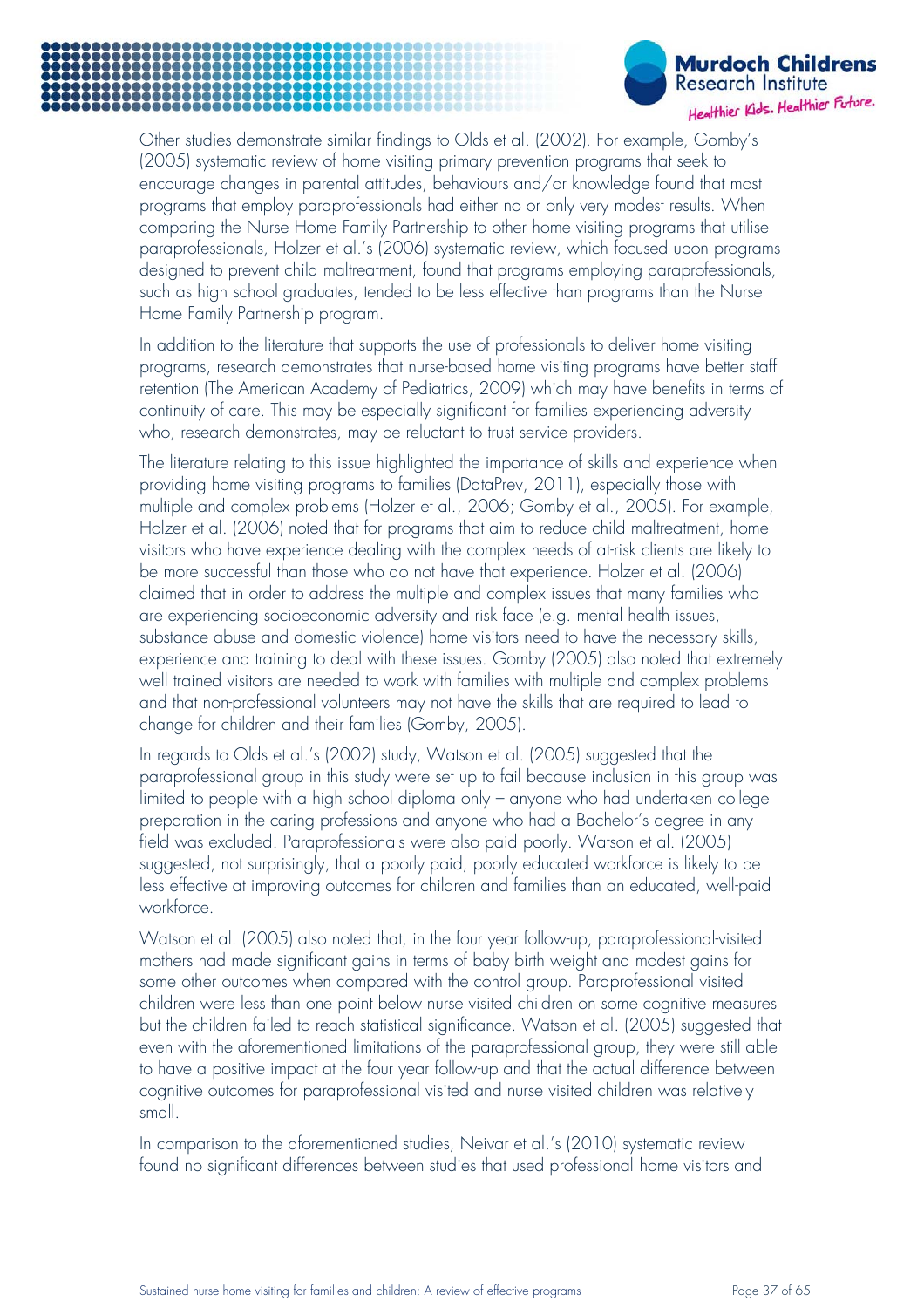



those that used trained paraprofessionals. Neivar et al. (2010) noted that there are some methodological limitations with the studies included in their systematic review and that, as a result, their findings regarding the difference between professional and paraprofessional home visitors are not 'definitive'. Similarly, Kendrick et al.'s (2000) study found that the results of home visiting programs delivered by qualified professionals were similar to those delivered by paraprofessionals.

As with the aforementioned findings, it appears that the importance of home visitor qualifications depends upon the intended goal and outcome of the home visiting program. For example, Ammerman et al. (2010) suggested that a home visiting program that is intended to provide therapeutic treatment to mothers with depression needs to be delivered by professionals who have had intensive training in that area:

"Because therapeutic skills are difficult to acquire and implement effectively and consistently, considerable investments in time and training may be needed to bring home visitors to an acceptable level of competence. Indeed, most training programs in psychotherapy are lengthy, require thorough grounding in a sizable empirical literature, include intensive clinical experiences with close and frequent supervision, and require demonstration of competency. In particular, recent views of psychotherapy emphasize strong skills in critical thinking and case conceptualization, both of which are challenging to master in the absence of intensive training" (p. 199).

Other research highlights the way in which certain conditions will make home visiting programs more appropriate for paraprofessional home visitors than others. Gomby (2005) argued that paraprofessionals are more successful in programs that have "circumscribed goals and a relatively proscriptive curriculum, where lesson plans are detailed and clear" (p. 41). The American Academy of Pediatrics (2009) argued that programs delivered by paraprofessionals appear to be more effective if they are at least one year or more in duration, compared to shorter programs.

Another important issue emerging in the literature, when considering the significance of home visitor qualifications, is the 'social distance' between the home visitor and the service recipient. Paraprofessional home visitors are often from the same cultural background and/or community as participants (The American Academy of Pediatrics, 2009). This is important because, as McCurdy et al. (2001) noted, one of the benefits of using paraprofessional home visitors is that there is often less 'social distance' between the home visitor and the parent:

"Thus, the home visitor shares many of the same cultural and demographic characteristics as the family, features that are presumed to increase both the family's openness to the home visitor and willingness to engage actively in the service" (p. 98).

Jones-Harden (2010) also noted that matching home visitors and families who share a similar background, particularly in regard to language, is another implementation strategy that may improve program quality and family engagement.

Indeed, some researchers argued that the relationship between the home visitor and the parent is more important than the home visitor qualifications (Gomby et al. in Holzer et al., 2006). However, this assertion does not appear to have been empirically tested (Holzer et al., 2006). Jones-Harden (2010) argued that the home visitors' development of sustained relationships with families is paramount, with a particular emphasis on providing the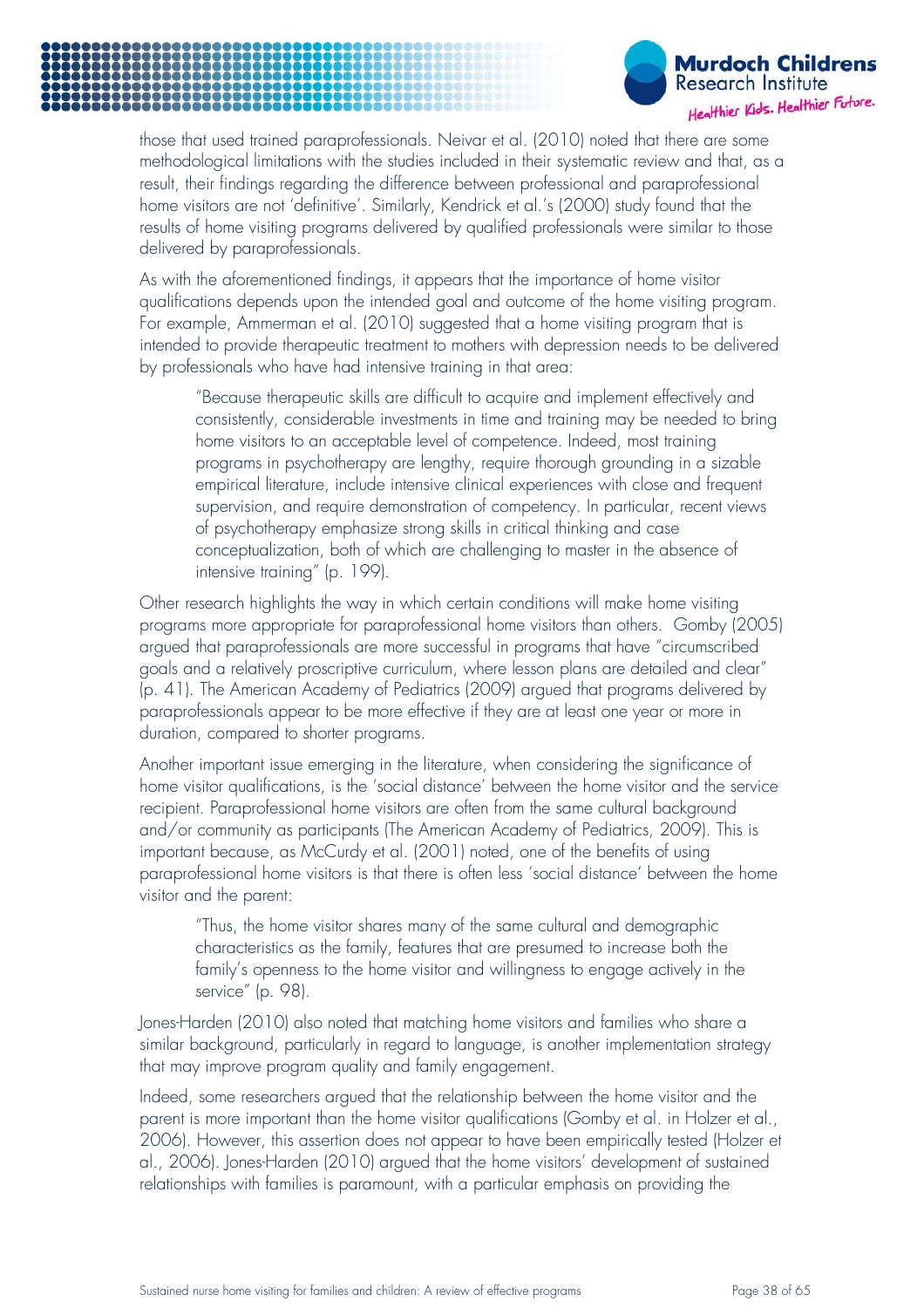



affective and concrete supports that may increase the engagement of populations experiencing adversity.

Social distance between the home visitor and the service recipient is not only important for developing rapport, but may also impact upon the effectiveness of a program. For example, Nievar et al. (2010) described a program that utilised college-educated home visitors in a housing project in Chicago. These home visitors had a negative effect on the success of program because residents were unable to relate to college educated home visitors. When residents from the housing project were recruited as home visitors, the outcomes of the program improved (Curtis in Nievar, 2010).

Although Curtis' (in Nievar, 2010) research suggested that non-professional home visitors in certain circumstances will be better at engaging with participants than professional home visitors, Drummond et al. (2002) reported that home visiting programs implemented by nurses have a higher proportion of visits delivered, when compared to programs implemented by paraprofessionals.

In terms of which type of professional should deliver an intervention, Gomby (2005) noted that most researchers believe that at this point in time it is not possible to conclude that individuals from a particular professional or educational discipline are better home visitors than others.

*Alternative literature*: working with families with multiple and complex problems (Bromfield et al., 2010); core skills and knowledge for child and family service workers; effective early intervention practices in the early childhood field (relationships between parents and professionals, family-centred practice etc.) (Centre for Community Child Health, 2007; Dunst & Trivette, 2009; Davis et al., 2002).

#### Text box 16

#### Comparison of findings from home visiting programs: home visitor qualifications

#### *Effective programs for infants and children*

- The home visitors for the Elmira trial of the Nurse Home Family Partnership were registered nurses.
- The home visitors for the Denver trial of the Nurse Home Family Partnership were qualified nurses (with a Bachelor of Science in Nursing degree and experience in community or maternal and child health nursing and paraprofessionals (with a high school education; those who had college preparation in any of the helping services were excluded, as was anyone with a Bachelor's degree in any discipline).
- The home visitors for the Memphis, Tennessee trial of the Nurse Home Family Partnership were qualified nurses.
- The home visitors for the Healthy Families America trial were known as 'Family Support Workers.' There were no educational requirements for Family Support Workers, however they were required to undertake training as part of their employment (see section 3.2).
- The home visitors for the Early Head Start program did not need a specific qualification, however they did require a number of other competencies (see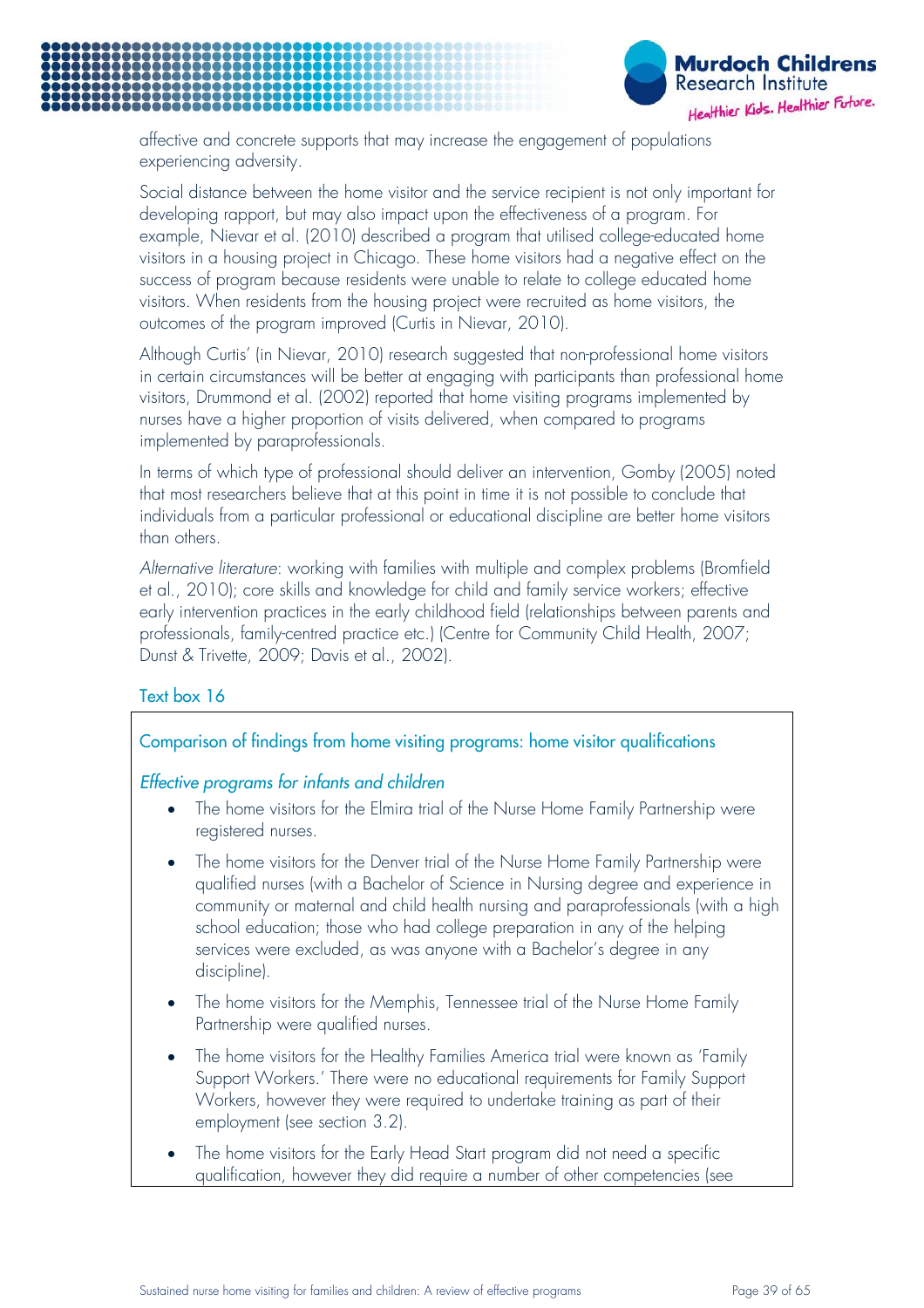

section 3.2).

- The home visitors for the Early Start program (NZ) required 'sound training' in a relevant discipline such as nursing or social work.
- The home visitors for the Community Mothers' Program were non-professional volunteers.

#### *Less effective programs for infants and children*

- The home visitors for the Hawaii Healthy Start program were trained paraprofessionals (recruited from the community, with qualities essential for working with families experiencing adversity, i.e. warmth, self-assurance, cultural sensitivity and good parenting skills).
- The home visitors for the Queensland Home Visiting trial were child health nurses and community child health nurses.
- The home visitors for the MECSH program were child and family health nurses embedded within the universal child and family health nursing services.
- The home visitors for the Postnatal home visiting program for illicit drug-using mothers and their infants were "research midwives" (no further information provided).

#### *Effective programs for parents*

- See above for information about the Elmira trial of the Nurse Home Family Partnership.
- See above for information about the Denver trial of the Nurse Home Family Partnership.
- See above for information about the Memphis, Tennessee trial of the Nurse Home Family Partnership.
- The home visitors for the Hawaii Healthy Start program were trained paraprofessionals (recruited from the community, with qualities essential for working with families experiencing adversity, i.e. warmth, self-assurance, cultural sensitivity and good parenting skills).
- See above for information about the Healthy Families America trial.
- See above for information about the Early Head Start program.
- See above for information about the Early Start program (NZ).
- See above for information about the Community Mothers Program.
- See above for information about the Queensland Home Visiting trial.
- See above for information about the MECSH program.

#### *Less effective programs for parents*

• The home visitors for the MOSAIC trial did not require any specific qualifications, however a number of competencies were required (see Text box 16).See above for information about the Postnatal home visiting program for illicit drug-using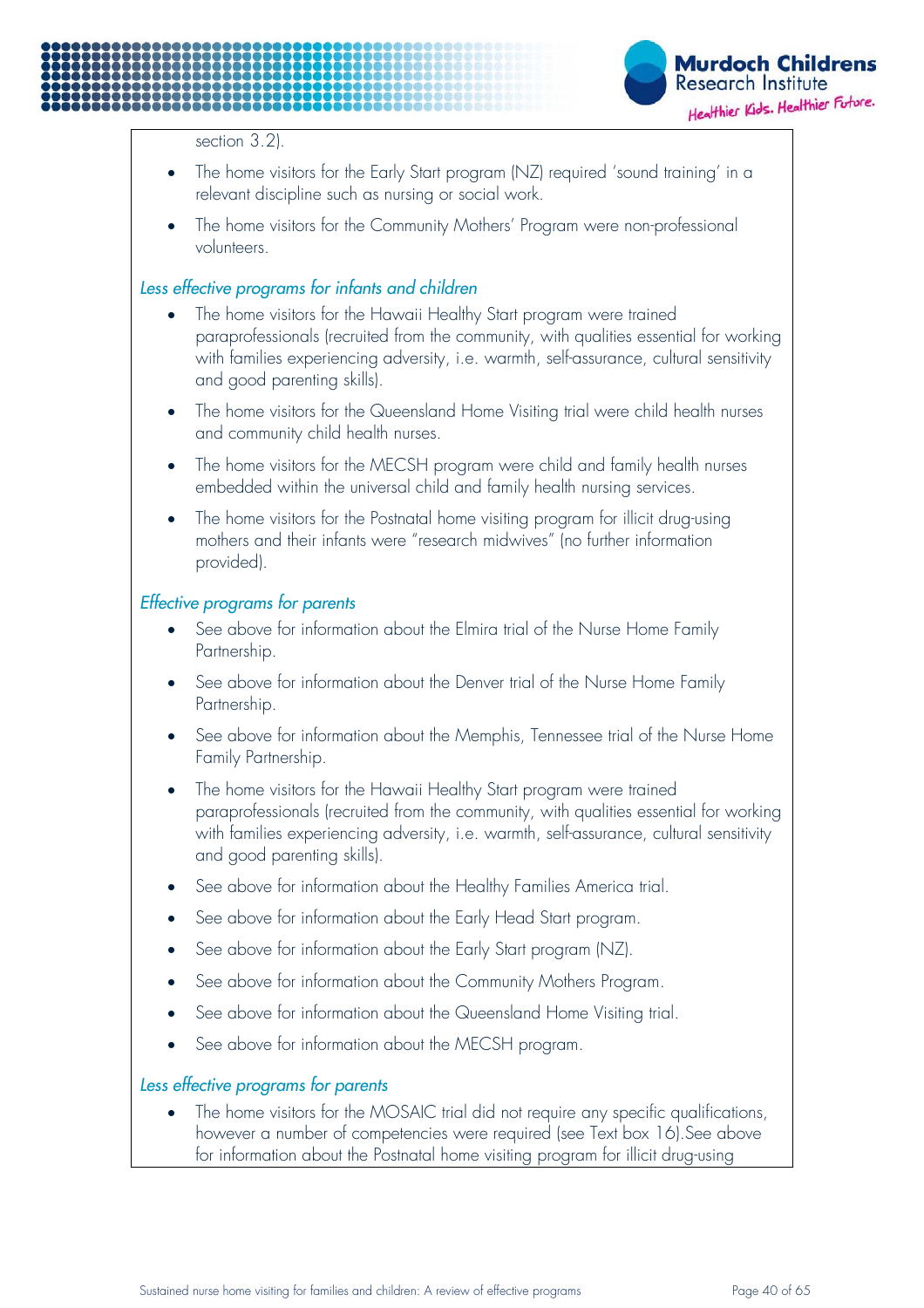

mothers and their infants.

#### <span id="page-45-0"></span>*4.2 Home visitor competencies*

A number of researchers have identified necessary or useful competencies for home visitors. These include: the ability to establish rapport, organisational skills, the ability to respond to family crises, problem solving skills, the skills to complete paperwork (Gomby in Watson et al., 2005), motivation, self-confidence, a sense of humour, empathy and open-mindedness (Thornton et al. in Watson et al., 2005). Korfmacher's (in Astuto & Allen, 2009) research found that higher levels of home visitor empathy relate to an increased number of home visits completed.

Jones-Harden (2010) noted that the role of staff in the delivery of high-quality home visiting programs is critical, however the staff characteristics that are linked to quality are not transparent. Jones-Harden refers to LeCroy and Whitaker's (2005) identification of five home visitor characteristics that are linked to competence in working with high-risk families: having clinical skill, addressing family difficulties, addressing parenting difficulties, resolving personal difficulties, and having experience.

*Alternative literature*: qualities of service providers required for work with families experiencing adversity (Briggs, 2006; Carbone et al., 2004; Ghate & Hazel, 2002; Barnes & Freude-Lavervardi, 2003); effective early intervention practices in the early childhood field (relationships between parents and professionals, family-centred practice etc.) (CCCH, 2007; Dunst & Trivette, 2009; Davis, Day et al., 2002; Moore, 1996; Trivette & Dunst, 2007); 'threshold factors' for enhanced early intervention outcomes (Barnes, 2003; Barnes & Freude-Lagevardi, 2003).

#### Text box 17

Comparison of findings from home visiting programs: Home visitor competencies

#### *Effective programs for infants and children*

- The home visitors for the Denver trial of the Nurse Home Family Partnership required 'strong people skills'.
- The home visitors for the Healthy Families America trial were selected on the basis of personal qualities, willingness to work in culturally diverse communities and the ability to build a trusting relationship.
- The home visitors for the Early Head Start program needed knowledge and experience in child development and early childhood education; the principles of child health, safety and nutrition; adult learning principles and family dynamics. They also needed knowledge of community services and resources and the ability to link families with appropriate agencies and services. They were also required to be able to communicate with the families they served either directly or through a translator. They also needed to be familiar with the ethnic backgrounds of families.
- The skills sought for the home visitors in the Early Start program (NZ) were: awareness of cultural issues and obligations under the Treaty of Waitaingi; experience in dealing with high risk families and; evidence of good interpersonal skills and sound judgement.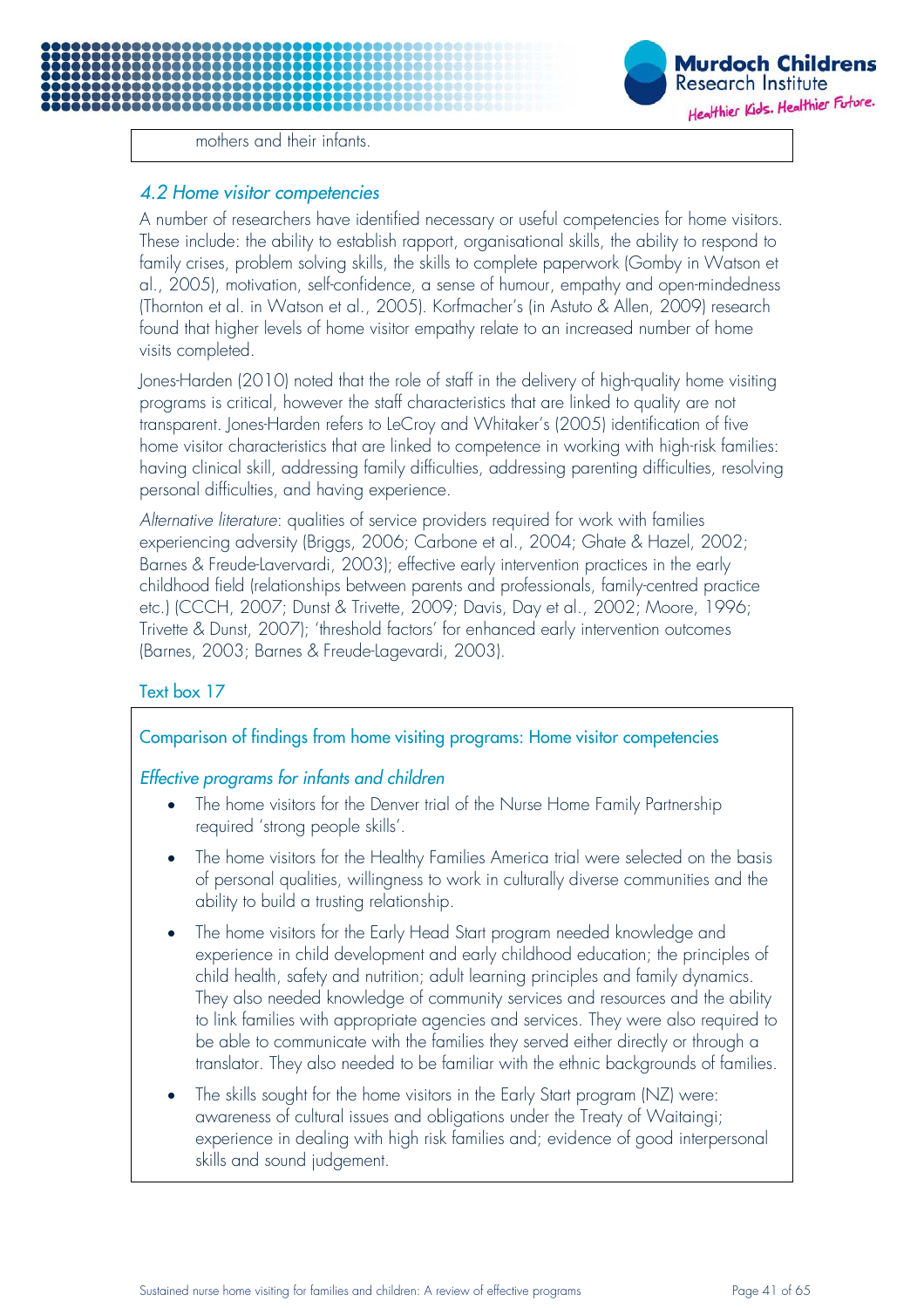

 Home visitors for the Community Mothers' Program were "successful, experienced mothers."

#### *Less effective programs for infants and children*

 The home visitors for the Hawaii Healthy Start were required to have the qualities deemed essential for working with families experiencing adversity: warmth, selfassurance, cultural sensitivity and good listening skills.

#### *Effective programs for parents*

- See above for the details of the Denver trial of the Nurse Home Family Partnership.
- See above for the details of the Hawaii Healthy Start program.
- See above for the details of the Healthy Families America trial.
- See above for the details of the Early Head Start program.
- See above for the details of the Early Start program (NZ).
- See above for the details of the Community Mothers' Program.

#### *Less effective programs for parents*

• The home visitors for the MOSAIC trial were mothers with good listening skills, open, compassionate, and non-judgemental.

The following programs did not require or identify specific competencies of home visitors:

- The Elmira trial of the Nurse Home Family Partnership;
- The Memphis, Tennessee trial of the Nurse Home Family Partnership;
- The Queensland Home Visiting trial;
- The MECSH program; and
- The Postnatal home visiting program for illicit drug-using mothers and their infants.

### <span id="page-46-0"></span>*4.3 Caseload*

Most of the trials indicated the caseload of home visitors (see Text box 15). None of the systematic reviews of meta-analyses discussed the relationship between caseload and program effectiveness. Jones-Harden (2010) noted that home visitor competence is affected by the health of the home visiting program. Elevated job stress has been linked to excessive work demands.

#### Text box 18

#### Comparison of findings from home visiting programs: Caseload

#### *Effective programs for infants and children*

- The caseload of home visitors in the Elmira trial of the Nurse Home Family Partnership was 20-25 families per home visitor.
- The caseload of home visitors in the Denver trial of the Nurse Home Family Partnership was 25 families per home visitor.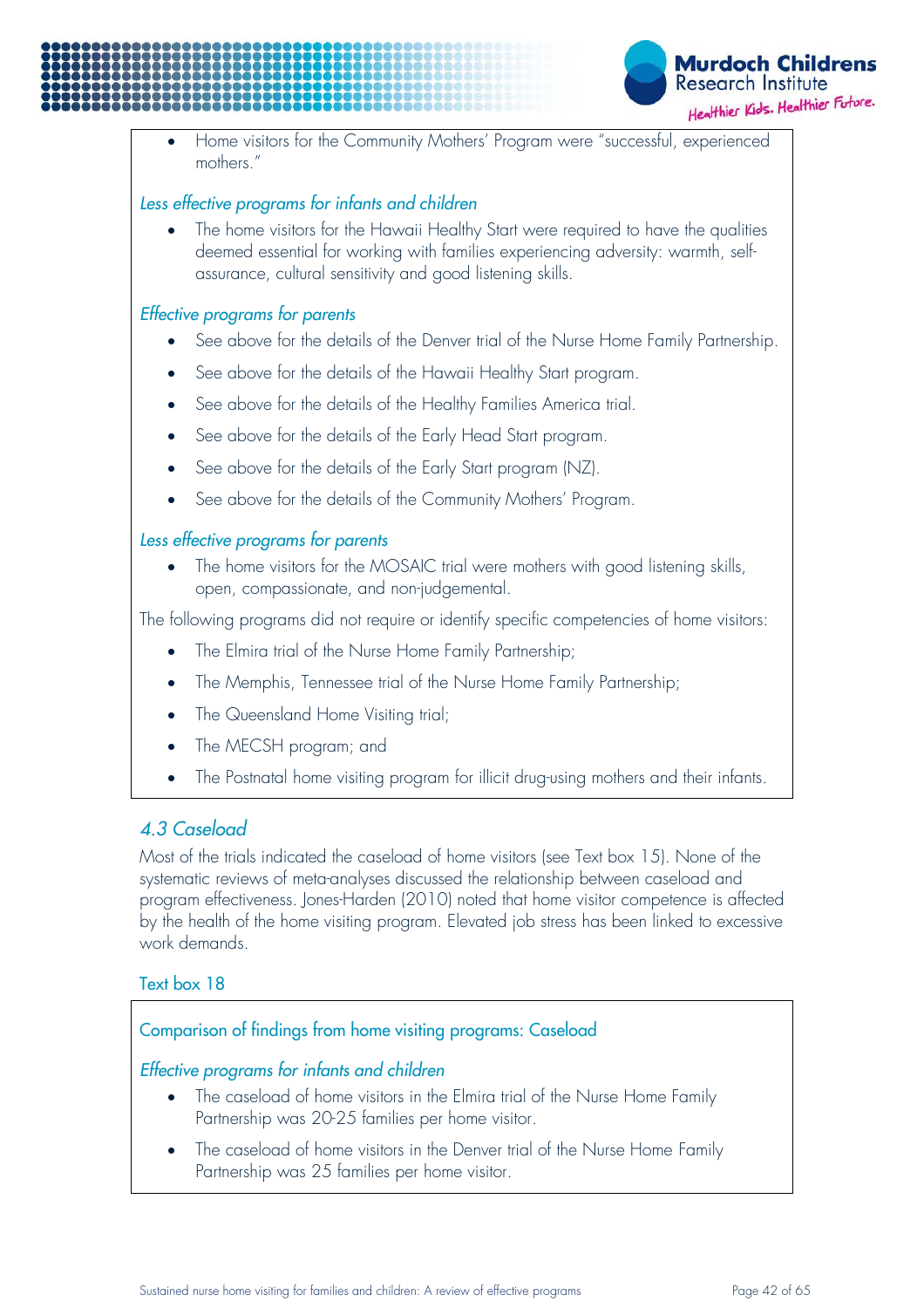

- The caseload of home visitors in the Tennessee trial of the Nurse Home Family Partnership was 25 families per home visitor.
- The caseload of home visitors in the Healthy Families America trial was 15 families (for those families receiving weekly visits) to 25 families (for those families receiving less frequent visits).
- The caseload of home visitors in the Early Head Start program was an average of 10-12 families, with a maximum of 12 families for any one home visitor.
- The caseload of home visitors in the Early Start program (NZ) was 25 families per home visitor.
- The caseload of home visitors in the Community Mothers' Program was 5-15 families.

#### *Less effective programs for infants and children*

- The caseload of home visitors in the Queensland Home Visiting trial was 45 families for every two nurses.
- The caseload of home visitors in the MECSH program was 25 families per home visitor.

#### *Effective programs for parents*

- See above for information about the Elmira trial of the Nurse Home Family Partnership.
- See above for information about the Denver trial of the Nurse Home Family Partnership.
- See above for information about the Memphis, Tennessee trial of the Nurse Home Family Partnership.
- See above for information about the Healthy Families America trial.
- See above for information about the Early Head Start program.
- See above for information about the Early Start program (NZ).
- See above for information about the Community Mothers' Program.
- See above for information about the Queensland Home Visiting trial.
- See above for information about the MECSH program.

#### *Less effective programs for parents*

The caseload of home visitors in the MOSAIC trial was one mentee per mentor.

The following programs did not specify the caseload of home visitors:

- The Hawaii Healthy Start program; and
- <span id="page-47-0"></span>The Postnatal home visiting program for illicit drug-using mothers and their infants.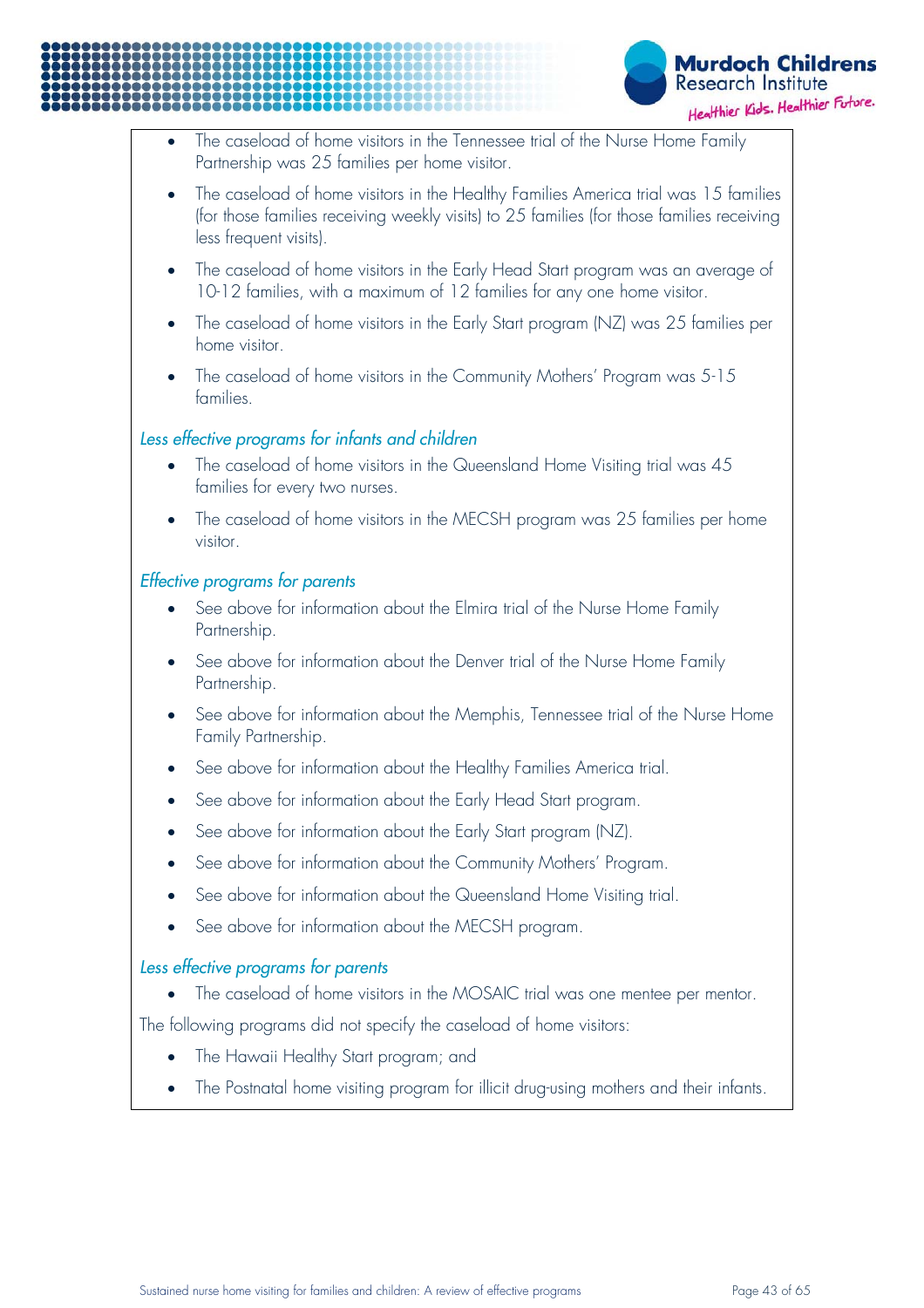



#### *4.4 Clinical supervision*

Gomby et al. (1999) noted that, regardless of a home visitor's skill level, supervision is needed to help them manage the emotional stresses of home visiting. Both Gomby et al. (1999) and Drummond et al. (2002) argued that supervision is required to ensure home visitors maintain objectivity, and to provide them with an opportunity for reflection and professional growth.

Jones-Harden (2010) noted that the psychological characteristics of home visitors can affect their performance. To address home visitors' limitations in intervening with high-risk families and their own vulnerability, Jones-Harden suggested that a higher level of supervision and support is necessary. Unless the home visitor supervisor is an expert in intervening with psychologically at-risk families, consultation from a mental health professional is critical.

According to Landy and Menna (2006), there are four main components of effective supervision:

- Supervision is available regularly, relatively frequently, and without interruption;
- It is a collaborative and supportive and occurs in a respectful interpersonal climate that encourages open discussion of difficult feelings and frustrations;
- It has a sound theoretical base that is accepted and understood within the agency; and
- It is reflective and allows staff members supportive opportunities to think about their cases and the ways they are working and to consider other possible approaches.

#### Text box 19

#### Comparison of findings from home visiting programs: clinical supervision

#### *Effective programs for infants and children*

- Paraprofessionals in the Denver trial of the Nurse Home Family Partnership received twice the level of supervision (2 supervisors to 10 visitors) than nurses.
- The national office of Healthy Families America requires each direct service staff member to receive a minimum of 1.5-2 hours of individualised supervision per week. In addition, supervisors shadow direct service staff to monitor and assess their performance and provide constructive feedback and development.
- There is no information about the supervision of the Early Head Start program staff other than those receiving Early Head Start funding are required to provide adequate supervision of staff.
- Each Family Support Worker in the Early Start program (NZ) received 2 hours of clinical support per week from trained clinical supervisors.
- Home visitors in the Community Mothers' Program worked under the guidance of a family development nurse who served as a resource person, confidante and mentor.

#### *Less effective programs for infants and children*

• The Hawaii Healthy Start program home visitors worked under professional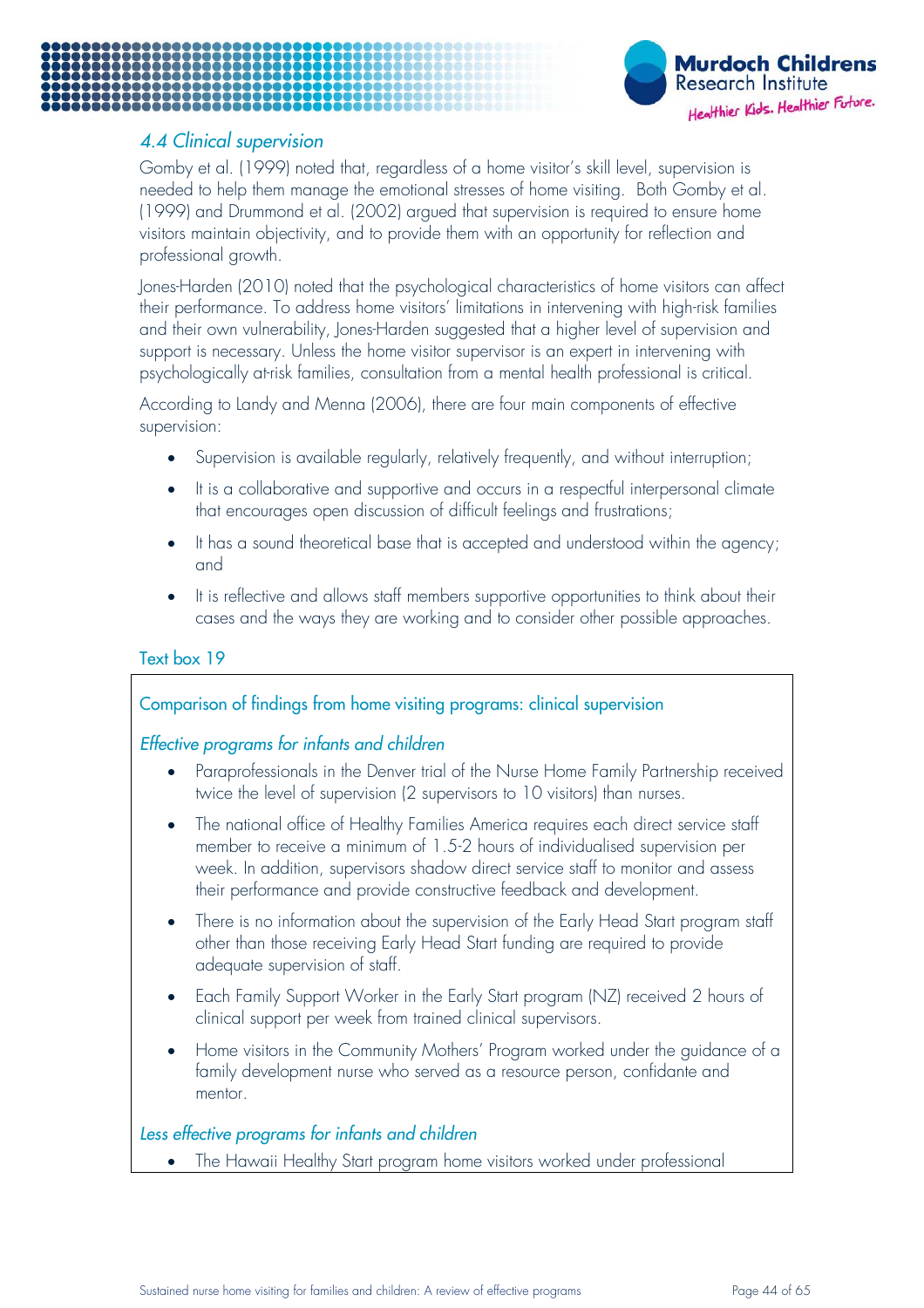# **Murdoch Childrens** Research Institute Healthier Kids. Healthier Fotore.

supervision (no further information provided).

 Nurse home visitors in the MECSH program were supported by the provision of individual clinical supervision and team supervision by external providers on a monthly basis.

#### *Effective programs for parents*

- See above for information about the Denver trial of the Nurse Home Family Partnership.
- See above for information about the Hawaii Healthy Start program.
- See above for information about the Healthy Families America trial.
- See above for information about the Early Head Start program.
- See above for information about the Early Start program (NZ).
- See above for information about the Community Mothers' Program.
- See above for information about the MECSH program.

#### *Less effective programs for parents*

The MOSAIC trial coordinators met with mentors on a six to eight weekly basis.

The following programs did not specify the clinical supervision arrangement for home visitors:

- The Elmira trial of the Nurse Home Family Partnership;
- The Memphis, Tennessee trial of the Nurse Home Family Partnership;
- The Queensland Home Visiting trial; and
- The Postnatal home visiting program for illicit drug-using mothers and their infants.

### <span id="page-49-0"></span>*4.5 Training and coaching*

As noted previously, Gomby (2005) argued that paraprofessionals are more successful in programs that have "circumscribed goals and a relatively proscriptive curriculum, where lesson plans are detailed and clear" (p. 41). Gomby (2005) suggested that higher levels of training are probably needed to service families who are facing multiple, complex issues or to work in programs with multiple, broad goals or with a curriculum that allows a great deal of flexibility.

#### Text box 20

#### Comparison of findings from home visiting programs: Training and coaching

#### *Effective programs for infants and children*

- Home visitors for the Denver trial of the Nurse Home Family Partnership received 1 month of intensive training before working with families (both nurses and paraprofessionals received training).
- Home visitors for the Memphis, Tennessee trial of the Nurse Home Family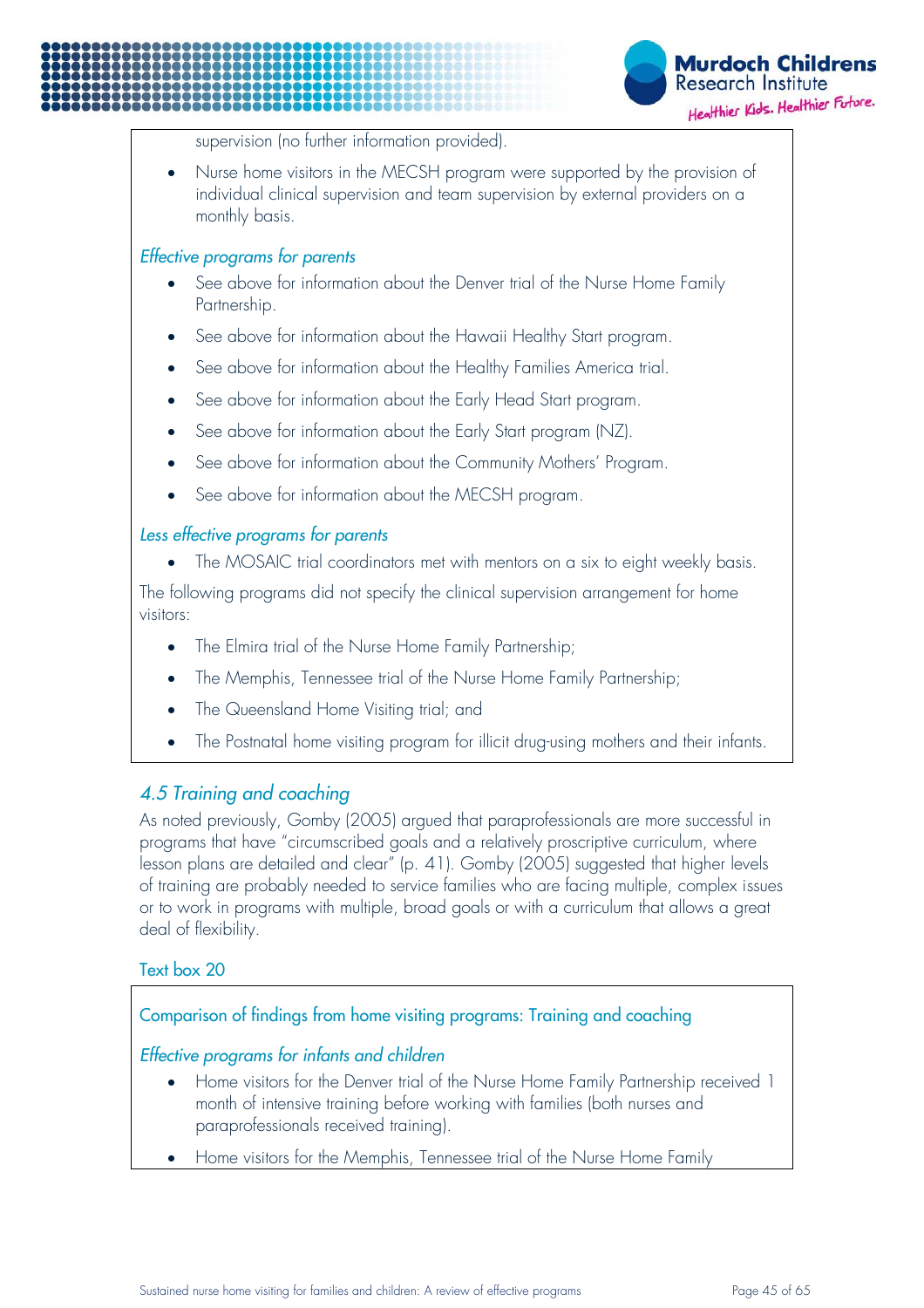

Partnership received 1 month of intensive training before working with families.

- Home visitors for the Healthy Families America trial received basic training in areas such as cultural competency, substance abuse, reporting child abuse, domestic violence, drug-exposed infants and services in the community (amount of training not specified).
- The amount of training that home visitors for the Early Head Start program received is not specified. Agencies that receive funding to the deliver the program are required to provide pre-service and in-service training opportunities.
- Home visitors for the Early Start program (NZ) undertook a four week training program.
- Home visitors for the Community Mothers' Program received four weeks training.

#### *Less effective programs for infants and children*

- Home visitors for the Hawaii Healthy Start program received 5 weeks of core training prior to enrolling families in their caseload.
- Home visitors for the Queensland Home Visiting trial received training. The amount of training has not been specified.
- Home visitors for the MECSH program received training in the program model throughout the 2.5 year program. The amount of training has not been specified.

#### *Effective programs for parents*

- See above for information about the Denver trial of the Nurse Home Family Partnership.
- See above for information about the Memphis, Tennessee trial of the Nurse Home Family Partnership.
- Home visitors for the Hawaii Healthy Start program received 5 weeks of core training prior to enrolling families in their caseload.
- See above for information about the Healthy Families America trial.
- See above for information about the Early Head Start program.
- See above for information about the Early Start program (NZ).
- See above for information about the Community Mothers' Program.
- See above for information about the Queensland Home Visiting trial.
- See above for information about the MECSH program.

#### *Less effective programs for parents*

Home visitors for the MOSAIC trial received 5 days training.

The following programs had no information about training or coaching:

- The Elmira trial of the Nurse Home Family Partnership; and
- The Postnatal home visiting program for illicit drug-using mothers and their infants.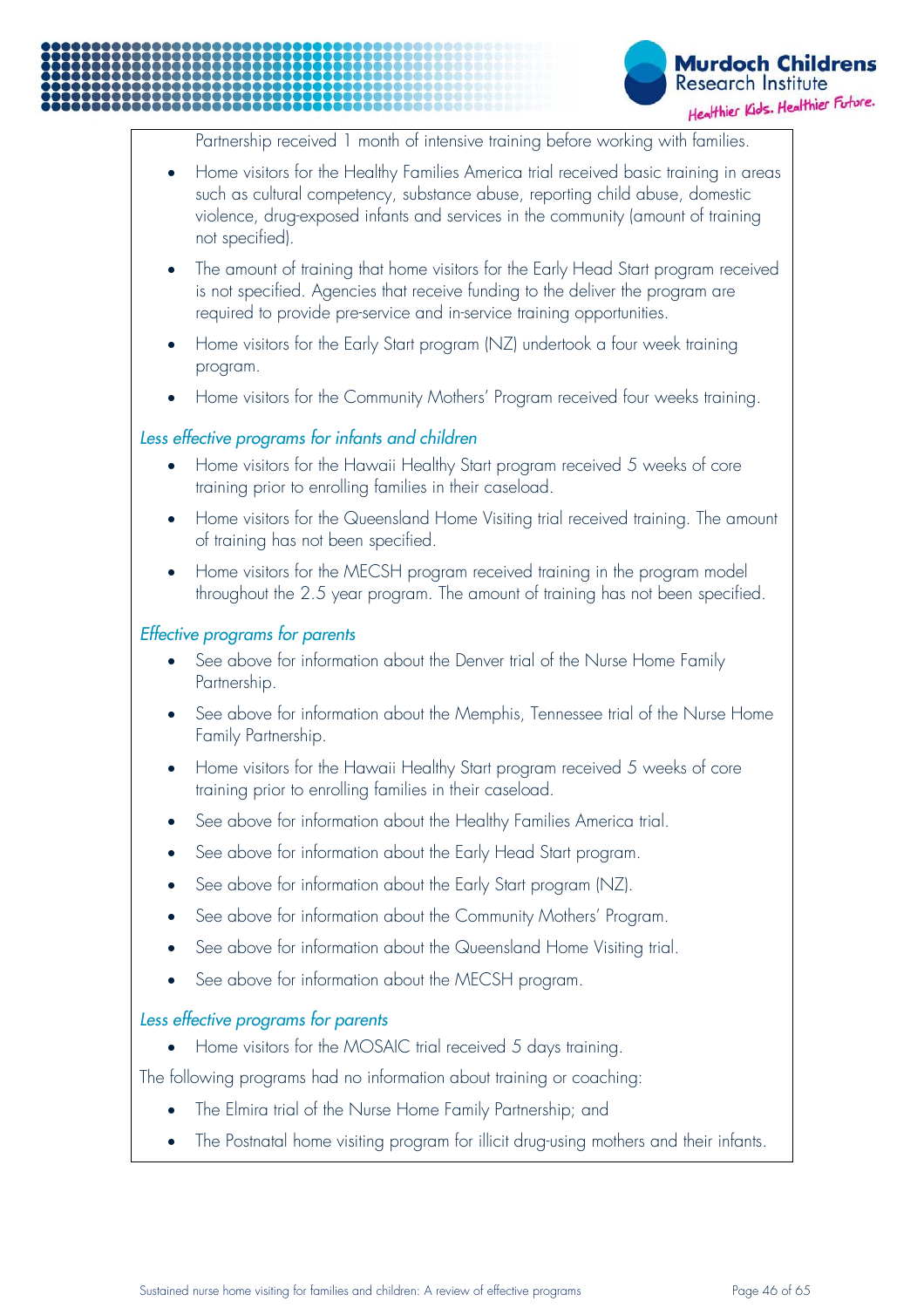



# <span id="page-51-0"></span>5. Impacts and outcomes

#### <span id="page-51-1"></span>*5.1 Summary of measured outcomes*

A separate document outlines measured outcomes.

## <span id="page-51-2"></span>*5.2 Statistical impact*

A separate document outlines statistical impact.

#### <span id="page-51-3"></span>*5.3 Economic impact*

Evaluating the economic impact of home visiting interventions is important for two reasons: firstly, to determine the costs for the service system of delivering the intervention and, secondly, to guide decision making regarding the distribution of resources (McCauley et al., 2004).

Stevens et al. (2010) reviewed evidence about the cost-effectiveness of six interventions within the child services field, including, for example, parenting programs, cognitivebehavioural therapy and home visiting. Stevens et al. (2010) noted that there is scant economic evidence relevant to all six intervention types they reviewed. The scant evidence is a result of the novelty of outcome evaluations in the child services field as well as the complex nature of childhood services, which "will continue to present huge challenges for those who would seek to evaluate cost-effectiveness" (p. 151). The following discussion outlines the findings of some economic impact evaluations of home visiting programs for children and families experiencing adversity (none of the costs presented have been adjusted for the 2012 context).

A London School of Economics (2007) cost-benefit analysis of home visiting programs found that of a range of home visiting programs, the Nurse Home Family Partnership had the most significant benefits. The Nurse Home Family Partnership program appeared most cost-effective when targeted towards high-risk individuals (the Elmira trial), however, the authors note that the program would have been cost-effective even if it had been targeted towards low-risk individuals.

Barlow et al.'s (2007) cost-benefit analysis of a home visiting program for families at risk of child abuse and neglect in the UK found that the mean 'societal costs' in the control and intervention arms were £3874 and £7120, respectively (a difference of £3246). The mean 'health service only' costs were £3324 and £5685 respectively (a difference of £2361).

Barlow et al. (2007) noted that as well as significant improvements in maternal sensitivity and infant cooperativeness there was also a non-significant increase in the likelihood of the intervention group infants being removed from the home due to abuse and neglect. These incremental benefits were delivered at an incremental societal cost of £3246 per woman.

A small randomised controlled trial of a home visiting program for low-income mothers in an inner-city neighbourhood in the US found that a lower rate of major illness and accidents requiring hospital admission amongst the treatment group led to a net difference of US\$27.31 per month for the medical care costs for children in the treatment group (US\$55.60 per month) versus those in the comparison group (\$US82.91 per month) (Hardy & Streett, 1989). When adjusted to a 24 month follow-up period, the authors calculated a cost saving of \$85,862 (for 131 children in the treatment group). This saving was offset by the expense of the home visiting program during the 24 month period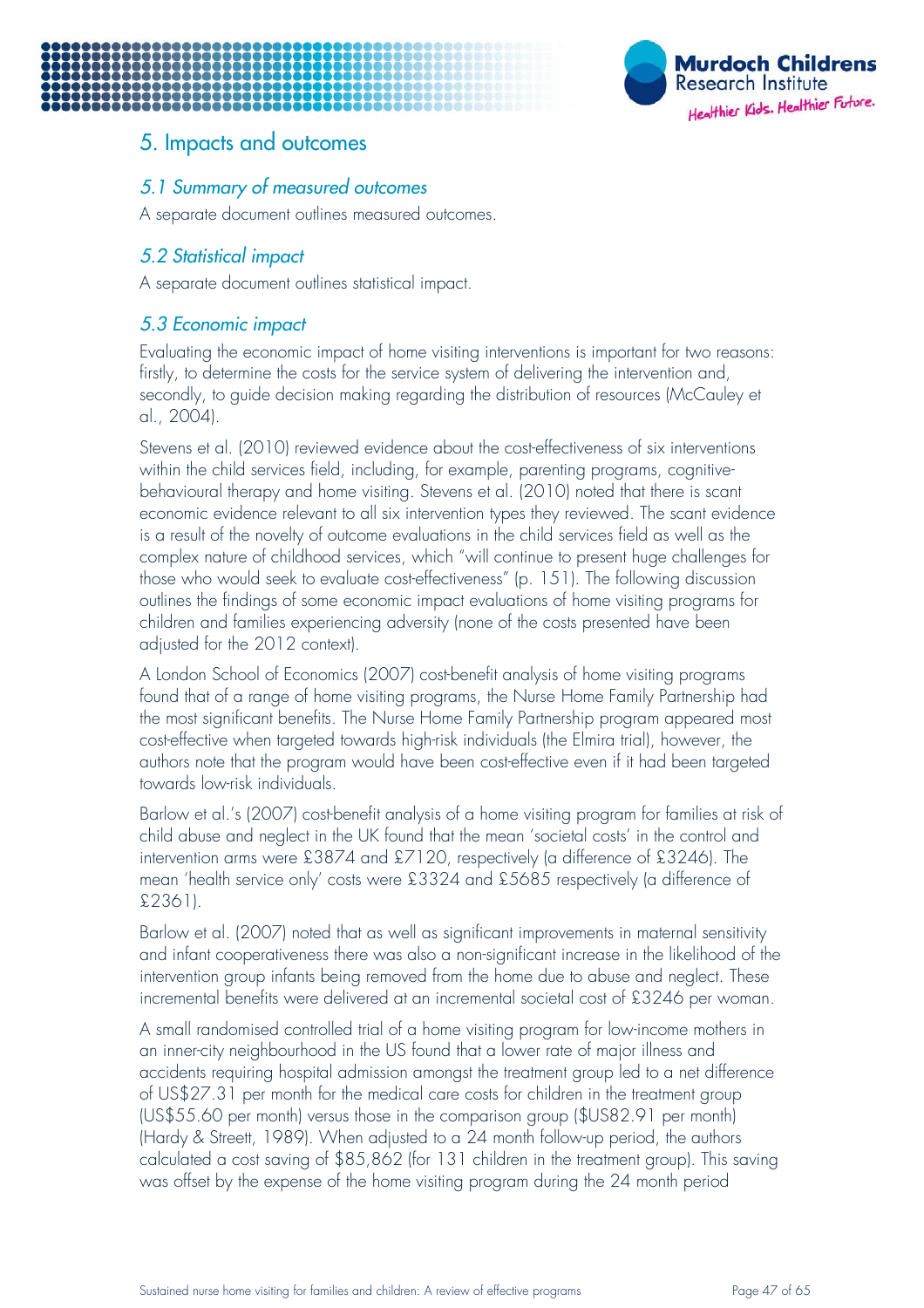



(estimated at US\$60,000).

An evaluation of the Home Start program in the UK found that a home visiting program delivered by volunteers was not cost-effective (McCauley et al., 2004). The study found no significant differences between outcomes (e.g. parenting stress, depression, self-esteem) for the treatment group and the control group and as the cost of delivering the home visiting program was higher than the costs associated with the control group the authors thereby concluded that the intervention was not cost-effective.

In conclusion, Stevens et al. (2010) stated that:

"Not all social care interventions will be cost saving. It is... likely that decision makers in children's services will have to make decisions about what is a reasonable cost to incur in return for a given likelihood of effect. These are social value, as much as social-scientific judgements" (p. 152).

Indeed, in regards to child maltreatment there is some evidence to suggest that society values the reduction of child maltreatment greater than the associated costs. The London School of Economics (2007) suggests that, "this provides support for the continuation of home visitation (and other) programmes aiming to achieve [a reduction in child maltreatment]." (p. 39).

Table 2 lists the costs of individual home visiting programs reviewed in this report (where that information was available).

| Program                                               | Cost-benefit or cost                                                                                                                                                                                                   |
|-------------------------------------------------------|------------------------------------------------------------------------------------------------------------------------------------------------------------------------------------------------------------------------|
| Nurse Home Family Partnership<br>(NFP) (Denver trial) | A cost-benefit analysis of NFP for low income<br>women found benefits-cost for NFP was<br>$$US17,180,$ for higher risk women =<br>$$US34,148,$ for lower risk women = US\$1,880<br>(London School of Economics, 2007). |
|                                                       | The cost of the program when delivered by nurses<br>was estimated at \$US9140, whereas when<br>delivered by paraprofessionals it was estimated<br>at \$US6162 (Olds et al., 2002).                                     |
| <b>Healthy Families America</b>                       | Cost-benefit analysis showed that benefits $-$ cost<br>of Healthy Families America was -\$US1263<br>(London School of Economics, 2007).                                                                                |
| <b>MOSAIC</b>                                         | Health sector costs were A\$5,738 (US\$5,083)<br>higher per woman in the intervention group (Taft<br>et al., 2011).                                                                                                    |
|                                                       | At a predicted mentor capacity of 4 women per<br>year with biannual training, predicted costs<br>would be \$A2313 (Taft et al., 2011).                                                                                 |

#### Table 2: Costs of home visiting programs\*

<span id="page-52-0"></span>*\* None of these costs have been adjusted to the 2012 context. They are the costs reported in the publications.*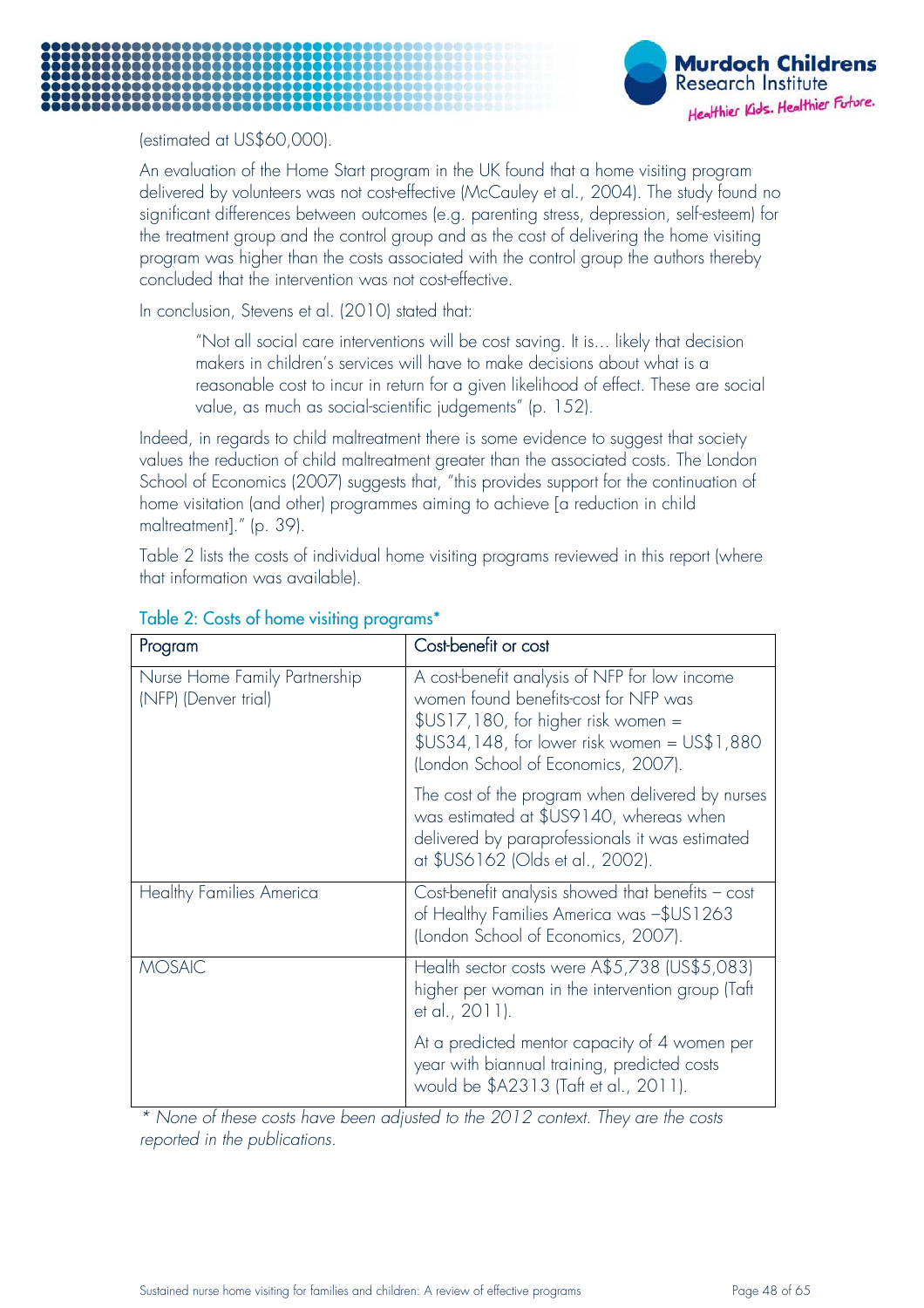

### *5.4 Summary of process measures*

Table 3 lists those process measures identified in the publications that report upon the outcomes of the trials that have been explored for this review (listed on page 6). It is likely that most of these programs had a greater number of process measures than those listed here. Further analysis of associated publications that describe implementation in greater detail is required to compile a comprehensive list of all process measures.

#### Table 3: Process measures

 $\overline{a}$ 

| Program                         | Process measures                                                                                                                                                                 |  |
|---------------------------------|----------------------------------------------------------------------------------------------------------------------------------------------------------------------------------|--|
| Nurse Family Partnership        |                                                                                                                                                                                  |  |
| Elmira trial                    | Number of visits                                                                                                                                                                 |  |
|                                 | Nurses used detailed assessment, record-<br>keeping forms and protocols to guide their<br>work with families                                                                     |  |
| Denver trial                    | Staff retention                                                                                                                                                                  |  |
|                                 | Number of home visits (during pregnancy<br>and during infancy)                                                                                                                   |  |
|                                 | Completed home visits (i.e. was the parent<br>at home, did they answer the door etc.)                                                                                            |  |
|                                 | Number of participants who discontinued<br>the program                                                                                                                           |  |
| Memphis, Tennessee trial        | Number of home visits (during pregnancy<br>and during infancy)                                                                                                                   |  |
| Hawaii Healthy Start            | Family engagement and retention (e.g.<br>refused service, moved, unable to contact)                                                                                              |  |
|                                 | Service delivery (mean number of visits,<br>more than 12 visits, frequency of visits)                                                                                            |  |
|                                 | Quality of care (maternal satisfaction with<br>the home visitor and home visitor success<br>in identifying and responding to problems<br>that require intervention) <sup>5</sup> |  |
| <b>Healthy Families America</b> |                                                                                                                                                                                  |  |
| San Diego                       | Not available                                                                                                                                                                    |  |
| New York                        | Number of visits per year                                                                                                                                                        |  |
|                                 | Content of home visits                                                                                                                                                           |  |

<sup>5</sup> These are the process measures identified by Duggan et al. (1999). However McCurdy (2001) also reported upon the number of visits mothers received by a child development specialist and the number of mothers engaged in parenting groups (the HHS program included home visits and parenting support groups).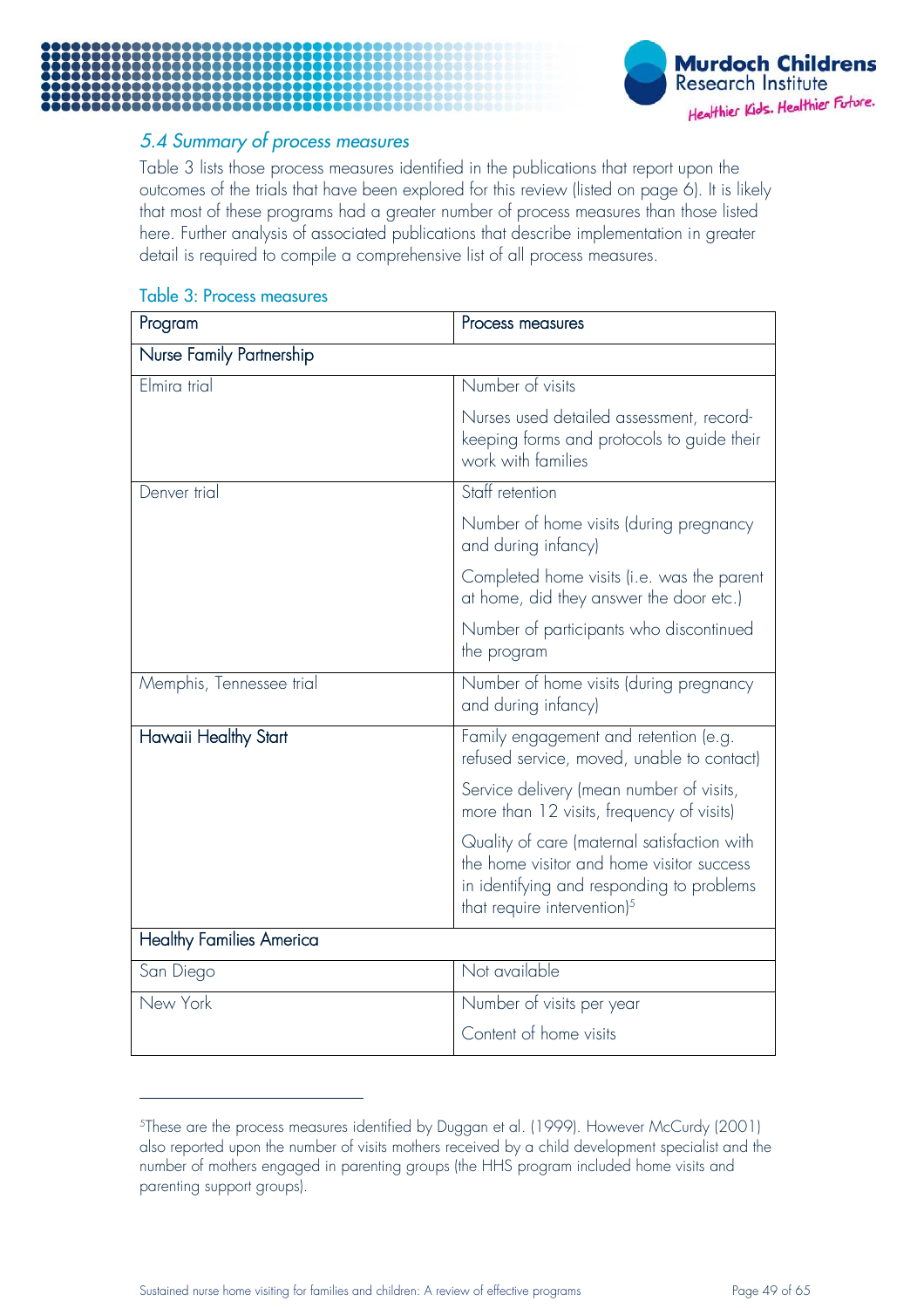



 $\overline{a}$ 

 $^{\circ}$  Love et al. (2005) noted that a well-developed criteria for assessing implementation of Early Head Start was undertaken. ACF (2002) is referenced by Love et al. (2005) as a publication that outlines the process for assessing implementation. This publication may include further information about process measures.

<sup>7</sup>Participants who were actively participating were those who were currently receiving services. These were contrasted with 'currently inactive' participants, those who were currently enrolled but not receiving services as a result of client availability or temporary unavailability of participants and 'lost from the service', those who were no longer enrolled in the service (Fergusson et al., 2005) 8 Further information about the process evaluation is available in Taft et al. (2009).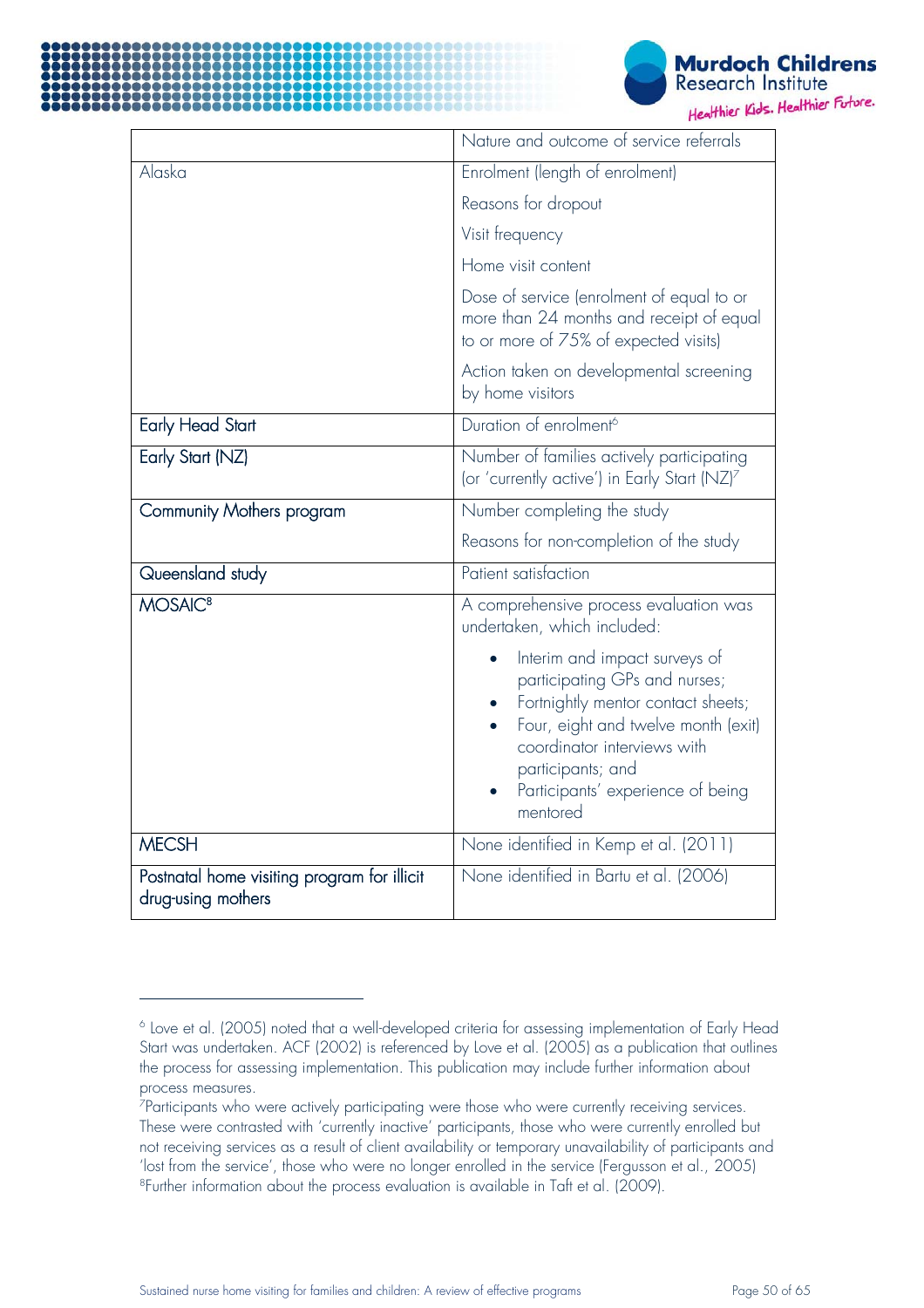



# <span id="page-55-0"></span>6. Conclusion

This literature review sought to answer the question, 'What works in home visiting programs?' Based upon the findings of this review, the simple answer to this question is we don't really know. This is because either: (a) the evidence regarding the 'components' of home visiting programs is contradictory or contested or; (b) the evidence is not available.

The only component for which there appears to be a consensus in terms of what works in home visiting programs is antenatal (as opposed to postnatal) recruitment. The research is generally supportive of the following components in terms of making a home visiting program effective:

- A greater number of visits over a longer period of time (although for some specific outcomes less intensive approaches may be effective);
- Targeting families who are at risk and/or have multiple or complex problems (although there is some evidence that high risk families may not benefit as greatly as moderately at risk families); and
- If targeting families with multiple and complex problems, employing a workforce that has the appropriate skills and experience to work with those families.

A summary of the key components of a number of home visiting programs in the review failed to identify any characteristics that appeared to 'make the difference' in terms of effectiveness. This is partly because of the difficulty of separating more effective from less effective programs. While it is obvious that some programs are clearly ineffective, with no statistically significant outcomes, most were effective for at least one outcome. The effectiveness of a program, in part, therefore, depends upon what outcome is being sought.

In many cases it is not possible to say, based upon the information gathered for this review, what makes a home visiting program effective. This is because there was either insufficient information about the delivery of the home visiting program (e.g. did they maintain engagement with itinerant families and how? Did they use ICT? What was the approach to delivering content?) or because these components have not been 'tested' for their impact upon the overall effectiveness of the program (e.g. What role does caseload play in the effectiveness of a program? Does the level of training or coaching have an impact upon the effectiveness of a program? Do supervision arrangements play a role in the effectiveness of a program?)

A more useful question to ask may be 'what makes a home visiting program effective when trying to achieve a specific outcome'. In other words, because home visiting is a service delivery mechanism, rather than a single uniform intervention, its effectiveness will depend upon the outcomes the program is trying to achieve. There is evidence to suggest, for example, that the importance of duration, intensity, eligibility criteria (i.e. universal or targeted) and qualifications (i.e. qualified or non-professional) in achieving outcomes differs depending upon the outcome sought. At present, however, there does not appear to be a significant body of evidence pertaining to home visiting programs to show what works for which outcomes, especially in regards to outcomes for children.

Home visiting programs appear to have great potential, especially in reaching families who are not in contact with mainstream services. They are currently 'in favour' with many governments in OECD nations. However, the interest in home visiting programs appears to have overtaken a careful analysis of the evidence. Certainly, there is some evidence to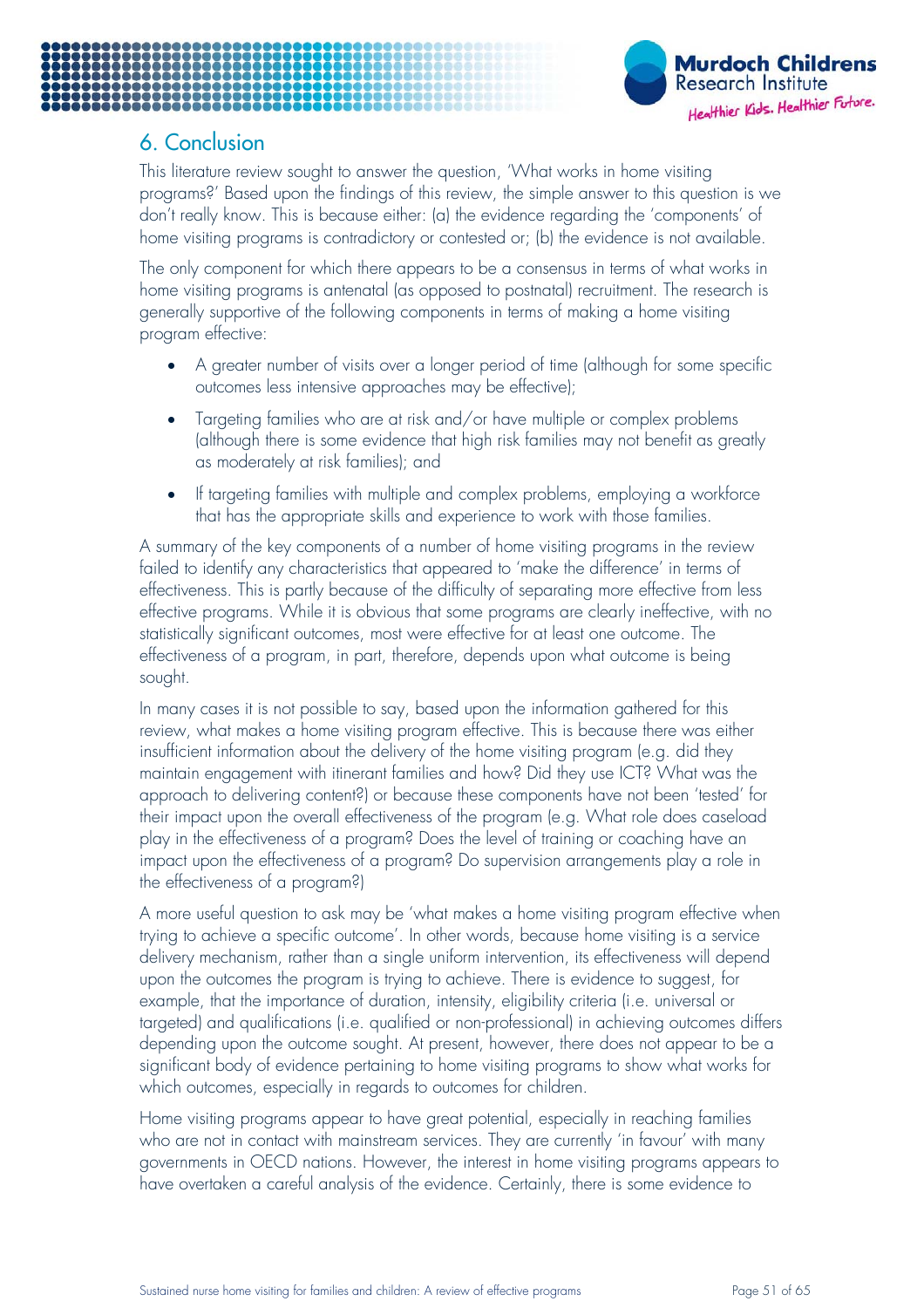



suggest that home visiting programs can make a difference in the lives of children and families, however further research is needed to determine what makes some home visiting programs more effective than others. Designing an effective home visiting program based solely upon the current evidence about home visiting programs (and not taking into account alternative bodies of literature) would be only slightly more 'scientific' than a 'stab in the dark'.

#### <span id="page-56-0"></span>*6.1 Next steps*

Considering the limitations of the findings from this review, a number of important questions remain unanswered. For our purposes, the most important question is, 'What evidence can be relied upon to design an effective home visiting program for families experiencing adversity?' As this review has shown, an exploration of the key components of well-known home visiting programs, and trying to separate effective from ineffective programs, does not appear to be especially useful as a means of informing the development of an effective home visiting program. It may be more useful to come at this question from a different perspective.

In order to pursue this question further, the authors of this review will be undertaking another literature review investigating the needs of the target group (i.e. families experiencing adversity), with a specific focus upon the processes and strategies that are associated with better outcomes for that target group, as opposed to a focus on a specific service delivery model (i.e. home visiting). It is hoped that coming at this issue from a different perspective will provide more fruitful insights to inform decision-making about the potential components of an Australia-wide home visiting program for families and their children who could benefit from additional support.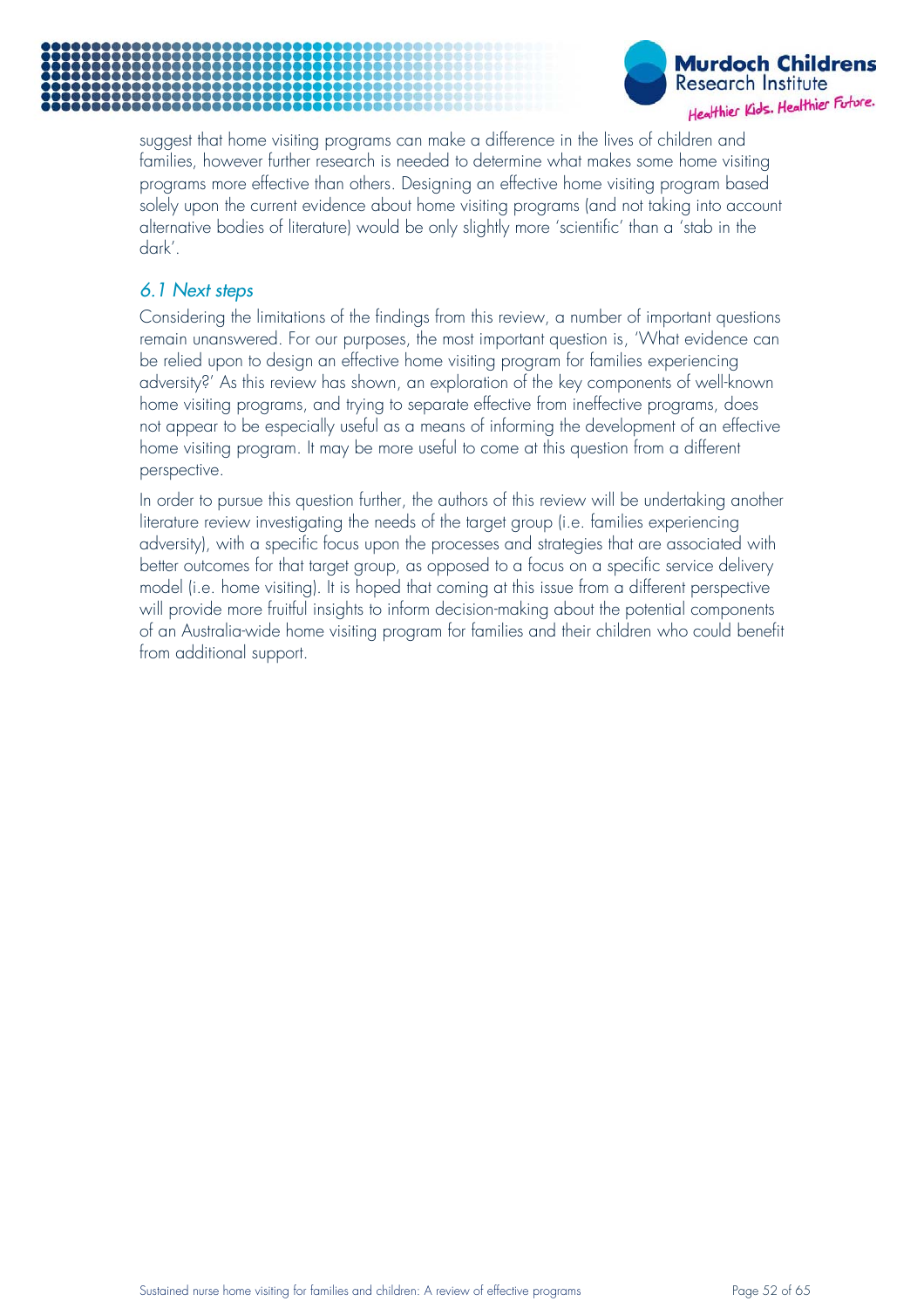



### <span id="page-57-0"></span>References

Aarts, M. (2008). Marte Meo - Basic Manual (Revised Edition). Eindhoven, The Netherlands, Aarts Productions No. 1.

Affleck, G., Tennen, H., Rowe, J., Roscher, B., & Walker, L. (1989). Effects of formal support on mothers' adaptation to the hospital-to-home transition of high-risk infants: The benefits and costs of helping. Child Development,60, 488-501.

American Academy of Pediatrics. (1998). The Role of Home-Visitation Programs in Improving Health Outcomes for Children and Families. Pediatrics, 101 (3): 486-489.

American Academy of Pediatrics. (2009). The role of preschool home-visiting programs in improving children's developmental and health outcomes. Pediatrics, 123 (2): 598-603.

Ammerman, R. T., Putnam, F. W., Bosse, N. R., Teeters, A. R., & Van Ginkel, J. B. (2010). Maternal depression in home visitation: A systematic review. Aggression and Violent Behavior 15 (3), pp. 191-200.

Anisfeld, S. J., & Guterman, N. B. (2004). Best Beginnings: A randomized controlled trial of a paraprofessional home visiting program: Technical report. Report to the Smith Richardson Foundation and New York State Office of Children and Family Services.

Armstrong, K. L., Fraser, J. A., Dadds, M. R., & Morris, J. (1999). A randomized, controlled trial of nurse home visiting to vulnerable families with newborns. Journal of Paediatrics and Child Health, 35(3), 237-244.

Aslam, H., & Kemp, L. (2005). Home visiting in South Western Sydney: An integrative literature review, description and development of a generic model. Sydney: Centre for Health Equity Training Research and Evaluation.

Astuto, J., & Allen, L. (2009). Home Visitation and Young Children: An Approach Worth Investing In? In Society for Research in Child Development (Ed.), Social Policy Report.

Attride-Stirling, J., Davis, H., Markless, G., Sclare, I., & Day, C. (2001). Someone to talk to who'll listen: addressing the psychosocial needs of children and families. Journal of Community and Applied Social Psychology, 11(3), 179-191.

Bair-Merritt, M. H., Jennings, J. M., Chen, R., Burrell, L., McFarlane, E., Fuddy, L., & Duggan, A. K. (2010). Reducing Maternal Intimate Partner Violence After the Birth of a Child: A Randomized Controlled Trial of the Hawaii Healthy Start Home Visitation Program. Archives of Pediatrics and Adolescent Medicine, 164(1), 16-23.

Baker, A. J. L., Piotrkowski, C. S., & Brooks-Gunn, J. (1999). The Home Instructional Program for Preschool Youngsters (HIPPY). The Future of Children, 9(1): 116-133.

Bakermans-Kranenburg, M. J., van IJzendoorn, M. H., & Juffer, M. (2003). Less is more: meta-analyses of sensitivity and attachment interventions in early childhood. Psychological Bulletin, 129, 195–215.

Bakermans-Kranenburg, M. J., van IJzendoorn, M. H., & Bradley, R. H. (2005). Those who have, receive: The Matthew Effect in early childhood intervention in the home environment. Review of Educational Research, 75, 1-26.

Barlow, J., Davis, H., McIntosh, E., Jarrett, P., Mockford, C., & Stewart-Brown, S. (2007). Role of home visiting in improving parenting and health in families at risk of abuse and neglect: results of a multicentre randomised controlled trial and economic evaluation.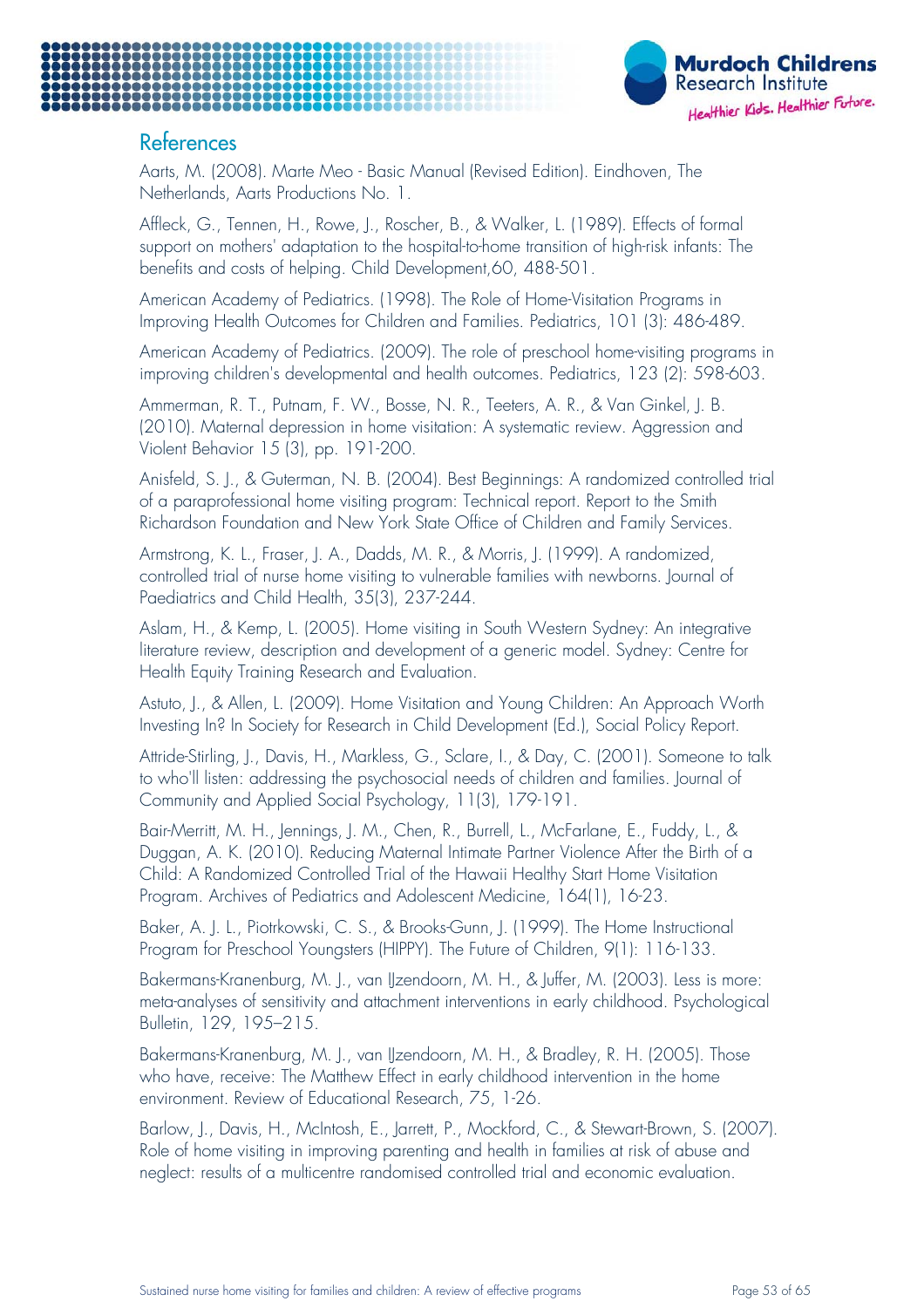



Archives of Disease in Childhood, 92(3), 229-233.

Barnes, J. (2003). Interventions addressing infant mental health problems. Children & Society, 17(5), 386-395.

Barnes, J., & Freude-Lagevardi, A. (2003). From Pregnancy to Early Childhood: Early Interventions to Enhance the Mental Health of Children and Families. Volume 1 Report. London: The Mental Health Foundation. Retrieved 8th February 2012 from http://www.mentalhealth.org.uk/content/assets/PDF/publications/pregnancy\_early\_chil dhood\_report.pdf.

Barrett, H. (2008). 'Hard to Reach' Families: Engagement in the Voluntary and Community Sector. London, UK: National Family and Parenting Institute.

Bartu, A., Sharp, J., Ludlow, J., & Doherty, D. A. (2006). Postnatal home visiting for illicit drug-using mothers and their infants: A randomised controlled trial. Australian and New Zealand Journal of Obstetrics and Gynaecology, 46, 419–426.

Baruch, G., Fonagy, P., & Robins, D. (2007). Reaching the hard to reach: Evidence-based funding priorities for intervention and research. Chichester, West Sussex: John Wiley & Sons.

Bennett, C., Macdonald, G., Dennis, J., Coren, E., Patterson, J., Astin, M., & Abbott, J. (2007). Home-based support for disadvantaged adult mothers. In T. C. Collaboration (Ed.), (Vol. Issue 4): The Cochrane collaboration.

Boller, K., Strong, D. A., & Daro, D. (2010). Home visiting: Looking back and moving forward. Zero to Three, 30 (6), 4-9.

Briggs, C. (2006). Nursing practice in community child health: Developing the nurse-client relationship. Contemporary Nurse, 23(2), 303-311.

Bryce, R. L., Stanley, F. J., & Garner, J. B. (1991). Randomized controlled trial of antenatal social support to prevent preterm birth. British Journal of Obstetrics and Gynaecology, 98, 1001–1008.

Caldera, D., Burrell, L., Rodriguez, K., Crowne, S. S., Rohde, C., & Duggan, A. (2007). Impact of a statewide home visiting program on parenting and on child health and development. Child Abuse & Neglect, 31(8), 829–852.

Carbone, S., Fraser, A., Ramburuth, R., & Nelms, L. (2004). Breaking Cycles, Building Futures. Promoting inclusion of vulnerable families in antenatal and universal early childhood services: A report on the first three stages of the project. Melbourne, Victoria: Victorian Department of Human Services.

Centre for Community Child Health (CCCH). (2006). Services for young children and families: an integrated approach (Policy Brief No. 4). Melbourne: Murdoch Children's Research Institute. Retrieved 8th February from

http://www.rch.org.au/ccch/resources.cfm?doc\_id=10886.

Centre for Community Child Health (CCCH). (2007). Effective Community-based Services (Policy Brief No. 6). Melbourne: Murdoch Children's Research Institute. Retrieved 8th February from http://www.rch.org.au/ccch/resources.cfm?doc\_id=10886.

Centre for Community Child Health (CCCH). (2010). Engaging marginalised and vulnerable families (Policy Brief No. 18). Melbourne: Murdoch Children's Research Institute. Retrieved 8th February from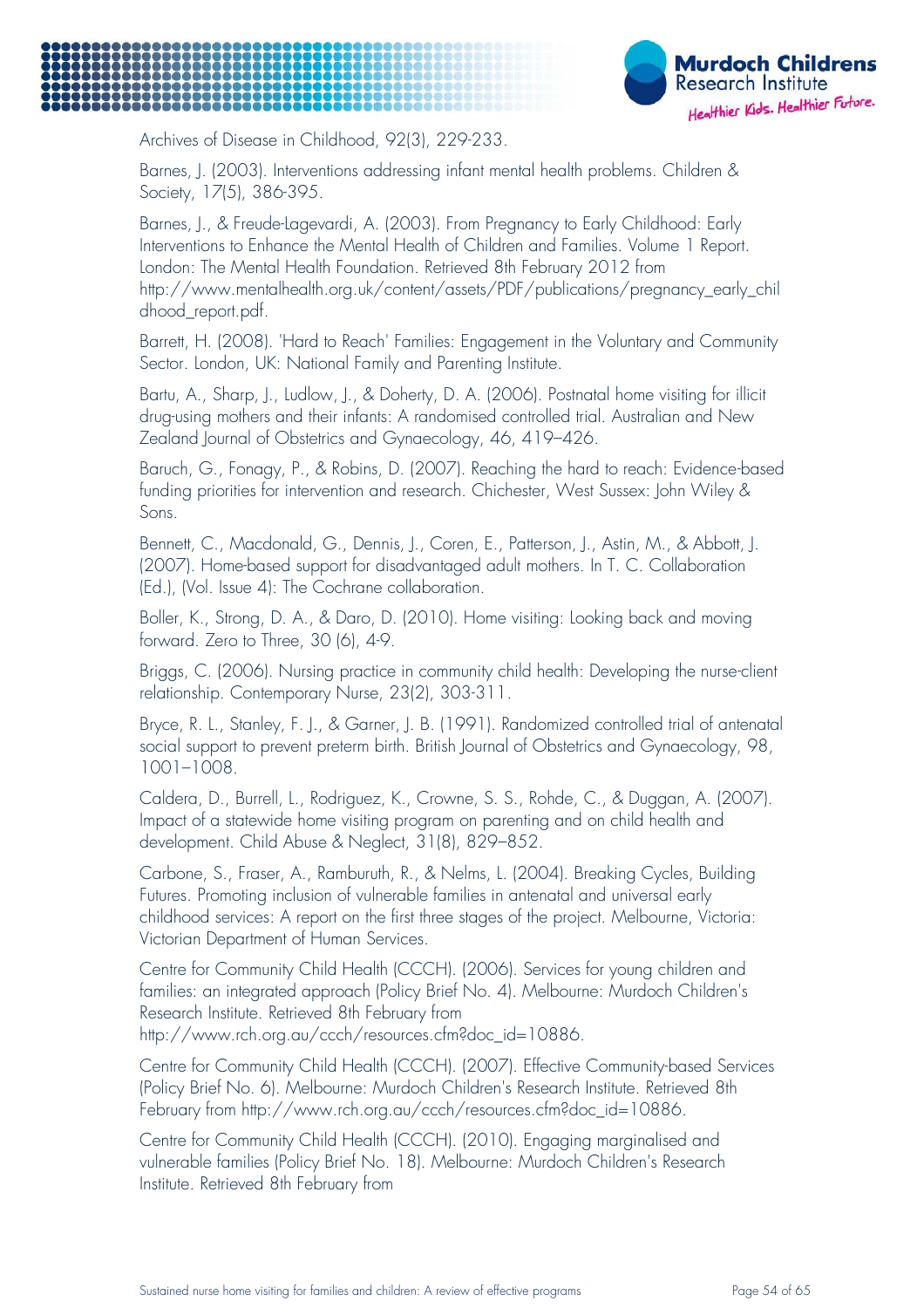



http://www.rch.org.au/emplibrary/ccch/PB18\_Vulnerable\_families.pdf.

Centre for Community Child Health (CCCH). (2011). Research evidence to support a revised service delivery model for the Victorian Enhanced Maternal and Child Health Service: A literature review. Melbourne: Murdoch Children's Research Institute.

Children Youth and Women's Health Service. (2005). "Family Home Visiting Service Outline." http://www.cyh.com/library/CYWHS\_FHV\_Service\_Outline.pdf.

Choi, S. H. (2003). Cross-sectoral co-ordination in early childhood: Some lessons to learn. UNESCO Policy Briefs in Early Childhood No. 9. Paris, France: UNESCO. http://unesdoc.unesco.org/images/0013/001373/137394e.pdf.

Cooper, G., Hoffman, K., Powell, B., & Marvin, R. (2005). The Circle of Security intervention: Differential diagnosis and differential treatment. In L. J. Berlin, Y. Ziv, L. M. Amaya-Jackson and M. T. Greenberg (Eds.), Enhancing early attachments: Theory, research, intervention, and policy. New York: Guilford Press.

Cortis, N., Katz, I., & Patulny, R. (2009). Engaging hard-to-reach families and children. Canberra, ACT: Department of Families, Housing, Community Services and Indigenous Affairs.

Daro, D. (2006). Home Visitation: Assessing Progress, Managing Expectations. Chicago, Illinois: Chapin Hall Center for Children and the Ounce of Prevention Fund. http://www.chapinhall.org/sites/default/files/old\_reports/323.pdf.

Daro, D. A., & Harding, K. A. (1999). Healthy Families America: Using research to enhance practice. The Future of Children 9(1).

DataPrev. (2011). Home visiting programmes (DataPrev Project). Available at: http://www.dataprevproject.net/Parenting\_and\_Early\_Years/home\_visiting\_programmes.

Davis, H., Day, C., & Bidmead, C. (2002). Working in Partnership with Parents: The Parent Adviser Model. London: The Psychological Corporation.

Doggett, C., Burrett, S. L., & Osborn, D. A. (2009). Home visits during pregnancy and after birth for women with an alcohol or drug problem (Review). In T. C. Collaboration (Ed.): The Cochrane Collaboration.

Dolby, R. (2007). The Circle of Security: Roadmap to building supportive relationships. Canberra, ACT: Early Childhood Australia.

Douglas, H. (2004). The Solihull Approach Resource Pack: The First Five Years. Cambridge, Jill Rogers Associates.

Douglas, H., & Rheeston, M., (2009). The Solihull Approach: an integrative model across agencies. In J. Barlow & P. O. Svanberg (Eds.). Keeping the baby in mind: Infant mental health in practice. East Sussex, Routledge.

Drummond, J. E., Weir, A. E., & Kysela, G. M. (2002). Home visitation programs for atrisk young families: a systematic literature review. Canadian Journal of Public Health, 93(2), 153-158.

Duggan, A. K., McFarlane, E. C., Windham, A. M., Rohde, C. A., Salkever, D. S., Fuddy, L., Rosenberg, L. A., Buchbinder, S. B., & Sia, C. C. J. (1999). Evaluation of Hawaii's Healthy Start Program. The Future of Children, 9(1), 66-90.

Duggan, A., McFarlane, E., Fuddy, L., Burrell, L., Higmana, S. M., Windham, A., & Sia,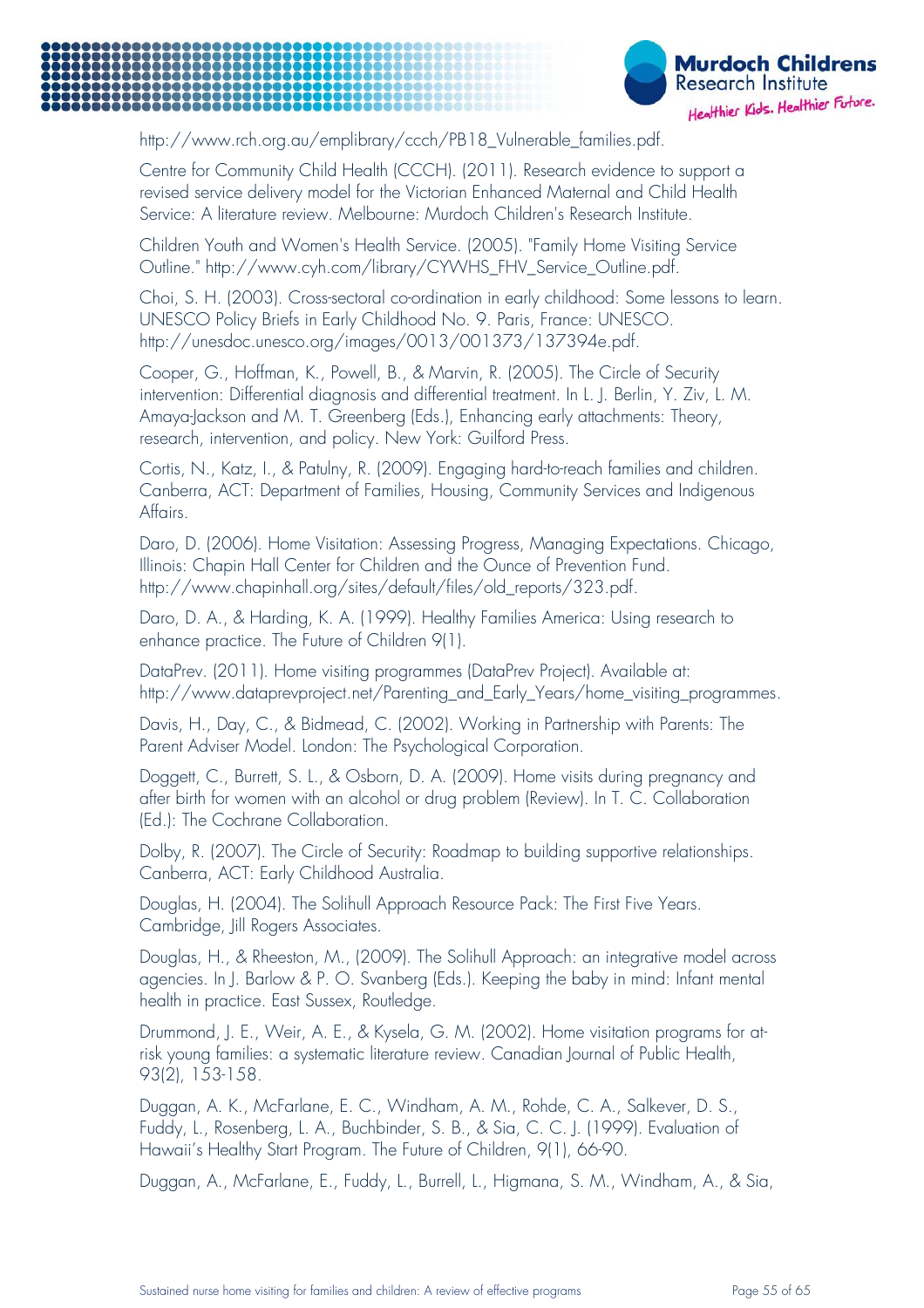



C. (2004a). Randomized trial of a statewide home visiting program: impact in preventing child abuse and neglect. Child Abuse & Neglect, 28(6), 597-622.

Duggan, A., Fuddy, L., Burrell, L., Higman, S. M., McFarlane, E., Windham, A., & Sia, C. (2004b). Randomized trial of a statewide home visiting program to prevent child abuse: impact in reducing parental risk factors. Child Abuse & Neglect, 28(6), 623-643.

DuMont, K., Mitchell-Herzfeld, S., Greene, R., Lee, E., Lowenfels, A., & Rodriguez, M. (2006). Healthy Families New York (HFNY) randomized trial: Impacts on parenting after the first two years: New York State Office of Children & Family Services.

DuMont, K., Kirkland, K., Mitchell-Herzfeld, S., Ehrhard-Dietzel, S., Rodriguez, M. L., Lee, E., Layne, C., & Greene, R. (2010). A randomized trial of healthy families New York (HFNY): Does home visiting prevent child maltreatment? Washington, DC: National Institute. https://www.ncjrs.gov/pdffiles1/nij/grants/232945.pdf.

Dunst, C. J., & Trivette, C. M. (2009). Using Research Evidence to Inform and Evaluate Early Childhood Intervention Practices. Topics in Early Childhood Special Education, 29(1), 40-52.

Durlak, J. A., & DuPre, E. P. (2008). Implementation matters: A review of research on the influence of implementation on program outcomes and the factors affecting implementation. American Journal of Community Psychology, 41 (3-4), 327-350.

Feil, E. G., Baggett, K. M., Davis, B., Sheeber, L., Landry, S., Cart, J. J., & Buzhardt, J. (2008). Expanding the Reach of Preventive Interventions: Development of an Internet-Based Training for Parents of Infants. Child Maltreatment, 13(4), 334-346.

Fergusson, D. M., Grant, H., Horwood, L. J., & Ridder, E. M. (2005). Randomized Trial of the Early Start Program of Home Visitation. Pediatrics, 116(6).

Fergusson, D., Grant, H., Horwood, L., & Ridder, E. (2006). Randomized trial of the Early Start Program of home visitation: Parent and family outcomes. Pediatrics, 117 (3), 781- 786.

Fields, B. A. (1997) Children on the move: the social and educational effects of family mobility. Children Australia, 22, 4–9.

Fixsen, D. L., Blase, K. A., Naoom, S. F., & Wallace, F. (2009). Core Implementation Components. Research on Social Work, 19, 531-540.

Fram, M. S. (2003). Managing to parent: social support, social capital, and parenting practices among welfare-participating mothers with young children. IRP Discussion paper 1263-03. Washington, DC, Institute for Research on Poverty.

Fraser, J. A., Armstrong, K. L., Morris, J. P., & Dadds, M. R. (2000). Home Visiting Intervention for vulnerable families with newborns: Follow-up results of a randomized controlled trial. Child Abuse and Neglect, 24(11), 1399-1429.

Ghate, D., & Hazel, N. (2002). Parenting in Poor Environments: Stress, Support and Coping. London, UK, Jessica Kingsley Publishers.

Girolametto, L., & Weitzman, E. (2006). It Takes Two to Talk — The Hanen Program for Parents: Early language intervention through caregiver training. In R. McCauley and M. Fey (Eds.). Treatment of Language Disorders in Children. Baltimore, Maryland: Paul h. Brookes.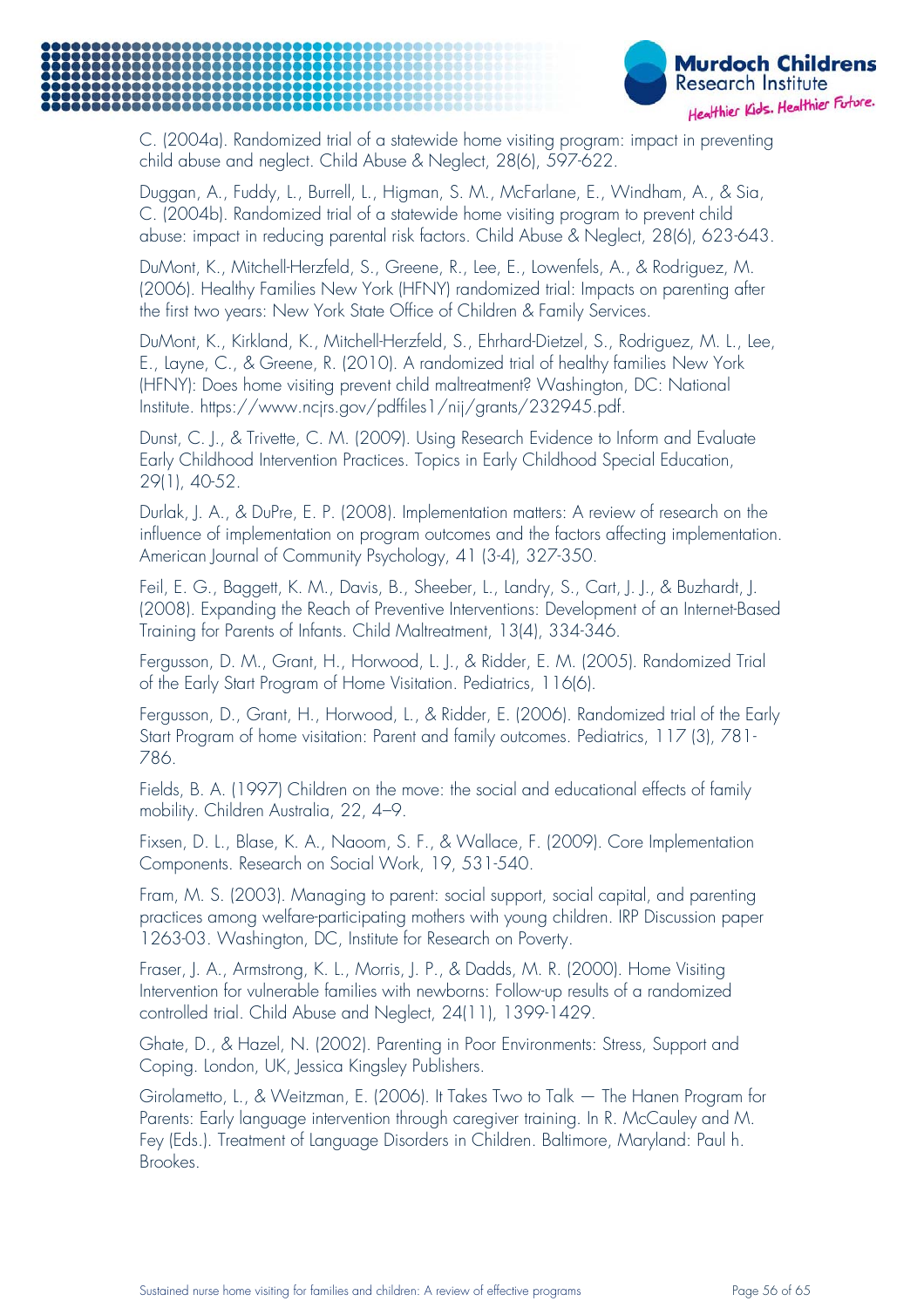



Gomby, D. S. (2005). Home Visitation in 2005: Outcomes for Children and Parents. Invest in Kids Working Paper No. 7. Committee for Economic Development Invest in Kids Working Group. http://www.ced.org/docs/report/report\_ivk\_gomby\_2005.pdf.

Gomby, D. S. (2007). The promise and limitations of home visiting: Implementing effective programs. Child Abuse & Neglect, 31(8), 793-799.

Gomby, D. S., Culross, P. L., & Behrman, R. E. (1999). Home visiting: Recent program evaluations – Analysis and recommendations. The Future of Children, 9 (1), 4-26.

Grigsby, J., & Sanders, J. (1998). Telemedicine- Where It Is and Where It's Going. Annals of Internal Medicine, 129(2), 123-127.

Greenspan, S., & Wieder, S. (2006). Infant and Early Childhood Mental Health: A Comprehensive, Developmental Approach to Assessment and Intervention. Arlington, Virginia: American Psychiatric Publishing.

Grose, M. (2006). "Generation X parents: a social report on parents today." Retrieved 10th March, 2011, from

http://www.parentingideas.com.au/pdf/GenerationX\_social\_report.pdf.

Guterman, N. B. (2001). Stopping child maltreatment before it starts: Emerging horizons in early home visitation services. Thousand Oaks, CA: Sage Publications.

Hardy, J. B., & Streett, R. (1989). Family support and parenting education in the home: An effective extension of clinic-based preventive health care services for poor children. The Journal of Pediatrics, 115(6), 927-931.

Hayes, A., Weston, R., Qu, L., & Gray, M. (2010). "Families then and now: 1980- 2010." AIFS Facts Sheet Retrieved 8th February, 2012, from http://www.aifs.gov.au/institute/pubs/factsheet/fs2010conf/fs2010conf.html.

Healy, K., Rawsthorne, M., Donnet, A., Caniglia, F., Hampshire, A., & Michaux, A. (2009). Families on the Fringe - Promoting the social inclusion of young families moving to non-metropolitan areas. Brisbane, Queensland: School of Social Work and Human Services, The University of Queensland.

http://www.bensoc.org.au/uploads/documents/Familes-on-the-fringe-July-093.pdf.

Heaman, M., Chalmers, K., Woodgate, R., & Brown, J. (2007). Early childhood home visiting program: factors contributing to success. Journal of Advanced Nursing, 55 (3), 291-300.

Hebbeler, K., & Gerlach-Downie, S. (2002). Inside the black box of home visiting: A qualitative analysis of why intended outcomes were not achieved. Early Childhood Research Quarterly, 17 (1), 28–51.

Henderson, R. (2004). Educational issues for children of itinerant seasonal farm workers: A case study in an Australian context. International Journal of Inclusive Education, 8(3), 293- 310.

Hoffman, K. T., Marvin, R. S., Cooper, G., & Powell, B. (2006). Changing toddlers' and preschoolers' attachment classifications: The Circle of Security intervention. Journal of Consulting and Clinical Psychology, 74 (6): 1017-1026.

Holzer, P. J., Higgins, J. R., Bromfield, L. M., Richardson, N., & Higgins, D. J. (2006). The effectiveness of parent education and home visiting child maltreatment prevention programs. Child Abuse Protection Issues No.24 (Autumn): 1-23.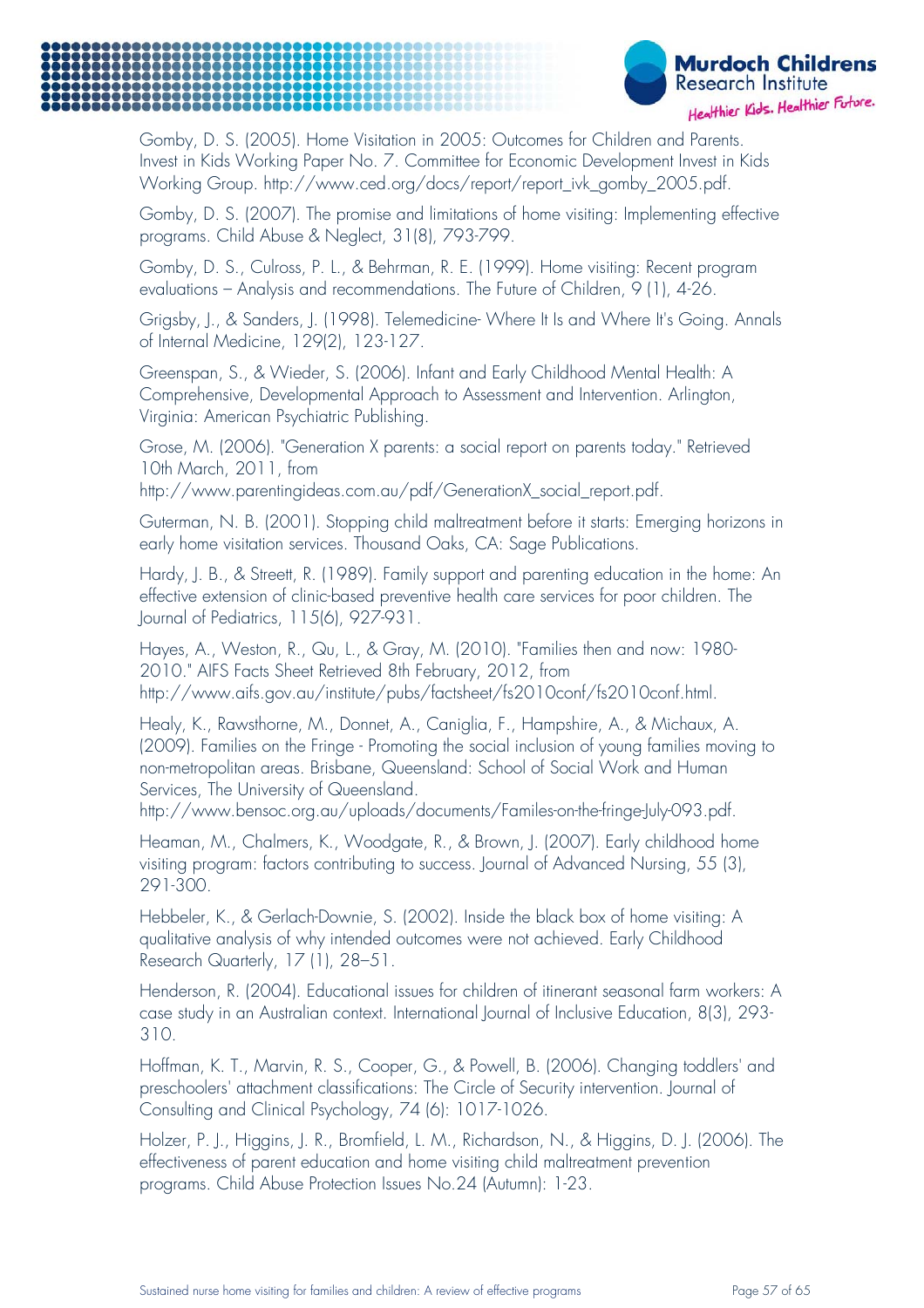



Howard, K. S., & Brooks-Gunn, J. (2009). The role of home-visiting programs in preventing child abuse and neglect. The Future of Children, 19 (2), 119-146.

Jelleyman, T., & Spencer, N. (2008). Residential mobility in childhood and health outcomes: a systematic review. Journal of Epidemiology and Community Health, 62 (7), 584-592.

Johnson, Z., Howell, F., & Molloy, B. (1993). Community mothers' programme: randomised controlled trial of non-professional intervention in parenting. BMJ, 306(6890), 1449-1452.

Johnson, Z., & Molloy, B. (2000). Community mothers programme - seven year follow-up of a randomized controlled trial of non-professional intervention in parenting. Journal of Public Health, 22 (3): 337-342.

Jones-Harden, B. (2010). Home visitation with psychologically vulnerable families: Developments in the profession and in the professional. Zero to Three, 30 (6), 44-51.

Kahn, J., & Moore, K. A. (2010). What Works for Home Visiting Programs: Lessons from Experimental Evaluations of Programs and Interventions. Child Trends Fact Sheet Washington. 2010-17.

Kelly, J. F., Buehlman, K., & Caldwell, K. (2000). Training personnel to promote quality parent-child interaction in families who are homeless. Topics in Early Childhood Special Education, 20: 174-185.

Kelly, J. F., Zuckerman, T. G., Sandoval, D., & Buehlman, K. (2008). Promoting First Relationships: A Program for Service Providers to Help Parents and Other Caregivers Nurture Young Children's Social and Emotional Development. Seattle, Washington, NCAST-AVENUW Publications.

Kelso, G. L., Fiechtl, B., Olsen, S. T., & Rule, S. (2009). The feasibility of virtual home visits to provide early intervention: A pilot study. Infants & Young Children, 22 (4), 332– 340.

Kemp, L., Harris, E., McMahon, C., Matthey, S., Vimpani, G., Anderson, T., Schmeid, V., & Zapart, S. (2011). Child and family outcomes of a long-term nurse home visitation programme: A randomised controlled trial. Archives of Disease in Childhood, 96(6), 533- 540.

Kendrick, D., Elkan, R., Hewitt, M., Dewey, M., Blair, M., Robinson, J., Williams, D., & Brummell, K. (2000). Does home visiting improve parenting and the quality of the home environment? A systematic review and meta analysis. Archives of Disease in Childhood, 82:443-451.

King, T., Rosenberg, L., Fuddy, L., McFarlane, E., Sia, C., & Duggan, A. (2005). Prevalence and early identification of language delays among at-risk three year olds. Journal of Developmental & Behavioral Pediatrics, 26(4), 293–303.

Kitzman, H. J., Olds, D. L., Cole, R. E., Hanks, C. A., Anson, E. A., Arcoleo, K. J., Luckey, D. W., Knudtson, M. D., Henderson, C. R., & Holmberg, J. R. (2010). Enduring effects of prenatal and infancy home visiting by nurses on children: Follow-up of a randomized trial among children at age 12 years. Archives of Pediatrics & Adolescent Medicine, 164(5), 412–418.

Kotelchuck, M. (2010). Evaluating the Healthy Start Program: A Life Course Perspective.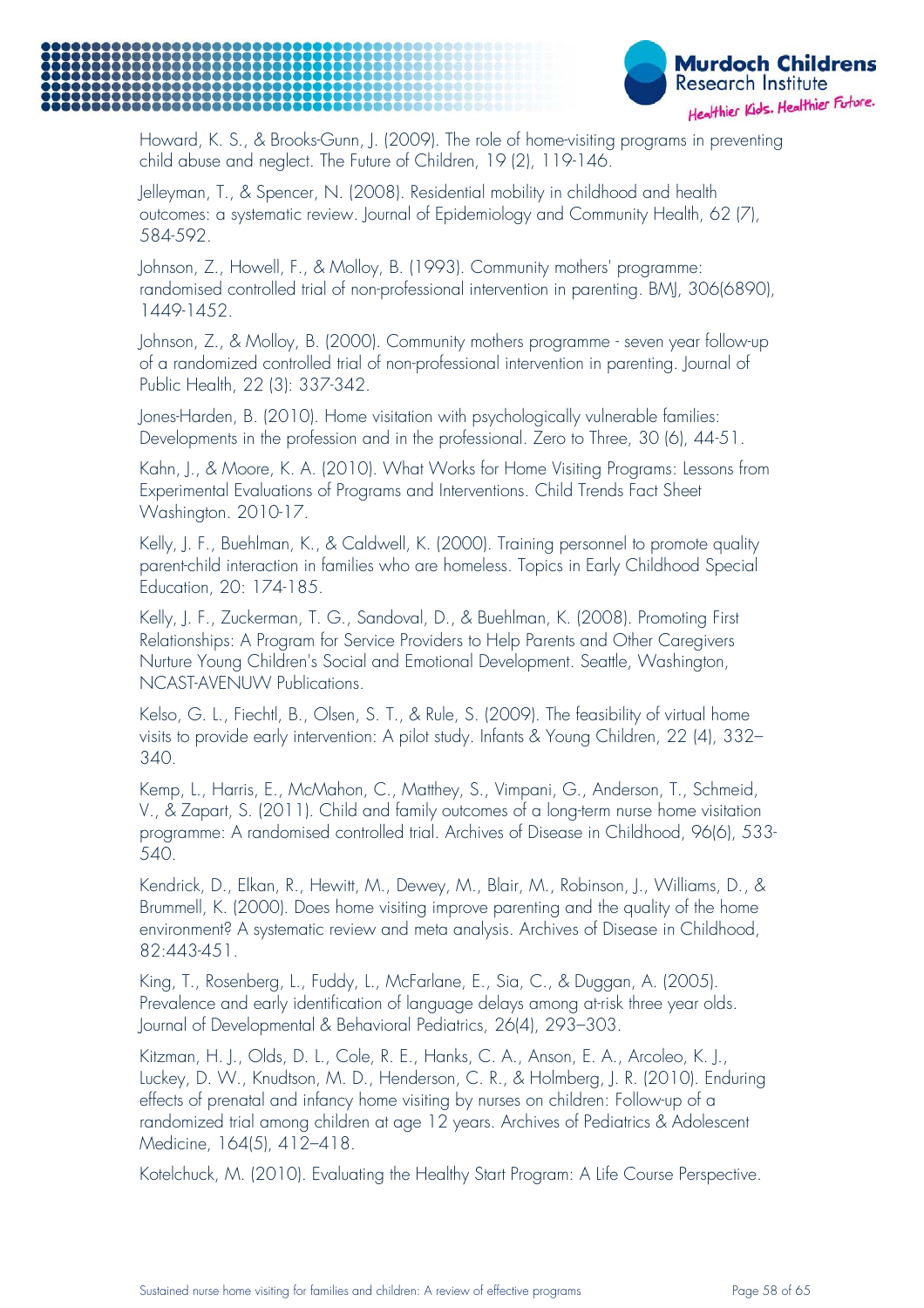



Maternal & Child Health Journal, 14 (5): 649-653.

KPMG (2005). Analysis of the Impacts of Service Coordination on Service Capacity in the Primary Health Care Sector.

www.health.vic.gov.au/pcps/downloads/publications/kpmg\_execsummary.pdf.

Landy, S., & R. Menna (2006). Early Intervention with Multi-Risk Families: An Integrative Approach. Baltimore, Maryland, Paul H. Brookes.

Landry, S. H., Smith, K. E., & Swank, P. R. (2003). The importance of parenting during early childhood for school-age development. Developmental Neuropsychology, 24(2-3), 559-591.

Landry, S. H., Smith, K.E., Miller-Loncar, C.L. & Swank, P.R. (2006a). The importance of parenting during early childhood for school-age development. Developmental Neuropsychology, 24 (2-3): 559-591.

Landry, S. H., Smith, K. E., Miller-Loncar, C. L., & Swank, P. R. (2006b). Responsive parenting: establishing early foundations for social, communication, and independent problem-solving skills. Developmental Psychology, 42 (4): 627-642.

Landsverk, J., Carrilio, T., Connelly, C. D., Ganger, W., Slymen, D., Newton, R., Leslie, L., & Jones, C. (2002). Healthy Families San Diego clinical trial: Technical report. San Diego, CA: The Stuart Foundation, California Wellness Foundation, State of California Department of Social Services: Office of Child Abuse Prevention.

LeCroy, C. W., & Whitaker, K. (2005). Improving the quality of home visitation: An exploratory study of difficult situations. Child Abuse and Neglect, 29 (3), 1003–1013.

Leis, J. A., Mendelson, T., Tandon, D., & Perry, D. (2009). A systematic review of homebased interventions to prevent and treat postpartum depression. Archives of Women's Mental Health, 12, 3-13.

London School of Economics (2007). Cost Benefit Analysis of Interventions with Parents. Research Report DCSF-RW008. London, UK: Department for Children, Schools and Families. http://www.education.gov.uk/publications/eOrderingDownload/DCSF-RW008.pdf.

Love, J. M., Kisker, E. E., Ross, C. M., Schochet, P. Z., Brooks-Gunn, J., Paulsell, D., Boller, K., Constantine, J., Vogel, C., Fuligni, A. S., & Brady-Smith, C. (2002). Making a Difference In The Lives of Infants and Toddlers and Their Families: The Impacts of Early Head Start. Washington, DC: Child Outcomes Research and Evaluation and the Head Start Bureau, U.S. Department of Health and Human Services.

Love, J. M., Kisker, E. E., Ross, C., Constantine, J., Boller, K., Chazan-Cohen, R., & Vogel, C. (2005). The effectiveness of early head start for 3-year-old children and their parents: Lessons for policy and programs. Developmental Psychology 41(6), 885-901.

Macdonald, G., Bennett, C., Dennis, J. A., Coren, E., Patterson, J., Astin, M., & Abbott, J. (2007). Home-based support for disadvantaged teenage mothers (Review). The Cochrane Collaboration.

Marvin, R., Cooper, G., Hoffman, K., & Powell, B. (2002). The Circle of Security™ Project: Attachment-based intervention with caregiver-pre-school child dyads. Attachment and Human Development, 4 (1), 107-124.

McAuley, C., Knapp, M., Beecham, J., McCurry, N., & Sleed, M. (2004). Young families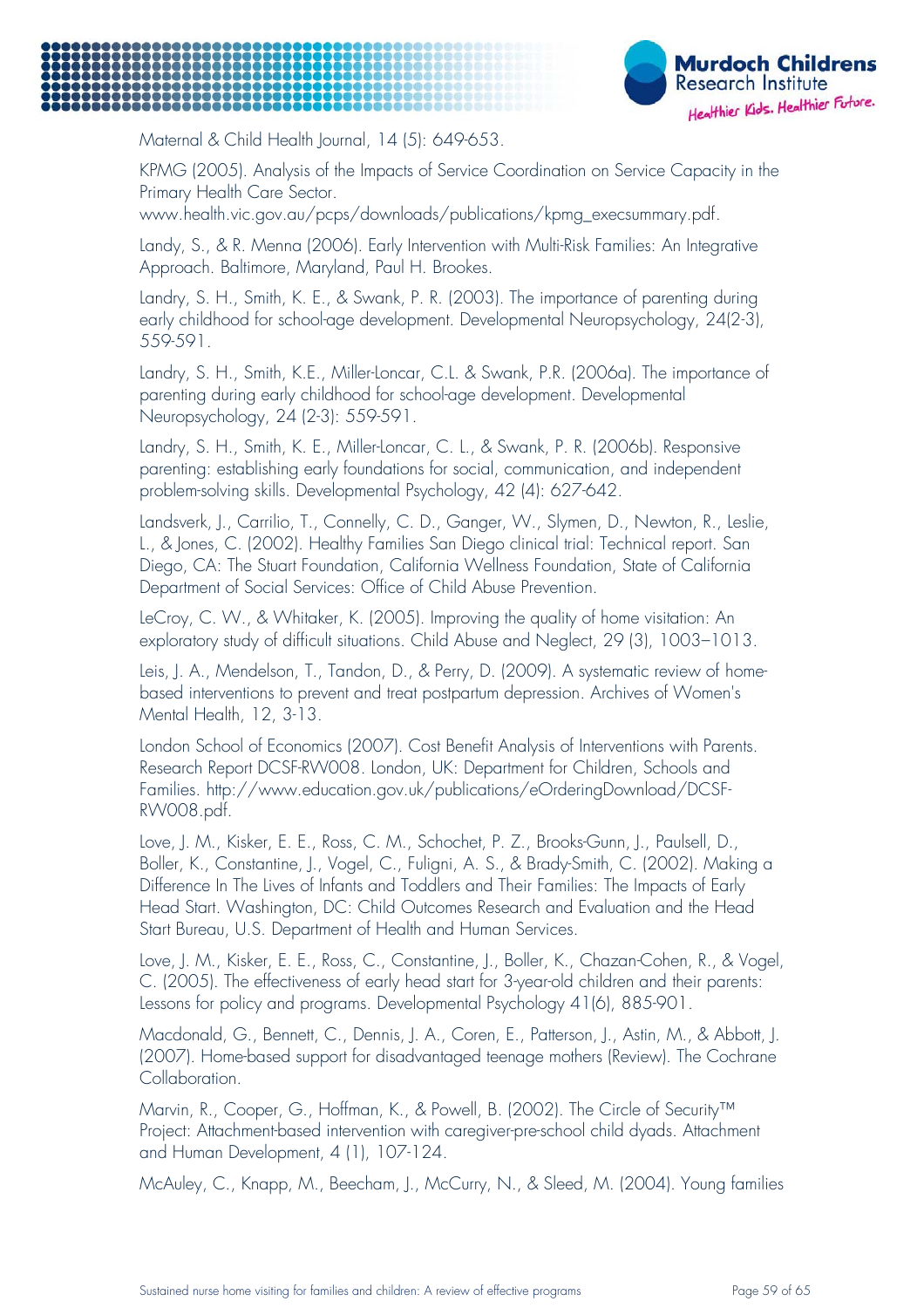



under stress: Outcomes and costs of Home-Start support. York: Joseph Rowntree Foundation.

McCurdy, K. (2001). Can home visitation enhance maternal social support? American Journal of Community Psychology, 29(1), 97-113.

McDonough, S. C. (2000). Interaction guidance: An approach for difficult-to-engage families. In C. H. Zeanah (Ed.). Handbook of Infant Mental Health (2nd Ed.). New York: The Guilford Press.

McNaughton, D. B. (2004). Nurse home visits to maternal-child clients: a review of intervention research. Public Health Nursing, 21 (3): 207-219.

Miller, S., Maguire, L. K., & Macdonald, G. (2012). Home-based Child Development Interventions for Preschool Children from Socially Disadvantaged Families. The Campbell Collaboration. www.campbellcollaboration.org/lib/download/1658.

Moore, T.G., & Skinner, A. (2010). An Integrated Approach to Early Childhood Development. A Benevolent Society Background Paper. Sydney, NSW: The Benevolent Society. http://www.rch.org.au/emplibrary/ccch/TM\_BenSoc\_Project\_09.pdf.

Moran, P., Ghate, D., & van der Merwe, A. (2004). What Works in Parenting Support? A Review of the International Evidence Research Report 574. London: Department for Education and Skills.

NSW Department of Health. (2009). "Supporting Families Early Package – maternal and child health primary health care policy."

http://www.health.nsw.gov.au/policies/pd/2010/pdf/PD2010\_017.pdf.

Nievar, M. A., Van Egeren, L., & Pollard, S. (2010). A meta-analysis of home visiting programs: Moderators or improvements in maternal behavior. Infant Mental Health Journal, 31(5), 499-520.

Olds, D. L. (2006). The Nurse-Family Partnership: An evidence based preventative intervention. Infant Mental Health Journal, 27 (1): 5-25.

Olds, D. L., Henderson, C. R. J., Chamberlin, R., & Tatelbaum, R. (1986). Preventing Child Abuse and Neglect: A Randomized Trial of Nurse Home Visitation. Pediatrics, 78, 65-78.

Olds, D. L., Henderson, C. R. J., & Kitzman, H. (1994). Does prenatal and infancy nurse home visitation have enduring effects on qualities of parental caregiving and child health at 25 and 50 months of life? Pediatrics, 93(1), 89-98.

Olds, D. L., Eckenrode, J., Henderson, C. R. J., Kitzman, H., Powers, J., Cole, R., Sidora, K., Morris, P., Pettitt, L. M., & Luckey, D. (1997). Long-term effects of home visitation on maternal life course and child abuse and neglect. The Journal of the American Medical Association, 278(8), 637-643.

Olds, D. L., Henderson, C. R. J., Cole, R., Eckenrode, J., Kitzman, H., Luckey, D., Pettitt, L. M., Sidora, K., Morris, P., & Powers, J. (1998). Long-term effects of nurse home visitation on children's criminal and antisocial behaviour. The Journal of the American Medical Association, 280(14), 1238-1244.

Olds, D. L., Robinson, J. O. B., R, Luckey, D. W., Pettitt, L. M., Ng, R., K., Sheff, K. L., Korfmacher, J., Hiatt, S., Talmi, A., & Henderson, C. R Jr. (2002). Home visiting by paraprofessionals and by nurses: A randomized, controlled trial. . Pediatrics, 110(3), 486-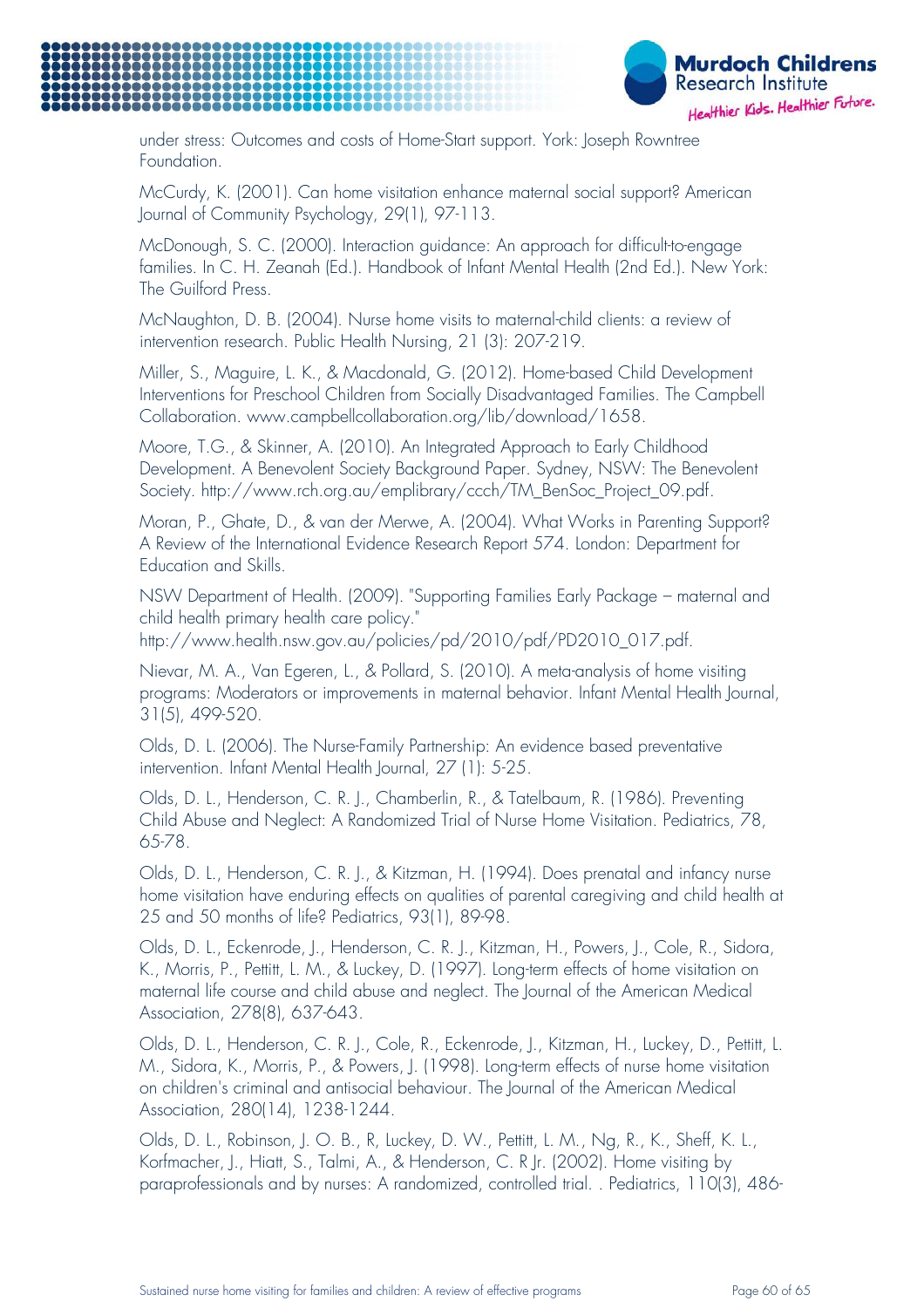



496.

Olds, D. L., Robinson, J., Pettitt, L., Luckey, D. W., Holmberg, J., Ng, R. K., Isacks, K., Sheff, K., & Henderson, C. R. Jr. (2004a). Effects of home visits by paraprofessionals and by nurses: Age 4 follow-up results of a randomized trial. Pediatrics, 114(6), 1560-1568.

Olds, D. L., Kitzman, H., Cole, R., Robinson, J., Sidora, K., Luckey, D. W., Henderson, C. R Jr., Hanks, C., Bondy, J., & Holmberg, J. (2004b). Effects of nurse home-visiting on maternal life course and child development: Age 6 follow-up results of a randomized trial. Pediatrics, 114(6), 1550–1559.

Olds, D. L., Kitzman, H., Hanks, C., Cole, R., Anson, E., Sidora-Arcoleo, K., Luckey, D. W., Henderson, C. R Jr., Holmberg, J., Tutt, R. A., Stevenson, A. J., & Bondy, J. (2007). Effects of nurse home visiting on maternal and child functioning: Age-9 follow-up of a randomized trial. Pediatrics, 120(4), e832–e845.

Olds, D. L., Kitzman, H. J., Cole, R. E., Hanks, C. A., Arcoleo, K. J., Anson, E. A., Luckey, D. W., Knudston, M. D., Henderson, C. R., Bondy, J., & Stevenson, A. J. (2010). Enduring Effects of Prenatal and Infancy Home Visiting by Nurses on Maternal Life Course and Government Spending: Follow-up of a Randomized Trial Among Children at Age 12 Years. Arch Pediatr Adolesc Med, 164(5), 419-424.

Parrott, L., & Madoc-Jones, I. (2008). Reclaiming Information and Communication Technologies for Empowering Social Work Practice. Journal of Social Work, 8(2), 181- 197.

Poole, M. (2004). Family: Changing families changing times, St. Leonards, NSW: Allen & Unwin.

Powell, B., Cooper, G., Hoffman, K., & Marvin, R. (2007). The Circle of Security Project: A case study—"It hurts to give that which you did not receive." In D. Oppenheim and D.F. Goldsmith (Eds.). Attachment Theory in Clinical Work with Children: Bridging the Gap between Research and Practice. New York: Guilford Press.

Puckering, C. (2009). Mellow Babies: Mellow parenting with parents of infants. In J. Barlow and P. Svanberg (Eds.). Keeping the baby in mind: Infant mental health in practice. Hove, East Sussex: Routledge.

Richardson, S., & Prior, M. (2005). Childhood today. In S. Richardson and M. Prior (Eds.). No Time to Lose: The Wellbeing of Australia's Children. Melbourne, Victoria, Melbourne University Press.

Rodriguez, M. L., Dumont, K., Mitchell-Herzfeld, S. D., Walden, N. J., & Greene, R. (2010). Effects of Healthy Families New York on the promotion of maternal parenting competencies and the prevention of harsh parenting. Child Abuse & Neglect, 34(10), 711-723.

Rogers, E. M. (2003). Diffusion of innovations (5th ed.). New York: Free Press.

Salveron, M., Arney, F., & Scott, D. (2006). Sowing the seeds of innovation: Ideas for child and family services. Family Matters, 73.

http://www.aifs.gov.au/institute/pubs/fm2006/fm73/msalveron.pdf.

Soriano, G., Clark, H., & Wise, S. (2008). Promising Practice Profiles Final Report. Melbourne, Victoria: Australian Institute of Family Studies. www.aifs.gov.au/cafca/evaluation/pubs/pppfinalreport.pdf.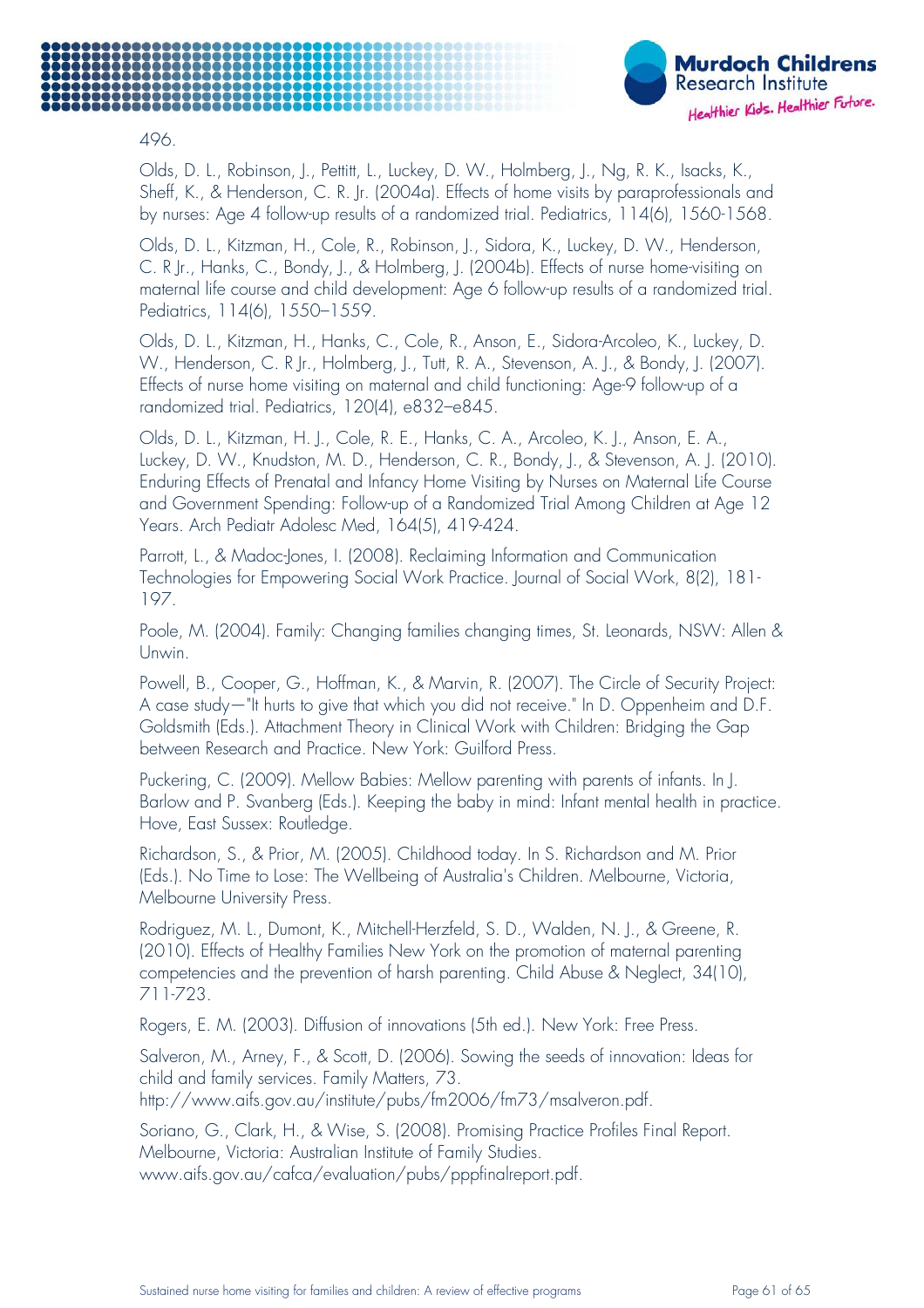



Stevens, M., Roberts, H., & Shiell, A. (2010). Research Review: Economic evidence for interventions in children's social care: revisiting the What Works for Children project. Child & Family Social Work, 15, 145-154.

Sweet, M. A. & Appelbaum, M. I. (2004). Is home visiting an effective strategy? A metaanalytic review of home visiting programs for families with young children. Child Development, 75 (5): 1435-1456.

Svanberg, P. O., & Barlow, J. (2009). Developing infant-centred services: The way forward. Keeping the baby in mind: Infant mental health in practice. Svanberg. East Sussex, Routledge: 185-197.

Taft, A. J., Small, R., Hegarty, K. L., Watson, L. F., Gold, L., & Lumley, J. A. (2011). Mothers' AdvocateS In the Community (MOSAIC)- non-professional mentor support to reduce intimate partner violence and depression in mothers: a cluster randomised trial in primary care. BMC Public Health, 11(178).

Trask, B. S. (2010). Globalization and families: a dynamic relationship. New York: Springer.

Tregeagle, S., & Darcy, M. (2008). Child Welfare and Information and Communication Technology: Today's Challenge. British Journal of Social Work, 38(8), 1481-1498.

U.S. Congress (2010). Patient Protection and Affordable Care Act. Public Law No 111-5. Washington, DC, Government Publications Office.

von Bültzingslöwen, I., G. Eliasson, Sarvimaki, A., Mattsson, B., & Hjortdahl, P. (2006). "Patients' views on interpersonal continuity in primary care: a sense of security based on four core foundations." Family Practice 23(2): 210-219.

Wagner, M. M., & Clayton, S. L. (1999). The Parents as Teachers Program: Results from two demonstrations. The Future of Children, 9 (1).

Warren, S. F., & Brady, N. C. (2007). The role of maternal responsivity in the development of children with intellectual disabilities. Mental Retardation and Developmental Disabilities Research Reviews, 13 (4), 330-338.

Watson, J., White, A., Taplin, S., & Huntsman, L. (2005). Prevention and Early Intervention Literature Review. In N. D. o. C. Services (Ed.). Sydney: NSW Department of Community Services.

Wieder, S., & Greenspan, S.I. (2006). Infant and early childhood mental health: The DIR model. In G.M. Foley and J.D. Hochman (Eds.). Mental Health in Early Intervention: Achieving Unity in Principles and Practice. Baltimore, Maryland: Paul H. Brookes.

Winkworth, G., Layton, M., McArthur, M., Thomson, L., & Wilson, F. (2009). Working in the Grey - Increasing Collaboration Between Services in Inner North Canberra: A Communities For Children Project. Dickson, ACT: Institute of Child Protection Studies, Australian Catholic University.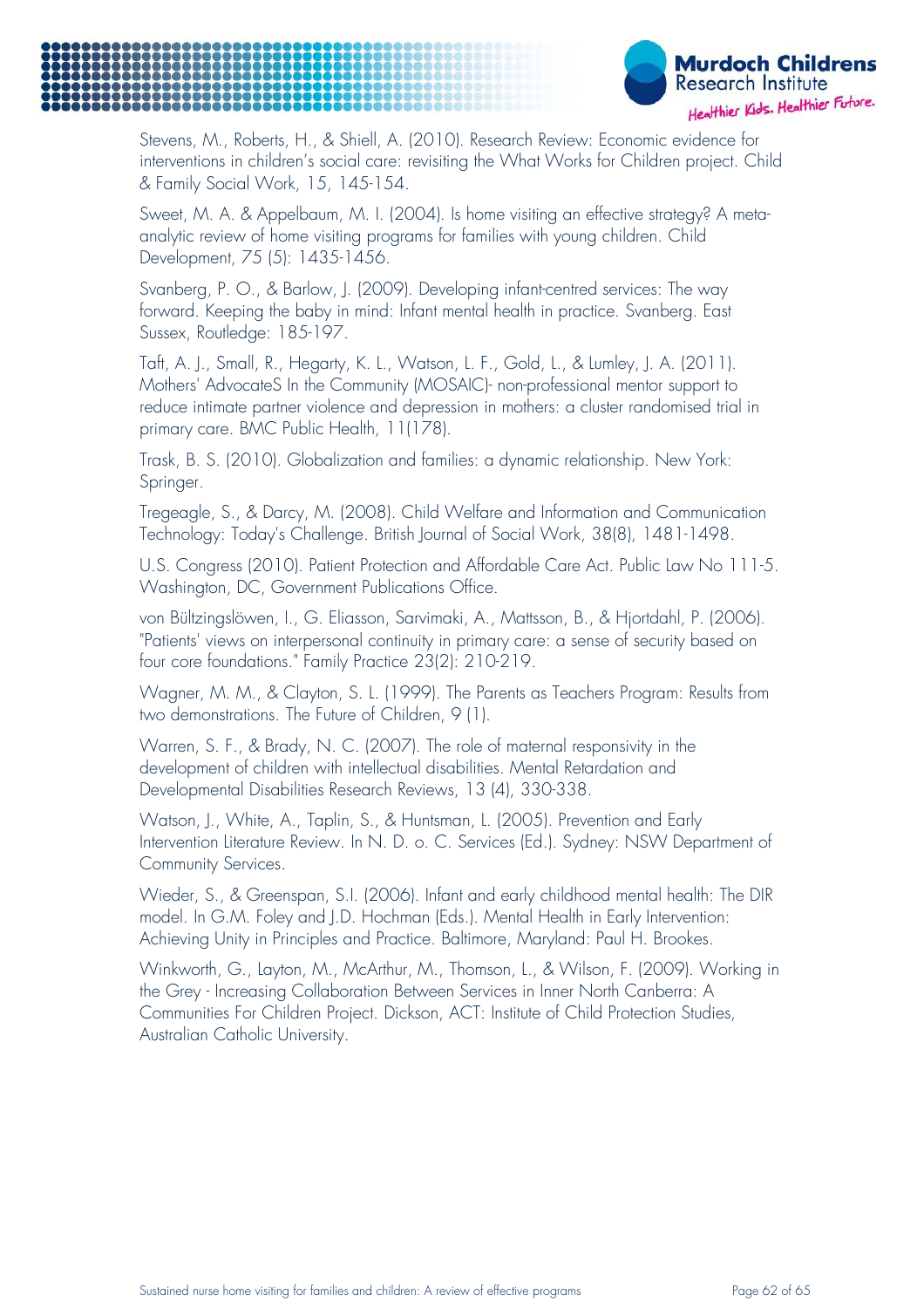



# <span id="page-67-0"></span>Appendix A

# *Evidence regarding programs for vulnerable children and families (CCCH, 2011)*

*Evidence from successful parenting programs.* There a range of different types of parenting programs including centre-based parenting groups and home visiting programs. None are effective with all families or consistently have a major impact on children and families, however all are at least moderately effective for some families.

*Evidence regarding particular client groups.* The evidence regarding which families benefit from which types of service is contradictory and difficult to interpret. Those services that appear to be most beneficial are those that target families most in need and/or where parents perceive that their children need the services.

*Evidence regarding longer term models.* There is no direct evidence to suggest that programs should continue beyond the age of two, however there is evidence to suggest that families that need support before a child is born are likely to need it also during the early childhood period.

*Evidence regarding effective service components.* It is not clear exactly how long or how frequent services should be in order to be effective however there is some evidence to suggest that prescriptive programs are more effective when they start prenatally and are of longer duration and intensity.

*Evidence regarding service cost.* There is limited evidence regarding the cost-benefits of expected from the implementation of effective programs for parents. The costs of more intensive forms of treatment and care escalate dramatically if the cheaper early intervention programs are not provided or are ineffective.

*Evidence regarding vocational and employment services.* There is limited evidence to suggest that parenting and family support programs can successful promote the economic self-sufficiency of mothers. It may be that these two goals are not compatible and need to be addressed through different channels.

*Learnings regarding best practice.* Some of the learnings regarding best practice concern systemic issues while others relate to direct service delivery. Issues identified include ways of engaging the most vulnerable and marginalised families, the need for systemic and multicomponent approaches to addressing family needs, the importance of individualised responses to family issues, and the importance of the way in which professionals work with families.

*Evidence regarding professional training and skills.* A range of specific skills and knowledge required to work effectively with vulnerable families and children have been identified. Technical skills are required in order to provide parents with actual skills and strategies that have a direct effect on children's functioning and participation. However, there is also a strong case for considering the personal qualities of workers to be the most important characteristic. It is important that staff embody the characteristics that families say they want of services such as empathy, honesty and non-judgemental support.